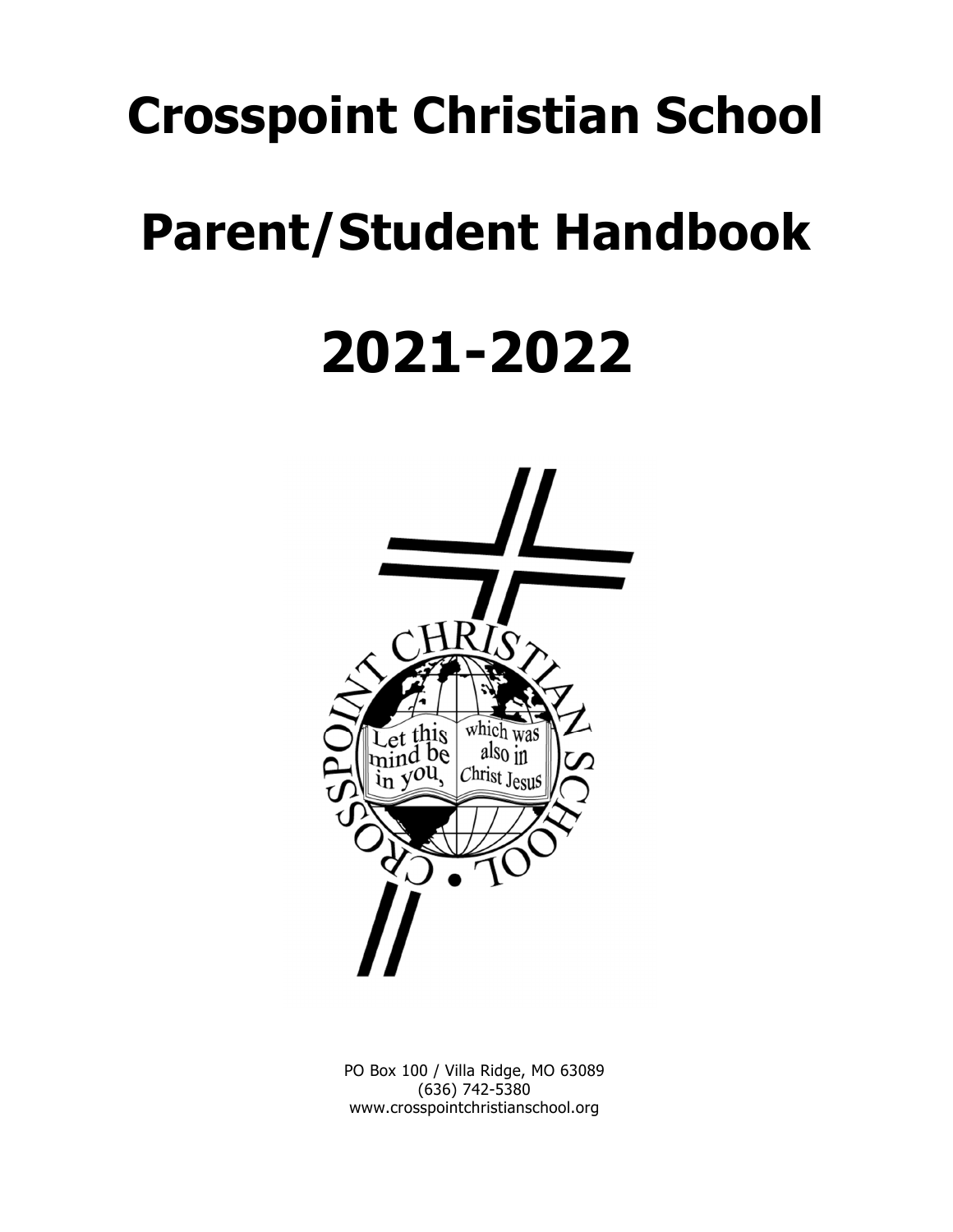# **Table of Contents**

| Introduction                                            | 4                |
|---------------------------------------------------------|------------------|
| Statement of Faith                                      | 5                |
| Biblical Principles of Kingdom Education                | $\boldsymbol{6}$ |
| Philosophy of Education                                 | $\overline{7}$   |
| Spiritual Instruction & Standards                       | $\, 8$           |
| <b>Biblical Lifestyle Expectations</b>                  | 9                |
| Enforcement and Applicability Statement                 | 9                |
| <b>Adult-Student Guidelines</b>                         | 10               |
| <b>General Policies</b>                                 | 13               |
| <b>Arrival &amp; Dismissal</b>                          | 13               |
| <b>Attendance &amp; Absences</b>                        | 14               |
| <b>Building &amp; Grounds</b>                           | 16               |
| Cafeteria                                               | 17               |
| Cell Phones & Electronic Communication                  | 17               |
| Change of Address                                       | 17               |
| Chapel                                                  | 18               |
| Communications                                          | 18               |
| Complaint or Problem Procedure                          | 18               |
| Dress Code                                              | 19               |
| Emergencies                                             | 24               |
| <b>Health Policies</b>                                  | 24               |
| Lockers                                                 | 25               |
| Lost & Found<br><b>Music</b>                            | 25<br>25         |
| <b>Non-Custodial Parents</b>                            | 25               |
| Social Events                                           | 25               |
| <b>Student Drivers &amp; Student Parking</b>            | 26               |
| <b>Student Fundraisers</b>                              | 26               |
| Telephone                                               | 26               |
| <b>Visitors to Campus</b>                               | 27               |
| <b>Weather Cancellation</b>                             | 27               |
| Discipline Policies and Procedures                      | 27               |
| <b>Classroom Misconduct</b>                             | 28               |
| Detention & Suspension                                  | 29               |
| Probation                                               | 29               |
| Expulsion                                               | 29               |
| <b>Elementary Discipline</b>                            | 30               |
| Secondary Discipline                                    | 30               |
| Cheating                                                | 30               |
| Dangerous Items/Activity, Threats, Fighting or Bullying | 30               |
| Public Displays of Affection                            | 31               |
| Pranks                                                  | 31               |
| Stealing and/or Vandalism                               | 31               |
| Tobacco, Alcohol & Illegal Drugs                        | 31               |
| Toys or Electronic Devices                              | 32               |
| <b>Academic Policies</b>                                | 33               |
| <b>Graduation Requirements</b>                          | 33               |
| <b>Academic Distinctions</b>                            | 33               |
|                                                         | ר ההח            |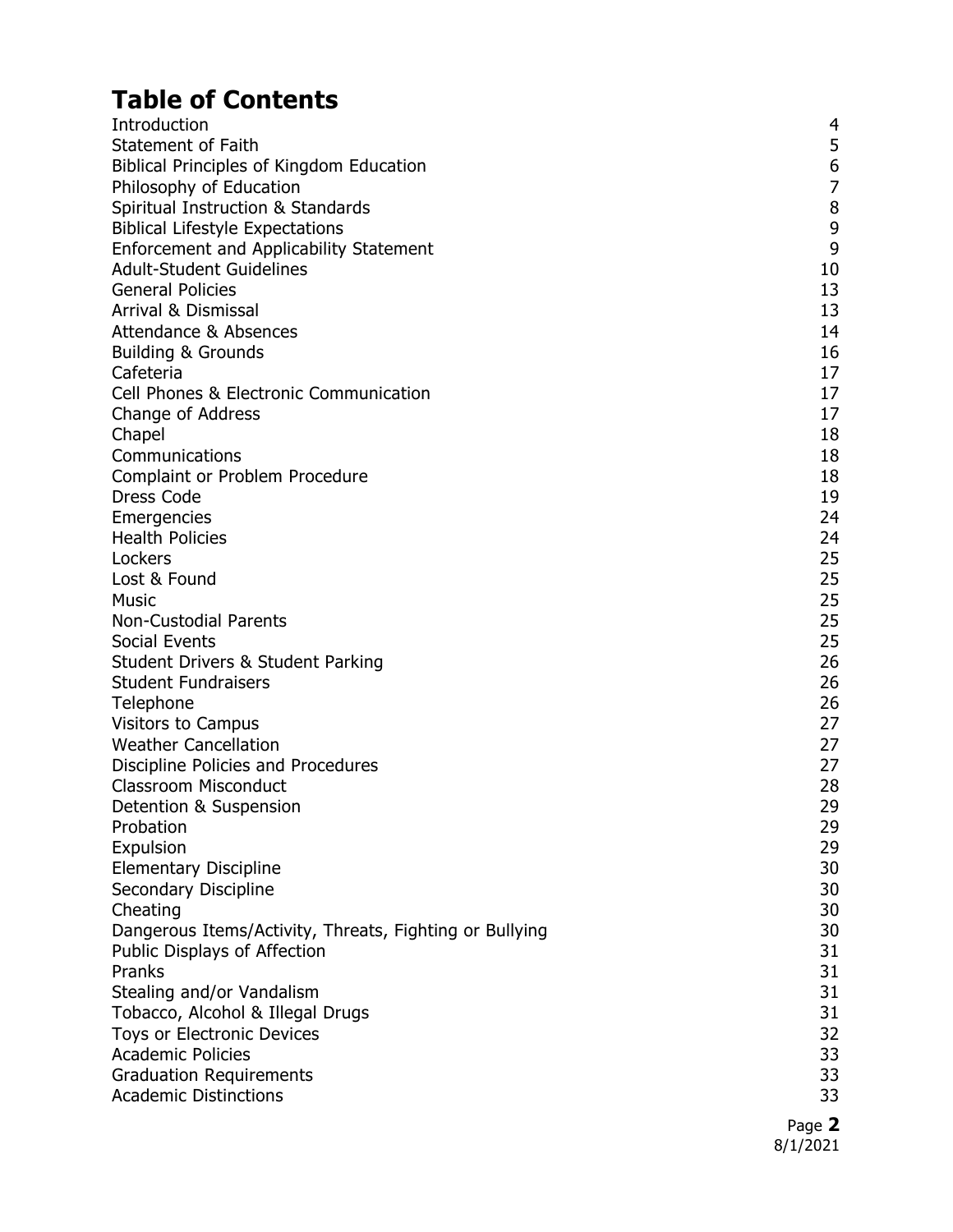| Academic Restrictions (for Secondary Students) | 33 |
|------------------------------------------------|----|
| <b>Academic Standing</b>                       | 34 |
| A+ Program                                     | 34 |
| Dropping or Adding a Course                    | 34 |
| Dual Enrollment for High School Credit         | 35 |
| Guidance & Counseling                          | 35 |
| High School Credits from Outside Sources       | 35 |
| <b>Testing Out of Classes</b>                  | 36 |
| Parent - Teacher Conferences                   | 37 |
| Report Cards & Grading Scale                   | 37 |
| Incomplete Grades                              | 37 |
| Late or Incomplete Assignments                 | 38 |
| <b>Retention Guidelines</b>                    | 38 |
| <b>Secondary Tests</b>                         | 38 |
| <b>Standardized Testing</b>                    | 39 |
| <b>Student Records</b>                         | 39 |
| <b>Study Halls</b>                             | 39 |
| <b>Withdrawal Policies</b>                     | 39 |
| <b>Senior Policies</b>                         | 40 |
| Senior Privileges                              | 40 |
| <b>Senior Finals</b>                           | 40 |
| Valedictorian and Other Honors                 | 40 |
| <b>Part Time Students</b>                      | 40 |
| <b>Athletic Policies</b>                       | 41 |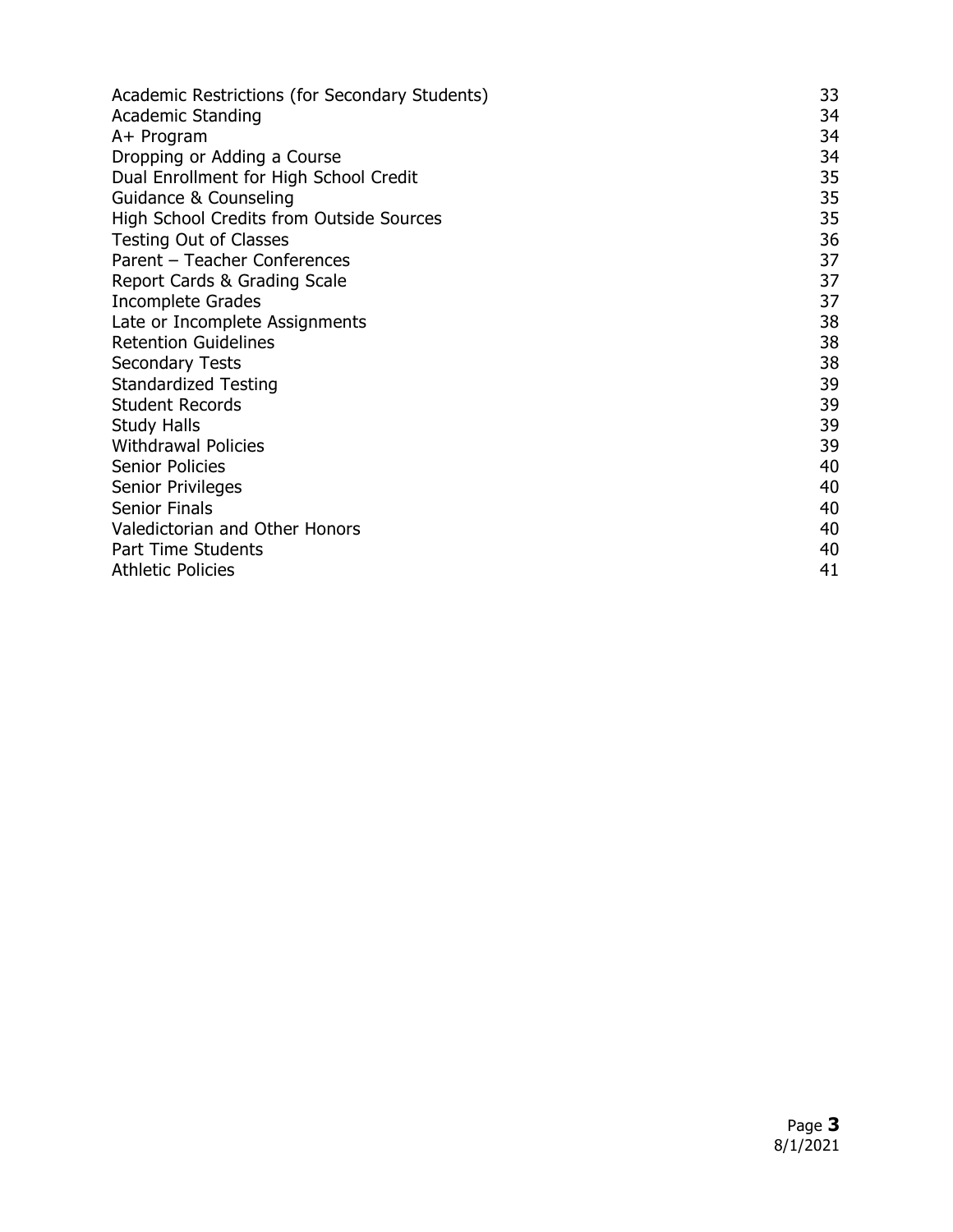# **Introduction**

**Parents**, you have made an important choice in enrolling, or re-enrolling, your student for school this year. We know that your desire to see your child succeed is an important factor in choosing Crosspoint. We realize that your decision will make a large impact on your family over the course of this year. By committing to Crosspoint, you are committing to people, events, ideas, and opportunities. You are also engaging in a community of likeminded parents. Our goal is to promote Christ while assisting you in the education and training of your student.

Biblically focused, thoroughly equipped Christians do not grow on trees. Nor do Christians become equipped for service and leadership by accident. Christians who meet these descriptions – the same ones promoted in our mission statement – must be trained. That is why we operate. Crosspoint Christian School exists to promote Christ, to do so by offering a Christ-centered education, so that its students might receive the training and equipping they need to be successful servants in Christ's kingdom. This is our stance, and we believe we must share it with you.

Ultimately, our school is a partnering ministry. The rules, principles, and guidelines written out in the pages that follow help our school partner with you as parents to educate your children Biblically. Some of the rules imposed here are ones that some of you might not choose for your student. The principles that are contained here, however, are presented to help insure overall school success. Honoring the rules and commitment of this handbook, we would say, will help the entire school community realize the school's mission. In other words, this is something we must do together.

Students, you too have a role to play. The parents and teachers make up one segment of the school community. However, you are the important other half that brought us together in the first place. Your commitment to Crosspoint, to obeying its rules and policies, and to strive for success in your time here, is just as important to Crosspoint's success as any parent or staff person's effort. Without you, in fact, there is no school.

You see, the school depends on you, and on rules and guidelines. Without students, we do not have a school; just like, without rules and guidelines, we do not have a school. These rules and guidelines are not meant to destroy your freedoms. Rather the opposite is true. The rules and guidelines allow all students to experience freedom with structure. Working within the guidelines established here will enable you and every other student to learn, grow and mature. Pushing against the limits will directly disable that same learning process. So please, do not just think of this handbook as a list of "don'ts". If you abide by what we ask of you here, you will be amazed at what you can accomplish.

Open communication is essential, and to all of you we extend the invitation for conversation. Do not hesitate to ask questions or seek clarification.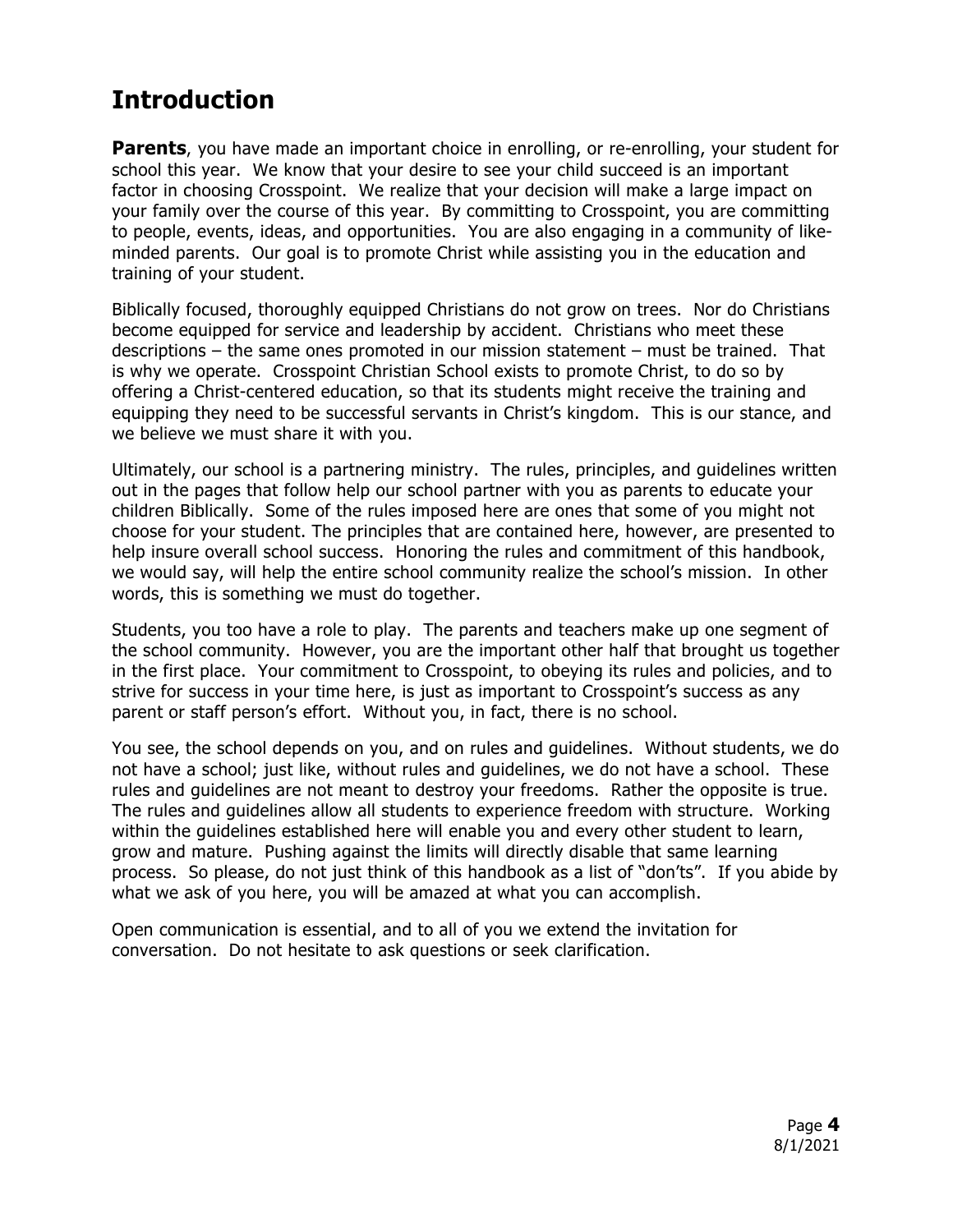# **Statement of Faith**

We believe that the Scriptures, both Old and New Testaments, are the inspired Word of God without error in the original Hebrew and Greek writings. The Bible is the complete revelation of His will for the salvation of men and is the divine and final authority for Christian faith and life.

God is the Creator of all things, infinitely perfect and eternally existing in three persons: Father, Son, and Holy Spirit.

Jesus Christ is true God and true man, having been conceived of the Holy Spirit and born of the Virgin Mary. He died on the cross as a sacrifice for our sins, according to the Scriptures. Further, He rose from the dead and ascended into Heaven, where He sits at the right hand of the Majesty on High. He is now our High Priest and Advocate.

The ministry of the Holy Spirit is to glorify the Lord Jesus Christ, to convict men of sin, to regenerate the believing sinner, to indwell, guide, instruct, and empower the believer for Godly living and service.

Man was created in the image of God to glorify Him.

Man fell into sin and is, therefore, lost. Only through the regeneration by the Holy Spirit can salvation and spiritual life be obtained.

The shed blood of Jesus Christ and His resurrection provide the only ground for justification and salvation for those who believe, and only those who receive Jesus Christ are born of the Holy Spirit and, thus, become children of God.

Those who have truly received Jesus Christ as their Savior can never be removed from the hand of God.

The physical and personal return of our Lord Jesus Christ is imminent, and this "Blessed Hope" has a vital bearing on the personal life and service of the believer.

This "Statement of Faith" gives the perspective from which all teaching at Crosspoint will come. Areas of doctrine, which are non-essential to salvation, such as gifts of the Spirit or modes of baptism, etc., will be discouraged in classroom discussion. Such areas of discussion will be referred back to the parents of the student seeking wisdom.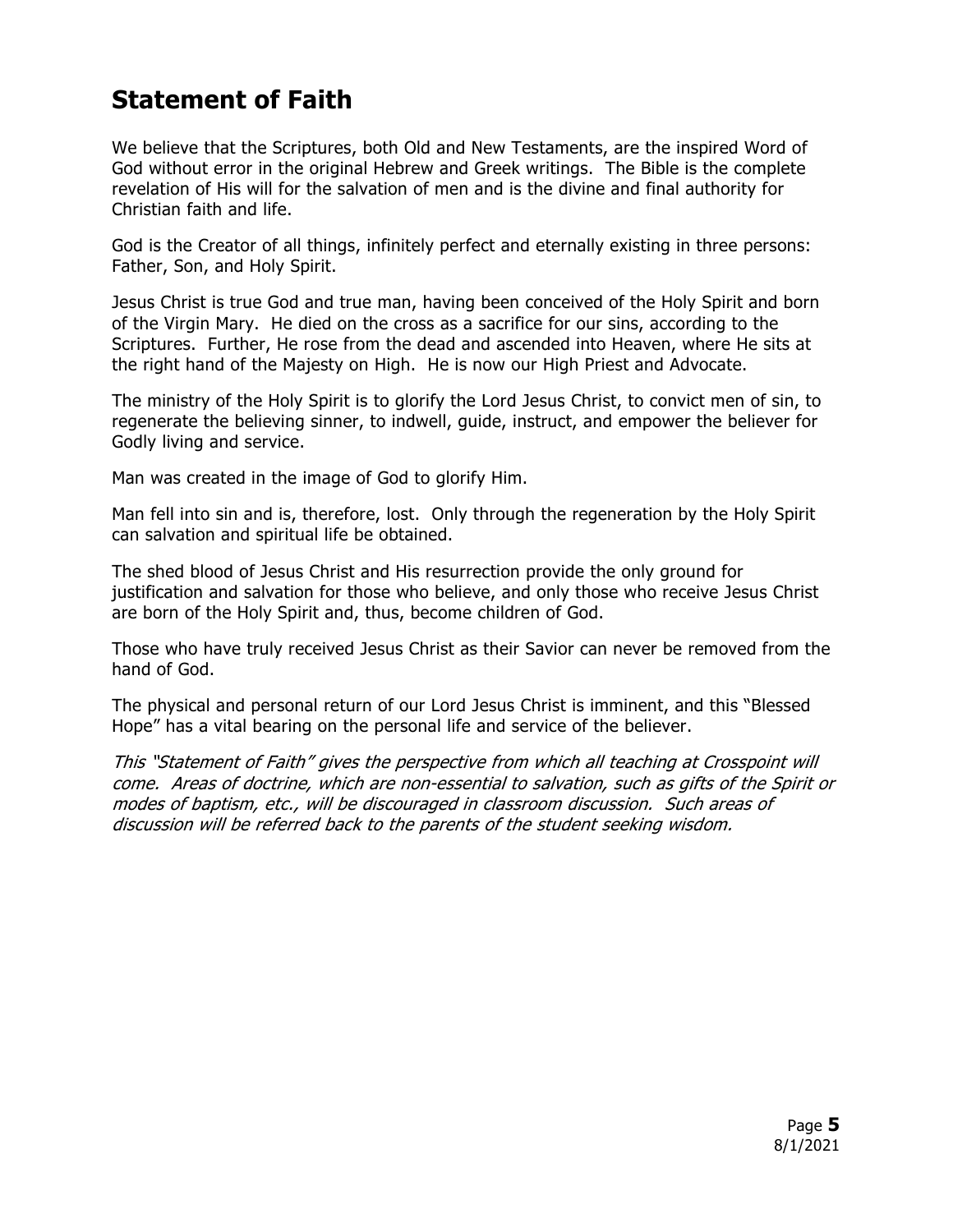# **Biblical Principles of Kingdom Education**

The education of children and youth is the primary responsibility of parents. Deuteronomy 6:4-9; 11:18-21; Psalms 78:1-7; Psalms 127:3; Proverbs 22:6; Ephesians 6:4

The education of children and youth is a 24 hour-a-day, 7 days-per-week process that continues from birth until maturity. Deuteronomy 6:7; 11:19; Proverbs 22:6

The education of children and youth must have as its primary goals the salvation and discipleship of the next generation. Psalms 78:6-7; Matthew 28:19-20

The education of children and youth must be based on God's Word as absolute truth. Matthew 24:35; Psalms 119

The education of children and youth must hold Christ as preeminent in all of life. Colossians 2:3, 6-10

The education of children and youth must not hinder the spiritual and moral development of the next generation. Matthew 18:6; 19:13-14; Mark 10:13-16; Luke 18:15-17

The education of children and youth, if and when delegated to others by parents, must be done so with utmost care to ensure that all teachers follow these principles. Exodus 18:21; I Samuel 1:27-28; 3:1-10

The education of children and youth results in the formation of a belief system or worldview that will be patterned after the belief systems or worldviews of the person's teachers. Luke 6:40

The education of children and youth must lead to true wisdom by connecting all knowledge to a Biblical worldview frame of reference. Romans 1:20; Psalm 19:1; Proverbs 4:5,7; 3:19; 9:10, Psalms 104:24; 136:5; Jeremiah 10:12; Romans 11:33; Luke 11:52; Colossians 2:3; 1 Corinthians 8:1; 13:8; Romans 1:28

The education of children and youth must have a view of the future that includes the eternal perspective. Colossians 3:1-2; Matthew 6:19-20; 2 Timothy 4:6-8; Acts 20:24; Hebrews 11:13; Colossians 3:23-24

©LifeWay Christian School Resources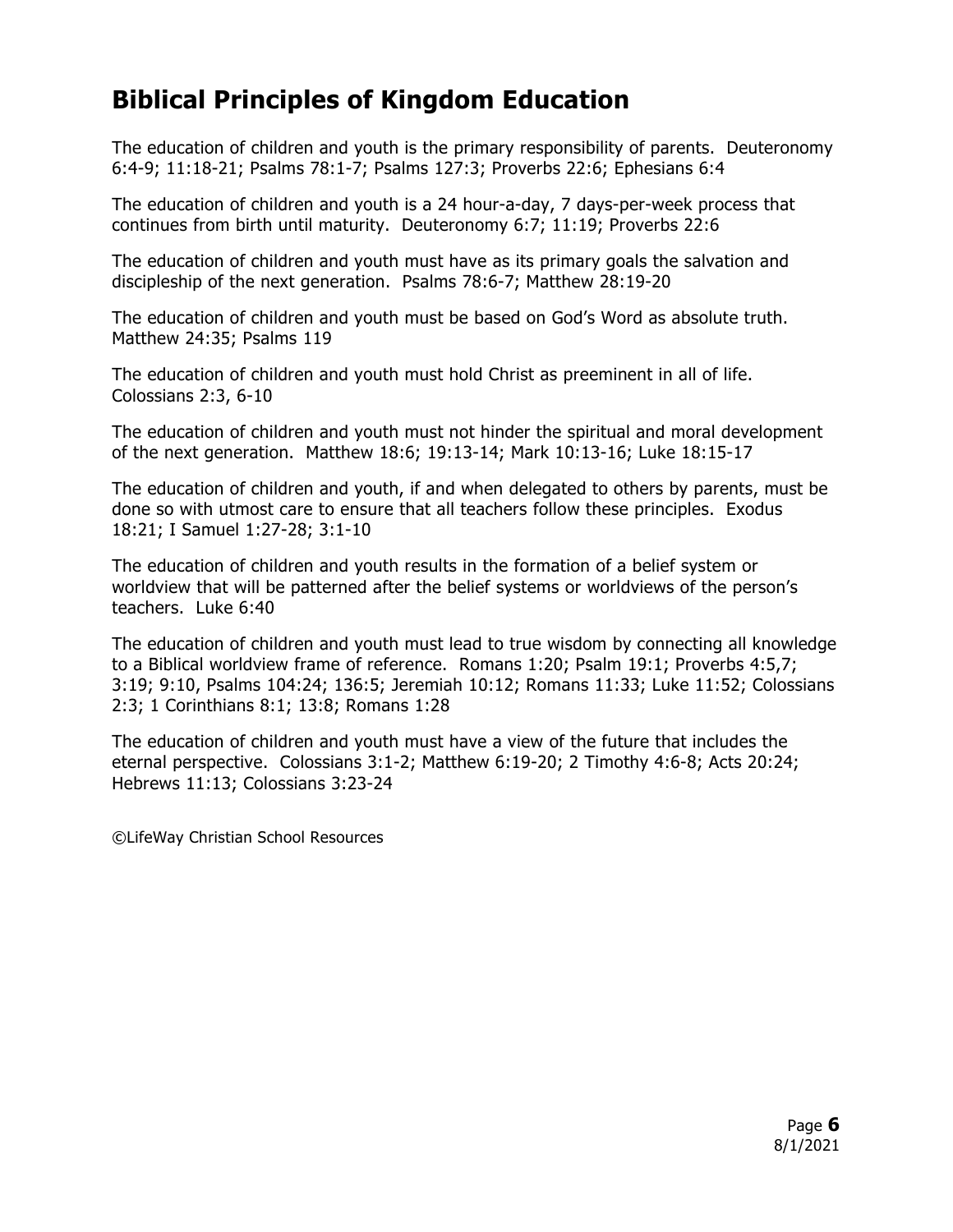# **Philosophy of Education**

The educational philosophy of Crosspoint Christian School is based on a God-centered view of man and truth as presented in the Holy Scriptures: God created and designed all of creation through His Son Jesus Christ to glorify Him. This is especially true of man, who was created in the image of God, different from all other creation, with the unique ability to know and respond to God personally and voluntarily. Man, being born in a sinful state, is not able to know or honor God in this condition. He can enter into a personal fellowship with God only by being born again through receiving Jesus Christ as his personal Savior and Lord. Then, through the power of the indwelling Holy Spirit, man is able to live a holy life and do the will of God, which is the ultimate purpose for life.

The entire process of education is seen as a means to bring the student into fellowship with God, to develop in them the "mind of Christ" (Philippians 2:5), and to train them in Godly truth that "he may be perfect, thoroughly furnished unto all good works" (II Timothy 3:17). This is so they can fulfill the purpose of God in their life personally and vocationally. God's Word is the ultimate authority to teach us the nature of God and His design for our own nature. Students must be developed and related to God as a whole person: spiritually, mentally, physically, and socially. They must be taught God's truth is the only truth and to see that truth as the standard by which all knowledge is processed. They must be educated as individuals to their fullest potential with their own unique abilities and personality to learn to live and work with others at home, in the church, and in their culture. The student's educational role models and guides (his parents and teachers) must be born again and must be committed to this perspective on life.

The authority for such an education comes both from God's command that children be taught to love God and to place Him first in their lives and from the fact that parents are responsible for the total education and training of their child. At the parents' request, Crosspoint Christian School becomes a partner in giving this education; thus, the administration, teachers, and parents become mutually accountable to one another to implement this philosophy.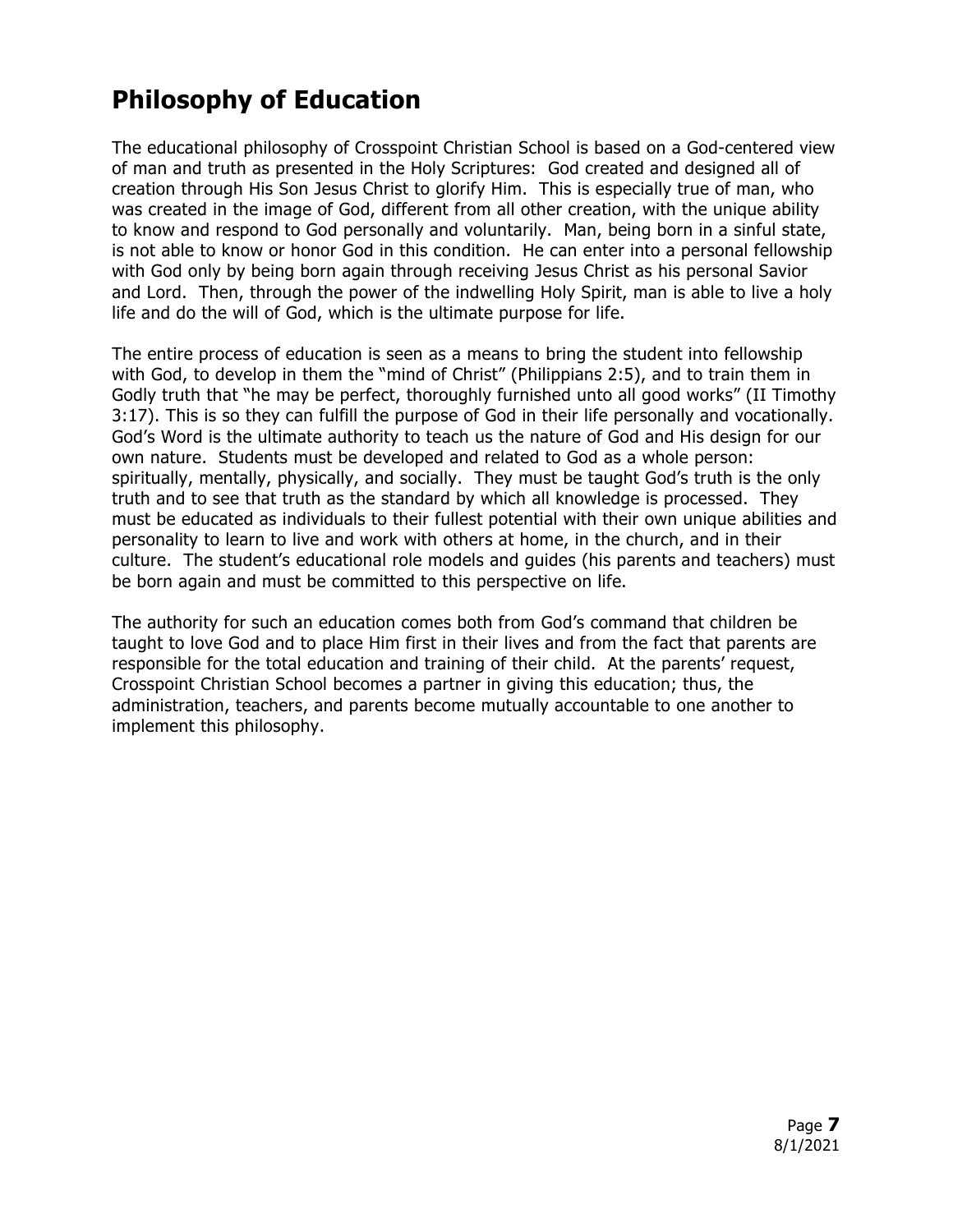# **Spiritual Instruction & Standards**

Crosspoint Christian School exists for two reasons (not in order of importance because both are important). The first is to provide students with the highest quality of academic instruction possible and to challenge them to achieve their potential in learning and applying that instruction. The second is to provide spiritual instruction, direction, and challenge to each student, which would equip them to be faithful, and obedient disciples of the Lord Jesus Christ as taught in God's Word. Both of these purposes are vital to the mission of Crosspoint; parents and students both should understand that each of these areas form the core of our ministry to each individual student.

Spiritual instruction and challenge begin at the elementary school with the foundation of basic Biblical principles, such as obedience to authority, honesty, respect for others, etc. The instruction and challenge intensifies at the secondary level, both in the classroom setting and in formal and informal discussion with the administration and staff outside the classroom. Students at the secondary level will be given assignments in extended passages of Scripture, special projects, and service projects, all of which are designed to teach them how to meditate on and apply Scripture in their personal lives. Full parental cooperation with these assignments and projects is necessary in order to ensure their fullest impact.

We recognize that each student (and adult) is at his own level of spiritual growth, yet, each one must be moving forward toward greater Christian maturity. If the staff and administration of Crosspoint reach the understanding that a particular student has lost the desire to grow in his relationship with the Lord, they may choose to conduct a conference with the parents to determine what steps might be taken to restore that desire.

The basis of Crosspoint's spiritual instruction is Scripture itself. Other texts and reading material may be used, but the Word of God is the final authority. All doctrinal teaching will come from the viewpoint of the school's "Statement of Faith." From time to time, other matters outside the "Statement of Faith" will arise. It is the commitment of the staff and administration of Crosspoint not to intentionally offend any student or parent's beliefs with assignments or discussion involving spiritual or academic matters. If, however, a problem arises, we ask that both the parent and student meet with the teacher immediately to resolve the situation. If, after meeting with the teacher, the problem has not been resolved; the parent, student, and teacher should meet with the administrator.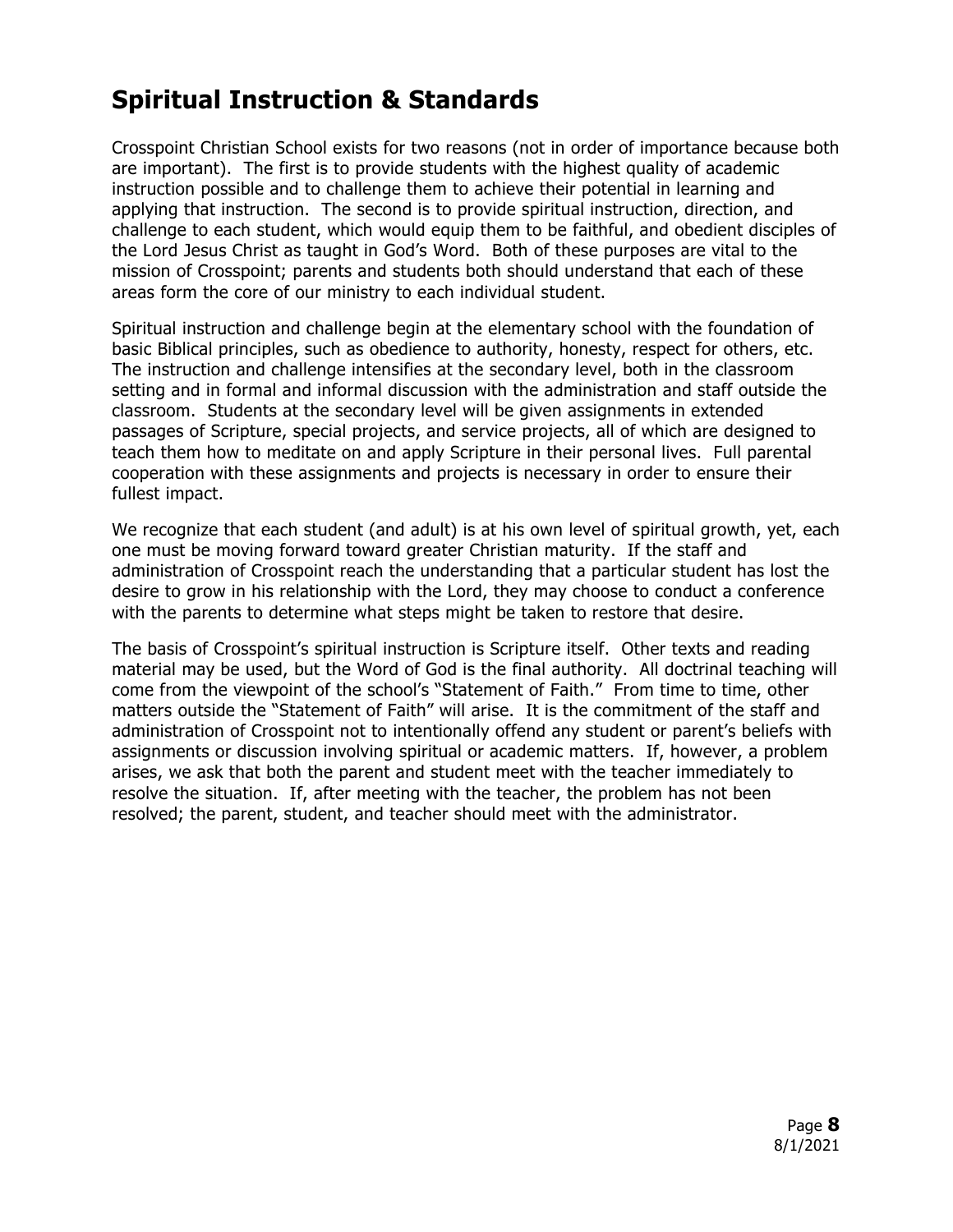# **Biblical Lifestyle Expectations**

Crosspoint Christian School is a religious institution providing an education in a distinct Christian environment, and it believes that its Biblical role is to work in conjunction with the home to mold students to be Christlike. On those occasions in which the atmosphere or conduct within a particular home is counter to, or in opposition to the Biblical lifestyle the school teaches, the school reserves the right, within its sole discretion, to refuse admission of an applicant or to discontinue enrollment of a student. This includes, but is not necessarily limited to, living in, condoning, or supporting sexual immorality: practicing homosexual lifestyle or alternative gender identity; promoting such practices; or otherwise having the inability to support the moral principles of the school.

II Cor. 12: 21 "I am afraid that when I come again my God will humble me before you, and I will be grieved over many who have sinned earlier and have not repented of the impurity, sexual sin and debauchery in which they have indulged."

Romans 1:27 "In the same way the men also abandoned natural relations with women and were inflamed with lust for one another. Men committed shameful acts with other men, and received in themselves the due penalty for their error.",

Matthew 19:4-6 "Haven't you read," he replied, "that at the beginning the Creator 'made them male and female,' 5 and said, 'For this reason a man will leave his father and mother and be united to his wife, and the two will become one flesh'?  $6$  So they are no longer two, but one flesh. Therefore, what God has joined together, let no one separate."

# **Enforcement and Applicability Statement**

Students shall be subject to the rules and policies of this handbook so long as they are registered or enrolled at Crosspoint Christian School. Therefore, students who commit offenses outlined in these and other school policies while off campus may be subject to consequences when they return to school. As always, the parent is the ultimate authority in the student's life. Moreover, the school does not desire to step in to the situation that parents have already addressed. However, all registered or enrolled families agree to uphold the policies of the school, and if those policies have been broken, the school reserves the right to administer relevant consequences. In the event that a registered or enrolled student does commit an offense against a school policy while off campus, parents are strongly encouraged to make the school aware of relevant details as soon as possible. This will enable the school to make an educated decision about its response. Information coming to the school first hand is preferred over other sources of information.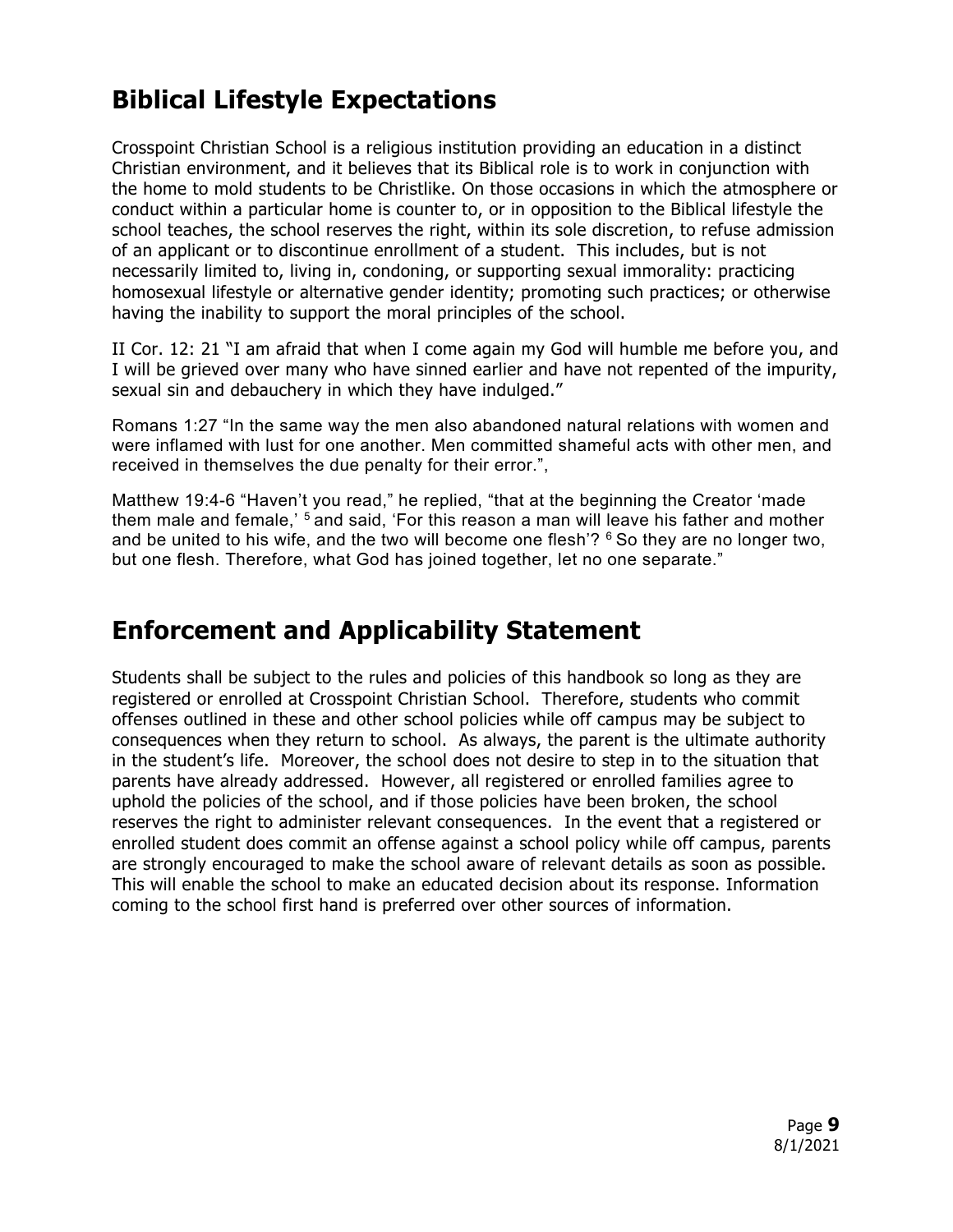# **Adult-Student Guidelines**

## **Statement of Philosophy**

Crosspoint Christian School is committed to fostering an environment that promotes academic and professional success in students and adults at all levels. The achievement of such success is dependent on an environment free of behaviors which can undermine the important mission of our institution. An atmosphere of mutual respect, collegiality, fairness, and trust is essential. Although both adults and students bear significant responsibility in creating and maintaining this atmosphere, adults also bear particular responsibility with respect to their evaluative roles relative to students and with respect to modeling appropriate professional behaviors. Adults must be ever mindful of this responsibility in their interactions with their colleagues, school parents, and those whose education has been entrusted to them.

#### **Responsibilities of adults**

- 1. Treat all students with respect and fairness.
- 2. Treat all students equally regardless of age, gender, race, ethnicity, national origin, religion, or disability.
- 3. Provide current materials in an effective format for learning or developing new skills.
- 4. Provide timely feedback with constructive suggestions and opportunities for improvement or remediation when needed.
- 5. Live above reproach with accountability. (If an emergency means you are alone with a student waiting for a parent, you can call someone and talk to them during the wait for accountability.)

#### **Responsibilities of students**

- 1. Treat all fellow students and adults with respect and fairness.
- 2. Treat all fellow students and adults equally regardless of age, gender, race, ethnicity, national origin, religion, or disability.
- 3. Commit the time and energy to your studies necessary to achieve the goals and objectives of each class.
- 4. Commit the time and energy to your extra-curricular activities necessary to achieve the goals and objectives of each activity.
- 5. Communicate concerns/suggestions about the curriculum, teaching or coaching methods, teachers, coaches, or the school environment in a respectful, professional manner.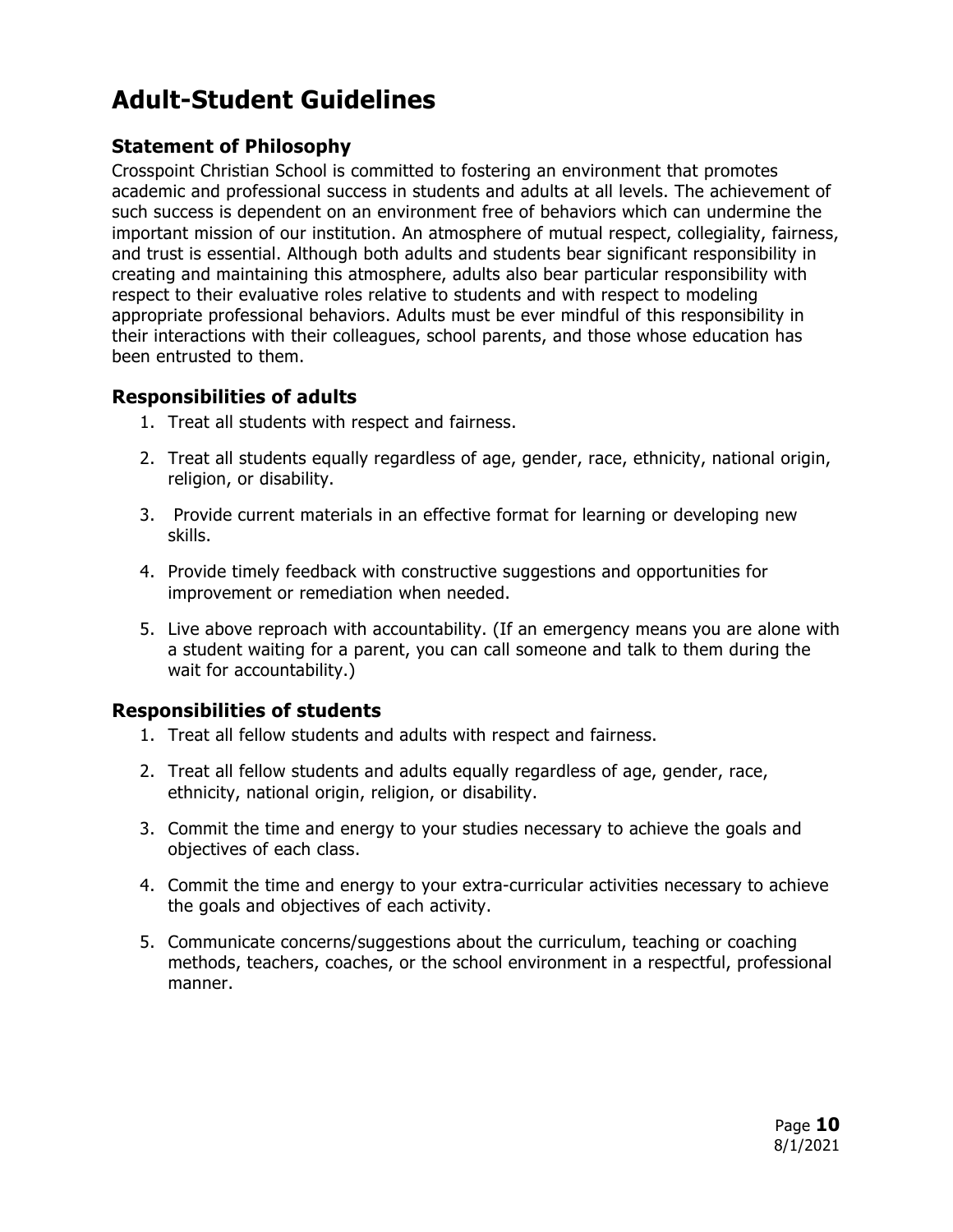# **Behaviors Inappropriate to the Adult-Student Relationship**

These behaviors are those which demonstrate disrespect for others or lack of professionalism in interpersonal conduct. Although there is inevitably a subjective element in the witnessing or experiencing of such behaviors, certain actions are clearly inappropriate and will not be tolerated by Crosspoint. These include, but are not limited to, the following:

- unwanted physical contact (e.g. hitting, slapping, kicking, pushing, inappropriate hugging) or the threat of the same
- sexual harassment (including romantic relationships between adults and students in which the adult has authority over the student's academic or athletic progress)
- harassment based on age, gender, race, ethnicity, national origin, religion, or disability;
- loss of personal civility including shouting, personal attacks or insults, displays of temper (such as throwing objects)
- discrimination of any form including in teaching, coaching and assessment based upon age, gender, race, ethnicity, national origin, religion, or disability
- communication directed towards an individual student (rather than a group of students) through social media, phone calls, or a text
- needed communication can be sent to one or both parents
- befriending current students through social media (other than relatives)
- traveling or being alone in a vehicle with a student, other than a relative
- being alone with a student without clear visibility or door open in a classroom
- requests for others to perform inappropriate personal errands unrelated to studies, investigational, or group learning activities
- grading/evaluation on factors unrelated to performance, effort, or level of achievement.

#### **Avenues for Addressing Inappropriate Behavior in the Adult-Student Context**

#### **Student Concerns**

Students may address situations in which they feel that they have been the object of inappropriate behavior at various levels. At the most basic level, the most effective way to handle a situation may be to address it immediately and non-confrontationally. Oftentimes, a person is simply unaware that his/her behavior has offended someone, or even if aware, will correct the behavior appropriately if given the opportunity to do so in a way that is not threatening. The way to raise such an issue is to describe the behavior factually ("When you said…"), describe how the behavior made you feel ("I felt …"), and state that the behavior needs to stop or not be repeated ("Please, don't do that again.")

Sometimes, such a request is not successful, the person repeats the behavior, or the student does not feel comfortable speaking directly to the adult about his/her behavior. In those cases, it may be helpful to discuss the behavior with another adult, the athletic director or the principal. These individuals may offer additional suggestions for resolving the matter informally, such as, for example, speaking to the individual on the student's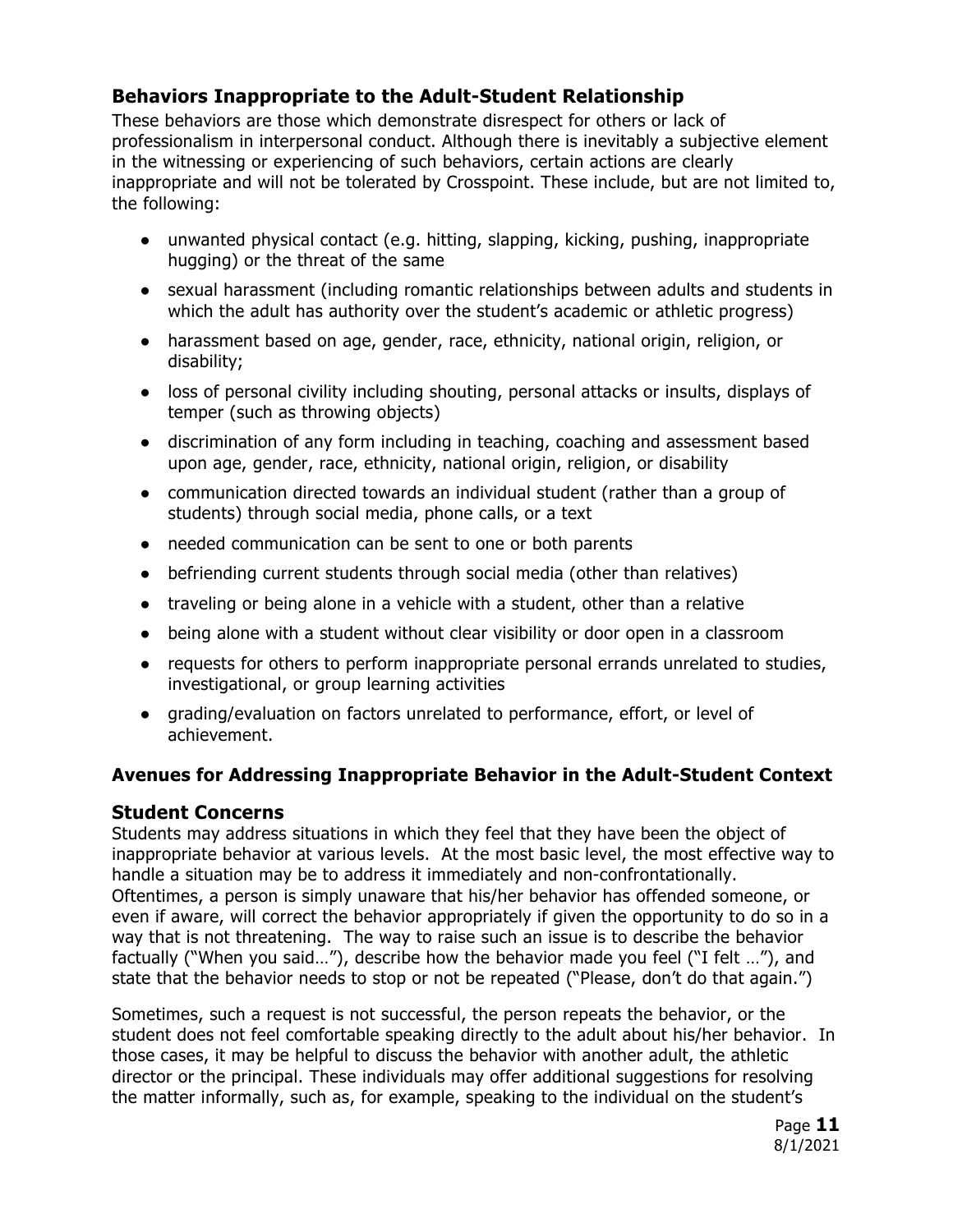behalf or on behalf of an entire class, raising the general issue in a faculty meeting, assisting the student with writing to the individual adult or even direct intervention to get the behavior to stop.

If no satisfactory resolution is reached after these discussions or the student does not feel comfortable speaking to these individuals, he/she may bring the matter formally to the attention of the administration.

#### **Adult Concerns**

Adults may find themselves in a situation which they feel is inappropriate. At the most basic level, the most effective way to handle a situation is to immediately and nonconfrontationally leave the situation and place oneself in a public place away from anything that might cause suspicion of inappropriate conduct.

An adult must be cognizant of close attachments to students that could fuel inappropriate behavior.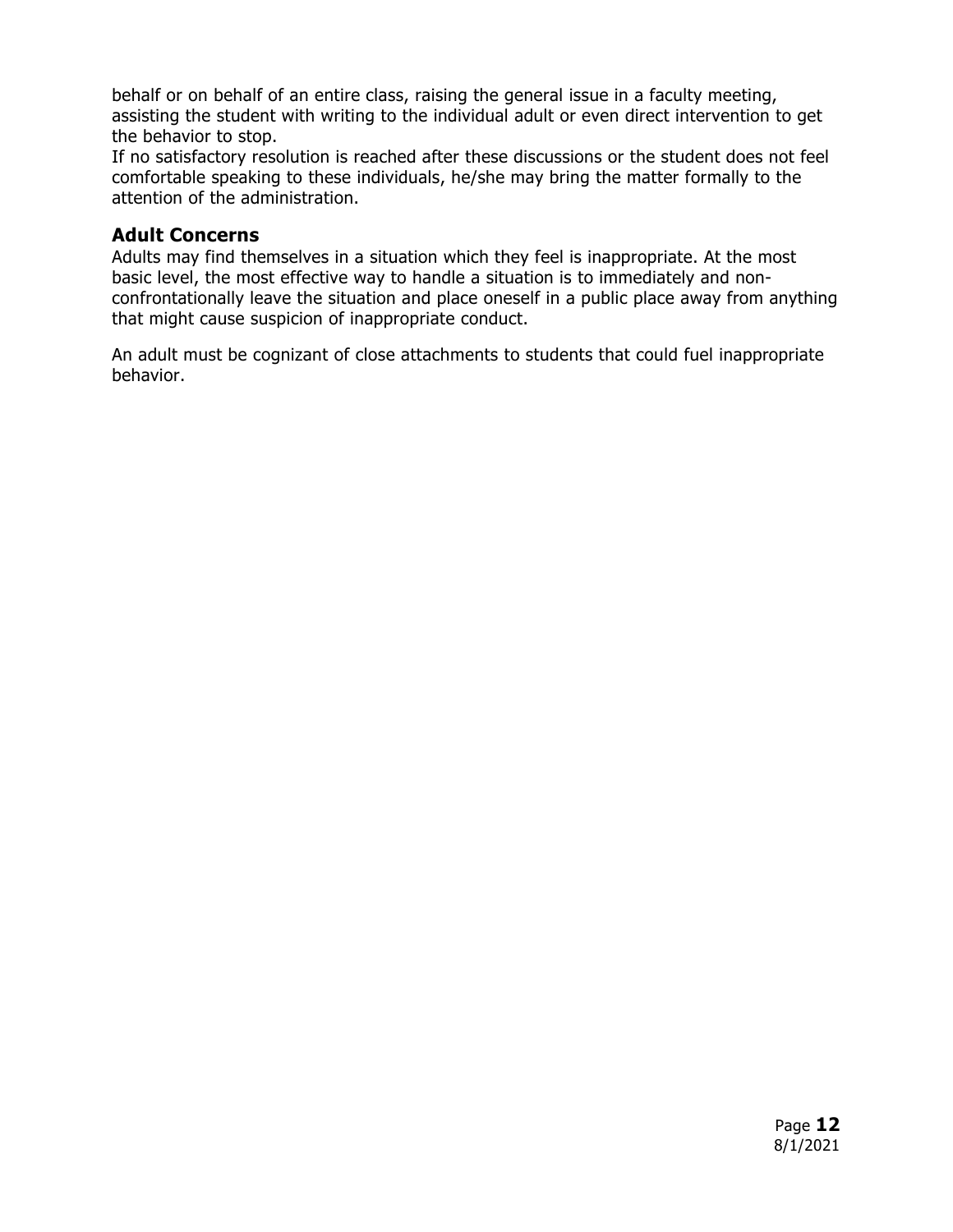# **General Policies**

Students and parents are reminded that all of the standards of conduct and behavior taught and encouraged by Crosspoint Christian School are expected and required of students and parents if they remain on campus after regular school hours.

## **Arrival Time**

Secondary students may arrive at 7:15 a.m. Elementary students with secondary siblings in CCS may also arrive at 7:15 a.m. Elementary students without secondary siblings in CCS should arrive no earlier than 7:45 a.m. or they will be sent to before care and charged for that service.

## **Elementary Dismissal**

The elementary school dismisses at 2:50 p.m. Parents are strongly urged to be at the school on time to pick up their children, observing the standing pick-up procedures. (**Each family will receive a number to place on their mirror at pick-up time. If a family needs more than two, please let your child's teacher know the first week of school.**) Parents are welcome to come into the building to pick up their children, provided they have parked outside of the pick-up line. However, teachers cannot engage in standing conversations with a parent until after their entire class has been dismissed to parents. Please do not plan a meeting with an elementary teacher until after 3:10 p.m. All students who remain after dismissal must be under the supervision of a teacher or with their parents. Roaming the halls or playing outside the school building is not allowed after 2:50 p.m.

Children who have been dismissed to their parents or designated driver are assumed to be in their care and will not be the responsibility of Crosspoint Christian School.

# **Secondary Dismissal**

The secondary school dismisses at 3:05 p.m. All secondary students who remain on campus after regular school hours must be under the direct supervision of a CCS staff member or participating in a school function under the direct supervision of an approved volunteer. Roaming the halls or playing outside the school building is not allowed after 3:05 p.m. Middle School students must report to After Care by 3:15 p.m. There will be no exceptions to this policy.

Seniors who are finished with all academic classes may leave the campus if their parents have signed the appropriate place on the emergency card and returned it to the school. If a parent wishes to cancel the early dismissal authorization, contact the administrator.

Any student who leaves the school campus by authorization of a parent is no longer the responsibility of Crosspoint Christian School.

# **Pick-Up Information**

Parents should complete the emergency cards to designate who can (or cannot) pick up their children from school. These cards are kept in the school office and must be updated annually. (NOTE: If there are custodial issues with any student, all appropriate official documentation must be on file in the school office.) If someone other than those designated will pick up students, parents should call the school office or send a note to the child's teacher.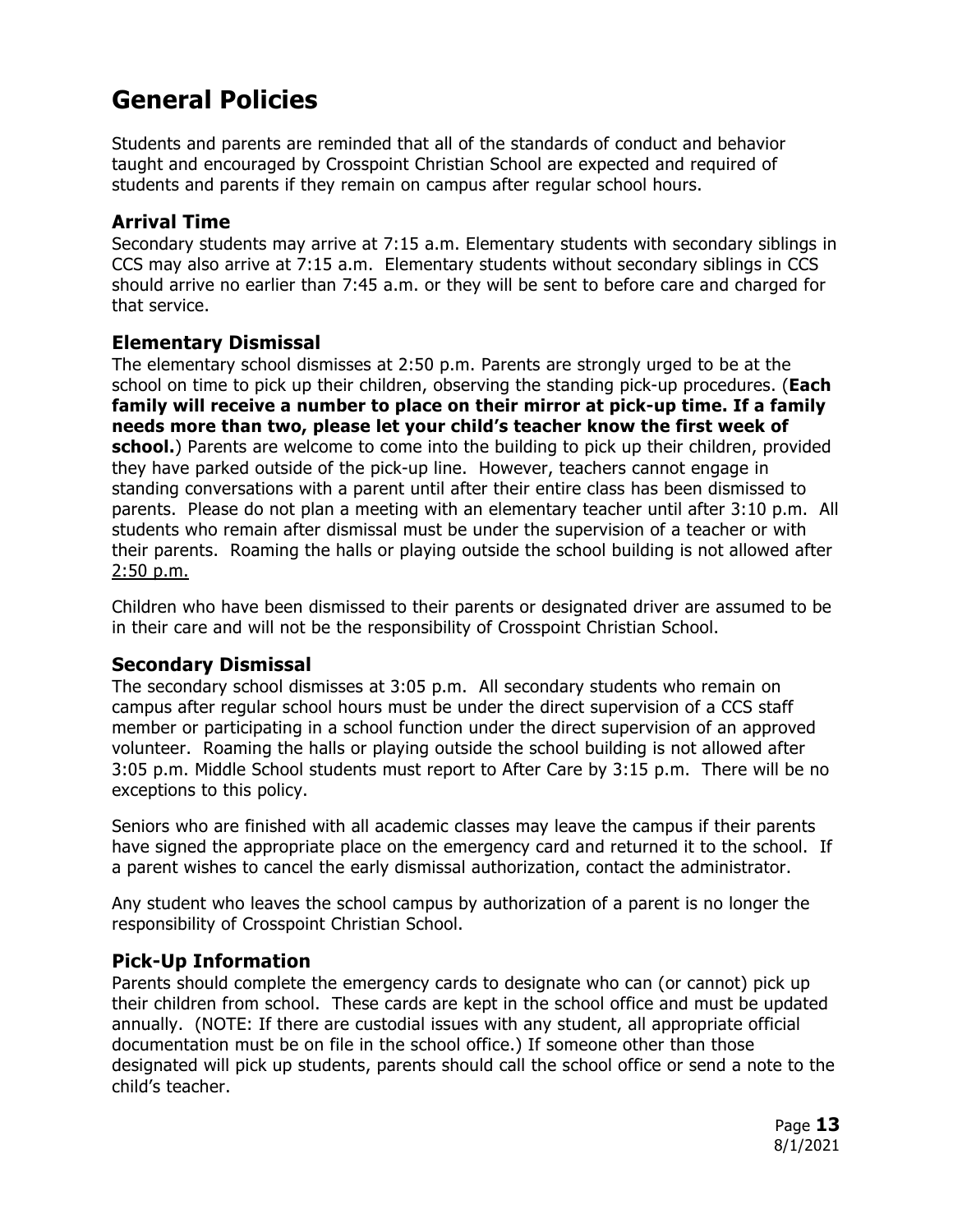## **Attendance & Absences**

Crosspoint is committed to the philosophy and practice of academic instruction. Each school day provides new learning experiences and opportunities to grow. While some elements of a missed classroom experience may be repeated or recovered, certain other facets are lost, to the student's detriment. Therefore, we urge students to attend and participate in all classes. Obviously, some absences are inevitable and unavoidable. The following attendance policies will be used to encourage faithful attendance and promote successful student performance.

Students with an excused absence are required to hand in all assignments and take all missed tests within the number of days equal to the number of days absent. Students will always have at least one day after an absence to make up a test/quiz that was given on a day they were absent (exception: pop quizzes must be made up on the day a student returns).

In the event of an excused absence, elementary assignments may be obtained from the office at the end of the school day provided the parents have called in advance for the assignments.

It is the secondary student's responsibility to obtain missed assignments and arrange to take tests/quizzes following an absence. It will not be the responsibility of the office personnel, teachers, or other staff to keep a running list of missed assignments due to absences. Please do not call the office, or otherwise ask for this service. If the absence is planned, assignments may be obtained prior to the planned date of absence. In those cases, the student should let teachers know about their planned absence as far in advance as possible. Students can then obtain assignments from their teachers before the missed class.

All long-term assignments (two weeks or longer) must be turned in by the due date regardless of the reason for the absence. If the student is ill, he must arrange for someone to deliver the assignment to the appropriate teacher. If the student has arranged in advance to be absent, the assignment should be turned in beforehand. In the case of severe or extended illness, the parent should maintain communication with the school.

The administrator may choose to meet with a student's parents if total or partial absences reach a level that is deemed to be detrimental to the student's progress.

#### **Reporting absences**

If a student is absent on a regular school day, parents must notify the school office **before 9:00 a.m.**, stating the reason for the absence. Parents may leave a voice message on the school telephone or email the school if they need to make contact before the school office is open. After 9:00 a.m., the student will be marked with an unexcused absence until proper notice is given. Please note that planned absences for an extended period require pre-approval by the administrator and will not be excused after the fact.

#### **Absences Allowed**

Students will be allowed up to ten absences per class per semester without penalty. Parents will be notified when a student reaches five absences. **All absences beyond ten will be counted as unexcused; students and parents are advised to use their excused absences wisely.** We suggest, for example, that all pre-arranged doctor or dentist appointments be scheduled after school hours whenever possible, or at least not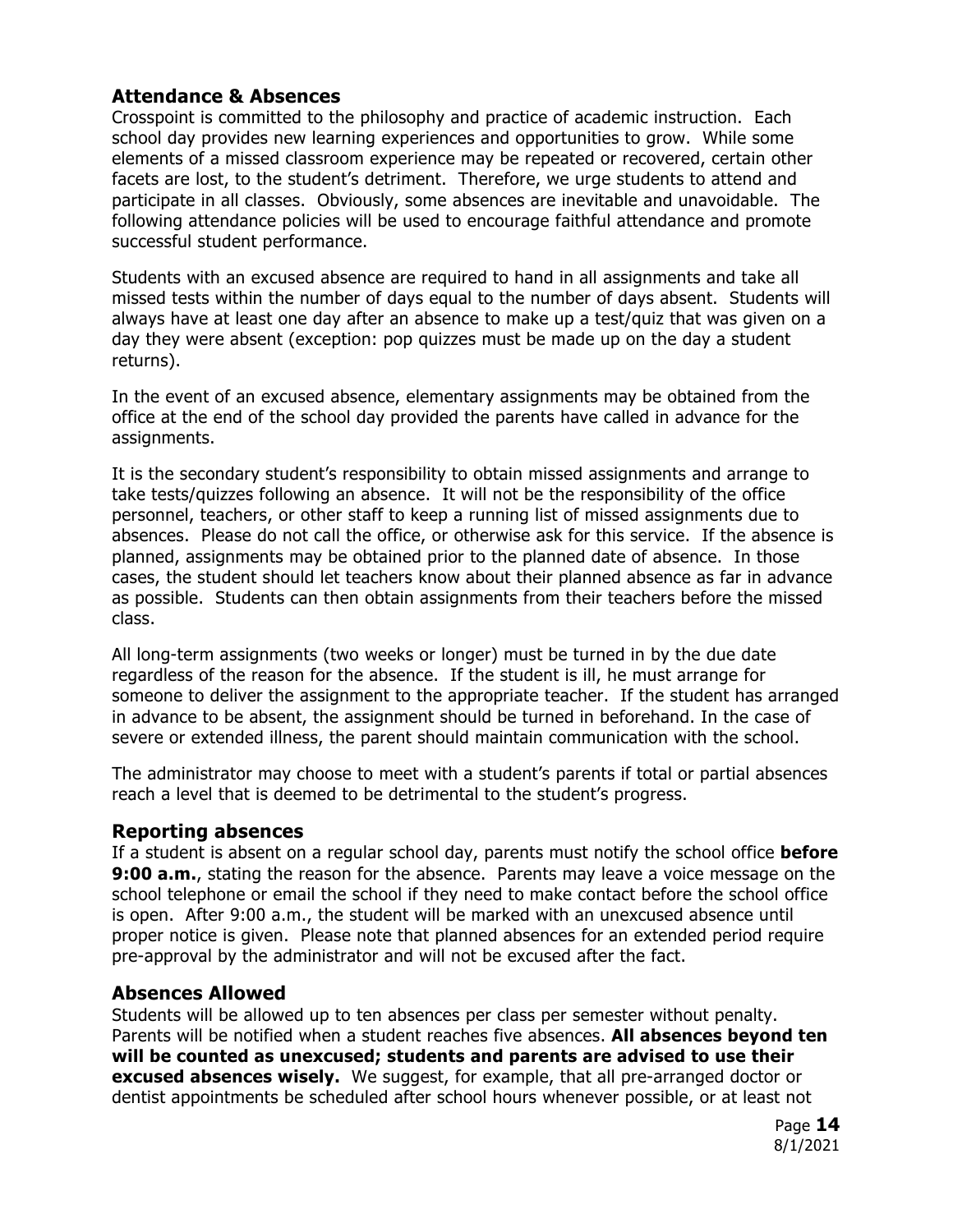during the same class period each time. In the case of documented illness or hospitalization, the administrator may make exceptions to the ten-day policy. Excessive absences in a particular class could result in loss of credit for  $9<sup>th</sup>$ -12<sup>th</sup> grade students.

Juniors will be allowed one excused absence during the spring semester for the purpose of visiting colleges. Seniors will be allowed two excused absences in the fall and one in the spring for the purpose of visiting colleges. These absences must be planned, and the school notified more than one day in advance. College visit related absences for juniors (1) and seniors (3) will not count toward their ten-absence limit.

Students missing school to take a college entrance exam will count as an excused absence and not count toward their ten-absence limit.

#### **Absences Due to COVID-19 Response Protocol**

Absences resulting from the official Crosspoint COVID-19 Response Protocol will not be counted toward the ten-absence limit. Furthermore, such absences will not be counted against the student for the A+ program.

#### **Unexcused Absences**

Any absences in excess of the ten-total allotted per semester, or those not reported to the office by 9:00 a.m. will be considered unexcused until proper notice is given (phone call or written excuse when student returns). Work missed due to unexcused absences will be made up and may receive 50% of the earned grade (at the discretion of the teacher).

#### **Family trips or planned absences**

A planned absence is defined as any absence other than college visits, illness, family emergency, or funeral/bereavement leave. Parents should notify the administrator at least five days in advance for any planned absence of two days or more. All of these absences count toward the allotted ten per semester.

#### **Funeral/Bereavement Leave**

Students are permitted to miss up to 5 days of school for the death of an immediate family member. Immediate family members include parents, siblings or grandparents. The 5 days will not count towards the 10 days allowed each semester. Any days missed beyond the 5 bereavement days will count towards the 10 allowed absence days.

#### **Leaving during the school day**

If a student becomes ill while at school, school personnel will notify his/her parents. If it is decided, in consultation with the parent, that a student must leave school due to illness, the parent must make arrangements for the student to get home. **Students may not decide they are ill and leave campus without confirmation to the school from a parent.** If the student must leave school for a planned reason, a parent must notify the office at the beginning of the school day. For the safety of the student, parents must report directly to the office to sign their child out. Parents should not go directly to the student's classroom. When returning, students must report to the office before returning to class. Secondary students may sign themselves out, if parents have notified the office in advance of the student's need to leave campus. **Students who leave without permission or who do not sign out, when leaving for any reason, will receive an unexcused absence for all class time missed and will be considered skipping school.**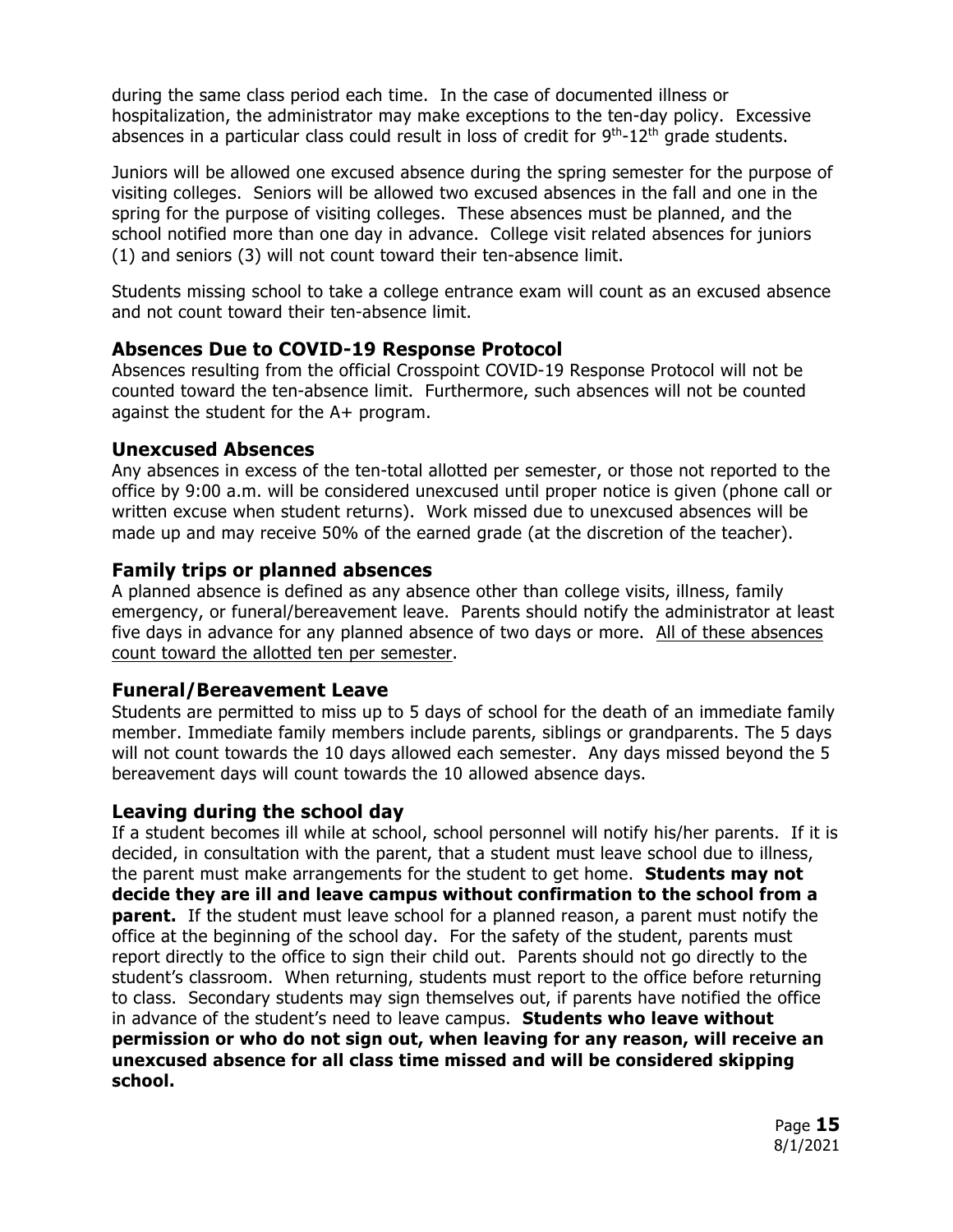# **Skipping School**

Skipping school is defined as a student's absence from any portion of a class without appropriate authorization from the student's parents and the school authorities for the absence. As a minimum, students will receive the same consequences as for an unexcused absence. The student may also be subject to more severe discipline.

#### **Tardiness**

Punctuality is a virtue that is highly valued and encouraged at Crosspoint. In order to best utilize their God-given talents, students are taught to be wise stewards of the time they are given each day. Punctual arrival to class and to school each day is crucial to the effective operation of our school and the enhancement of individual self-discipline. Students who arrive late for class or school, miss valuable instruction time and interrupt the progress of the class.

Students should never expect to be able to come to class late for any reason (using the restroom and changing for P.E. included). However, every student is allowed two tardies each quarter without penalty. Students arriving late due to unforeseen circumstances such as unusual traffic or car problems, or checking in from an appointment will not be considered tardy, provided that a parent notifies the school about such issues. Tardiness due to reasons such as "alarm didn't work", "overslept", etc. is unexcused. Students detained in a class at a teacher's request will receive a pass excusing the tardy to the next class from that teacher.

Tardies are accumulated quarterly.

#### **Elementary Consequences**

- Late students must be signed in at the office by a parent/guardian.
- After four unexcused tardies, parents will be notified.
- Five unexcused tardies will equal one absence and will count towards the ten allotted absences for the semester.

#### **Secondary Consequences**

Late students must always sign in at the office. Students will be counted tardy up to 30 minutes into any class period; after that, the student will be counted absent.

 $1<sup>st</sup>$  - After three unexcused tardies, a student will receive a one-hour detention.

 $2<sup>nd</sup>$  - After the fifth unexcused tardy, a student will receive another one-hour detention.

 $3<sup>rd</sup>$  - After the sixth unexcused tardy, a student will receive a one-hour detention and a parent conference will be required. Continual tardiness could result in in-school suspension or out-of-school suspension.

#### **Building & Grounds**

Being good stewards of what God has given us requires that we must all assume personal responsibility for the care and upkeep of the buildings and grounds of our school. Any damage to the buildings, grounds or furnishings of Crosspoint must be repaired and/or replaced at the expense of those causing the damage. Students will also be subject to disciplinary action if they willfully or negligently cause the destruction of school property.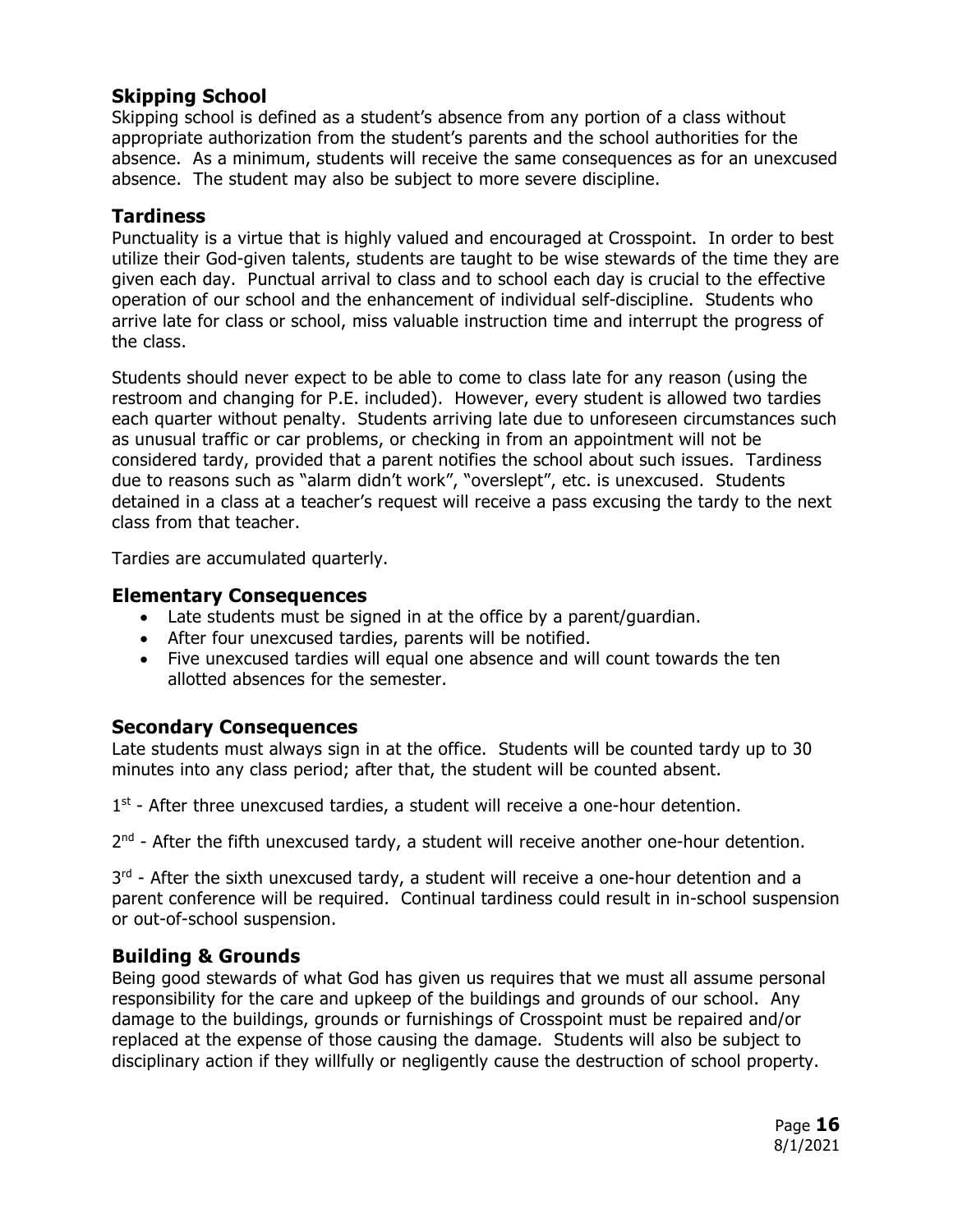# **Cafeteria**

Students may purchase pizza or á la carte items according to the schedule. When other lunch choices are available, parents will be notified and given a menu. It is advisable to have lunches packed in a container that will keep the lunch cool until the lunch hour. Microwaves are available for **secondary student use only**. Food is not to be taken out of the designated lunch areas (except with staff permission).

Students may not act in a rowdy or disrespectful manner during lunch and must always clean up after themselves (table and floor) after they have finished eating. For safety and security reasons, students may not leave the building during lunch, unless by permission from the administrator. Because classes may be in session during the lunch hour, students will not be allowed to roam the hallways during lunch. Students are not permitted to use cell phones, digital listening devices, or cameras in the lunchroom. Failure to obey lunchtime rules will result in a one-hour detention.

Please note**:** Crosspoint will not tolerate any student taking all or part of someone else's lunch. Violators will be disciplined in accordance with any other stealing or vandalism incident.

# **Cell Phones & Electronic Communication**

#### **Elementary and Middle School Students**

Students are not permitted to have cell phones (including any wearable communication devices) in the classroom, the school hallways, during the lunch period, or between classes. Cell phones may be kept in lockers and used before and after school or during the day when a parent must be contacted about illness, early dismissal, etc. **Students may not check their phone for messages, send messages, or make general calls between classes**. If such behavior is observed, a teacher or administrator will take the phone from the student. If a teacher collects a cell phone from a student, it will be given to the administrator and must be picked up personally by the student's parent.

#### **High School Students**

Students are permitted to have cell phones with them during the school day; however, they are not permitted to be used in the classroom, in study hall, or during lunch (CCS wants to encourage student interaction during lunch). Students may use their phones before and after class, between classes, in the school hallways or at their lockers. Wearable communication devices are not allowed.

Any emails, text messages, web postings or similar communications which demonstrate student behavior that is inconsistent with the secondary student agreement, the school's statement of faith, or the policies in this handbook, will be regarded in the same manner as other inappropriate physical or verbal behavior. Students should keep this in mind before posting pictures, comments, etc. on social networking sites. All such posts represent the student, their family, and the school they attend. If the representation is inappropriate in regard to school policy, the student may be subject to school discipline.

#### **Change of Address**

Please notify the office as soon as possible of any change in your address, phone number, or persons listed to be contacted in case of emergency for your child. This information is essential for our emergency records.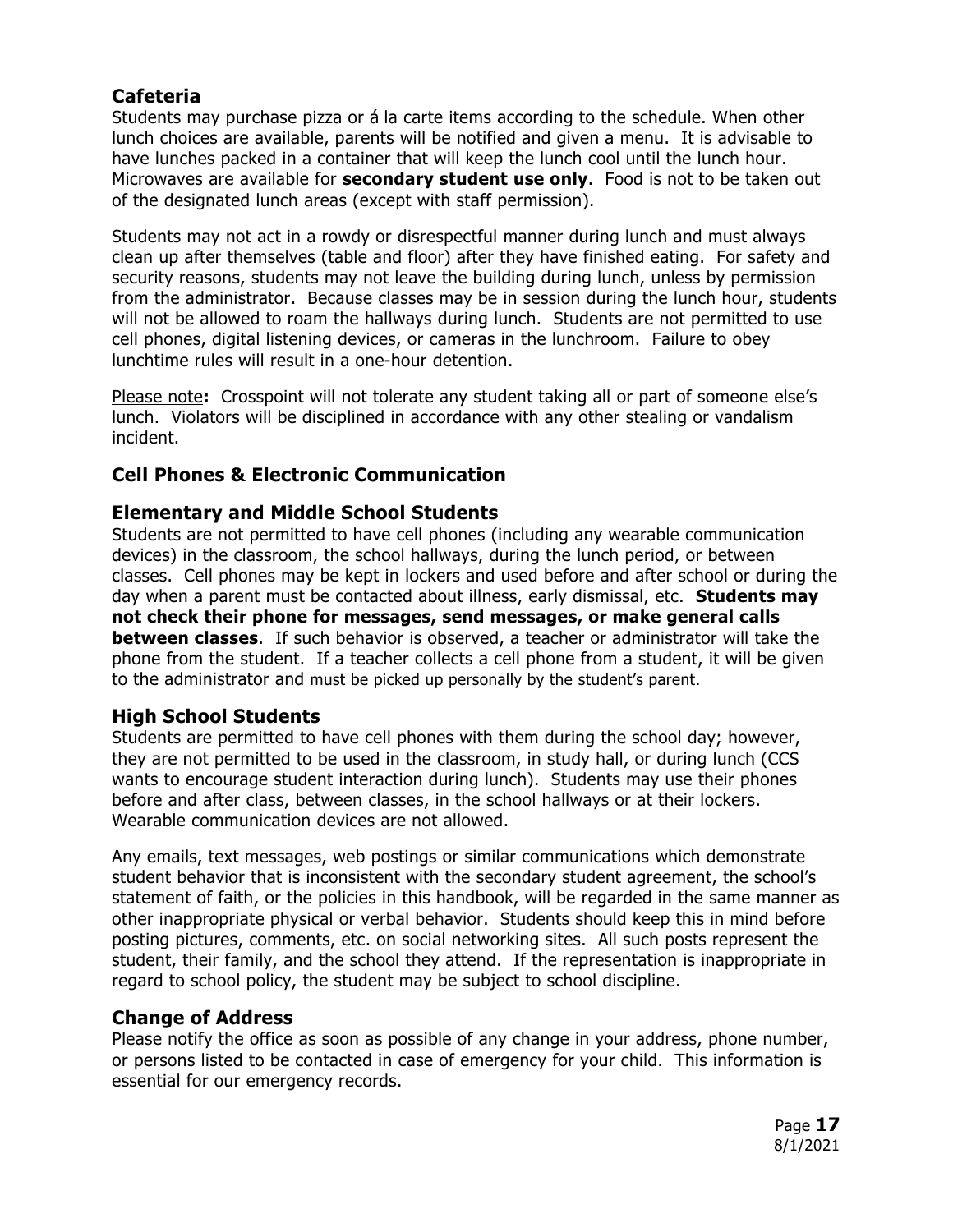# **Chapel**

A regular part of the student's life at Crosspoint is the weekly chapel meeting. Pastors (including pastors who minister primarily to youth or children) are scheduled to speak on systematically chosen Bible passages during these meetings. Chapel is intended to promote and enhance spiritual growth and to provide the opportunity to worship and praise God together with teachers and fellow students. Students are asked to bring their Bibles to chapel. Parents are always welcome to attend chapel.

#### **Communications**

#### **General**

The school's primary method of communicating important information to parents is SchoolCast. When a student first enrolls at Crosspoint, the family will be given login information to access SchoolCast and arrange to receive communications by text, e-mail or both. It is the family's responsibility to update its SchoolCast account for changes in phone numbers or e-mail accounts. Login information can be obtained from the school office if necessary.

#### **Grades, Attendance and Discipline**

The school uses Chalkable, a student information system, that allows parents to log into a portal to see their student's grades, attendance and minor discipline. Frequently, assignments will be available on Chalkable as well so that absent students can make up work more efficiently. This program is a valuable tool for keeping parents informed about their student's academic progress. When a student first enrolls at Crosspoint, the family will be given login information to access Chalkable. Login information can be obtained from the school office if necessary. Secondary students who would like access to Chalkable may also obtain login information from the high school academic advisor.

#### **Complaint or Problem Procedure**

During the course of the year, misunderstandings or problems can arise between a student, teacher, and/or parent. This is often the result of poor communication between those involved. Our policy for dealing with these problems is consistent with the teachings found in Matthew 18:15-16:

- 1. All questions, problems, or complaints should be brought to the person directly involved before anyone else is consulted or involved. Before this contact is made, we ask that you take the matter to the Lord in prayer and "sleep" on it. Many times, a situation looks different after a night's sleep; also, people are usually less emotional after some time has passed and are better able to handle a contact properly.
- 2. Do not discuss any problem, grievance, or personality differences you or your student may have concerning a teacher or a student with another parent, student, staff person, or outside parties. When you discuss a problem with others not directly involved, you:
	- foster an atmosphere of disrespect
	- encourage others to take offenses that are not their own
	- set a poor example of conflict resolution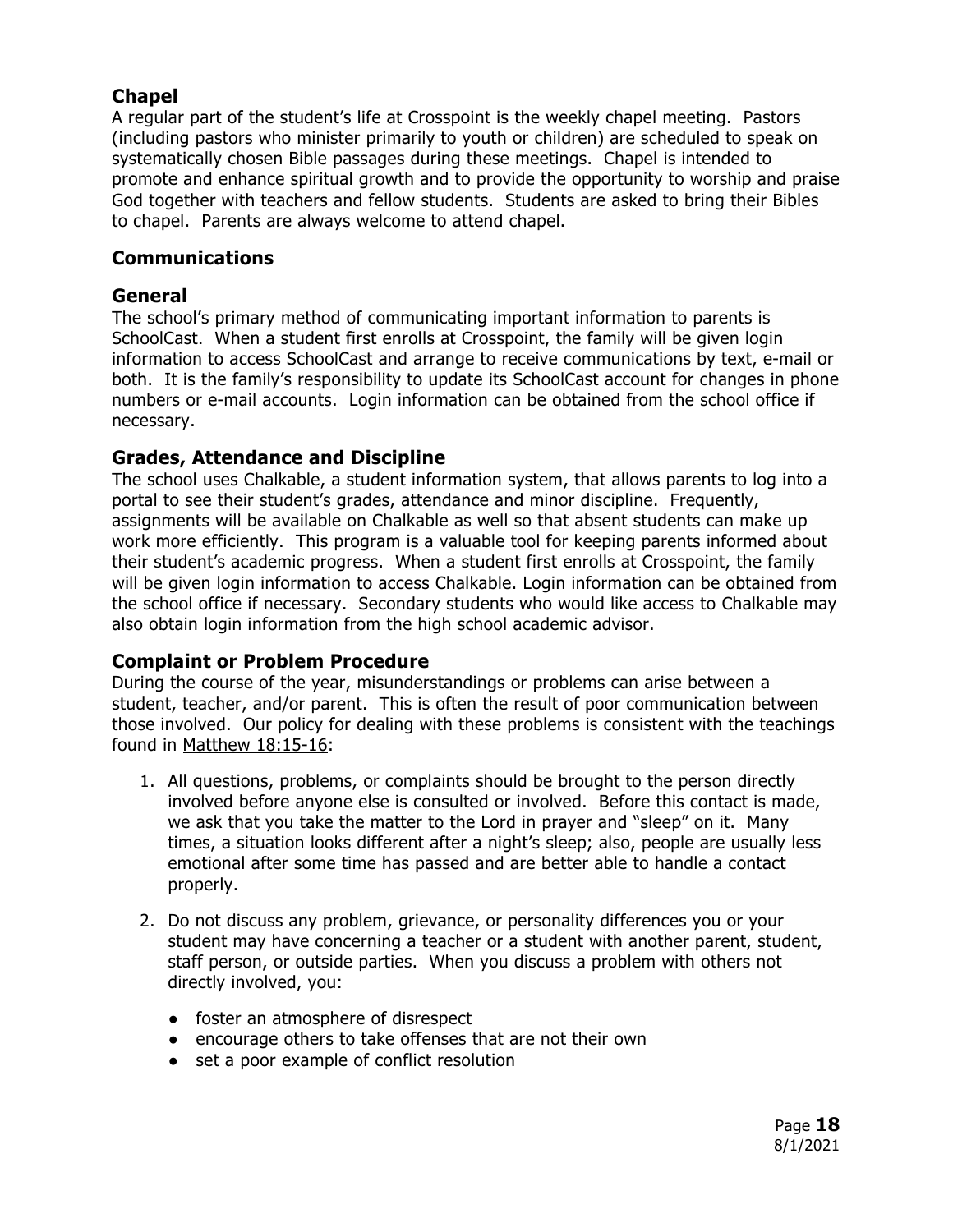- cause disunity within the school body. Even if the teacher, staff or student is wrong, discussing the problem with others makes rectifying the situation extremely difficult.
- 3. If the situation is not resolved through direct contact with the teacher or staff person, it should then be brought to the lead teacher or administrator.
- 4. Finally, and only after the above steps have been taken, the problem may be submitted to the Board of Directors in writing. It may then be placed on the agenda for the entire board at the next regularly scheduled meeting. All parties involved will adhere to the Biblical standards for reconciliation as found in Matthew 18 and II Corinthians 2.

#### **Dress Code - General Guidelines**

Crosspoint students are encouraged to present at all times a personal appearance that is glorifying to God and consistent with the goals and standards of our school. Modesty, moderation, cleanliness, neatness, and appropriateness should serve as guidelines for making choices regarding dress and appearance.

This dress code has been designed to remove added distractions from the educational setting in order to promote a quality learning environment. Parents, please see that your children follow the dress code so that our staff does not have to spend instructional time dealing with these matters.

All students should wear clothing that is clean, is not frayed, is without holes, does not drag the ground, is not tight, is an appropriate length to cover the stomach but is not too long, and is not sloppy (excessively baggy) in appearance. Clothing that advertises any music groups (including Christian) or that has offensive or suggestive pictures, logos, or writing shall not be worn. Proper undergarments must be worn at all times. Hats are not to be worn in the building.

Students who are schooling virtually who enter Crosspoint during the school day for testing or any other reason must adhere to the dress code.

All dress code policies and procedures are subject to administrative interpretation and decisions in line with active school board policies. If you have any doubts about whether an item meets dress code specifications, please bring it to the administration before allowing your student to wear it to school. The administration will make final decisions on the appropriateness of the clothing or hairstyle.

#### **Pants**

Waists of all pants should be close to the navel. Pants or jeans must be properly sized and must not be tight, baggy, excessively worn out, or have holes in them. All pants must be hemmed. Belts are optional; however, belts should be worn with ill-fitting pants. It will be left to the teacher's discretion if pants are ill-fitting and require a belt.

1. **Khakis** – khaki uniform-style pants may be worn; allowable colors are black, gray, navy, brown, tan or olive green; material should not be stretchy, shiny, nylon, nylon blends, or knit.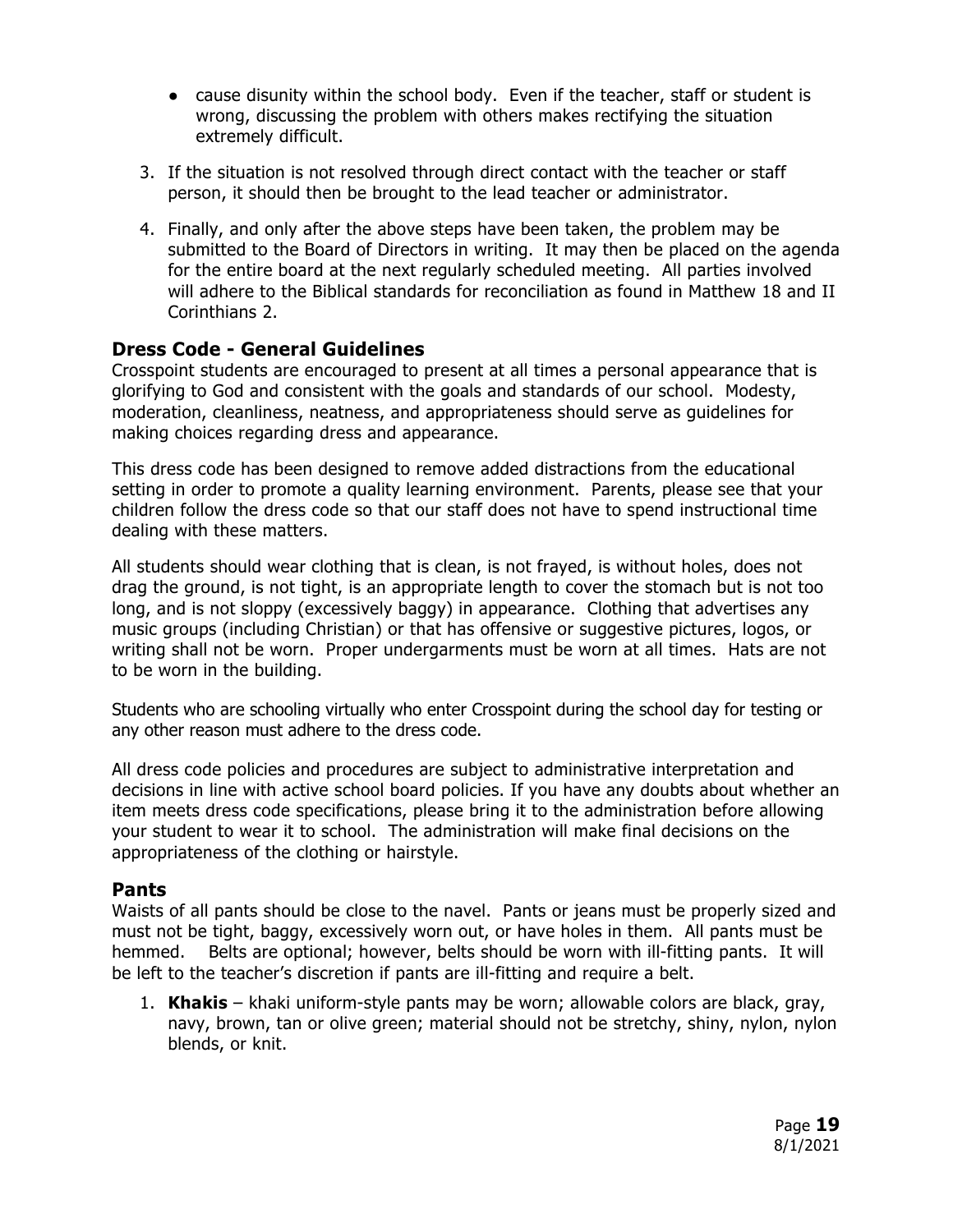- 2. **Shorts** knee-length uniform-style shorts (Bermuda, not cargo) in black, gray, navy, brown, tan or olive green; material should not be stretchy, shiny, nylon, nylon blends, or knit.
- 3. **Leggings** Girls may wear solid color leggings under their skirts.
- 4. **Capris** Girls may wear capris. They must extend to at least mid-calf and may not be tight or form-fitting.
- 5. **Jeans** 
	- a. Elementary Only students may wear solid color jeans (without decoration, manufactured fading or "dirty" look) any day of the week.
	- b. Secondary Only students may wear jeans only on Dress Down days, with a special pass, or with a "jeans" pass purchased during the annual dinner auction.

#### **Skirts, dresses and jumpers**

- 1. Young ladies may wear solid color skirts, jumpers, and black and gold plaid from "Just Me Apparel" that extend at least to the knee; fabric and colors should follow the guidelines for pants; may be worn any day of the week. Skorts may be worn if they meet the same qualifications as shorts (at least to the knee; see #2 pants).
- 2. On chapel day only, young ladies may (but are not required to) wear nice dresses, skirts, or jumpers. They must not be sleeveless, sheer, or tight fitting. They must extend at least to the knee.

#### **Shirts**

Shirts may **not be sleeveless or made of sheer material**. Undergarments may not be visible.

- 1. **Polos** traditional style and fabric, loose-fitting, long tails, with buttons; may be short or long sleeve, any color or print; may only have pocket-sized logos (no logos across the front or back of the shirt)
- 2. **Oxford style** collared shirt with buttons from collar to hem; **only** the collar button may be unbuttoned; may be short or long sleeve, any color or print.
- 3. **Long-sleeved shirts** may be worn under short-sleeved shirts provided both shirts meet dress code
- 4. **Turtlenecks** long sleeve turtlenecks may only be worn under sweaters, vests, or jumpers
- 5. **Shirt tails**  all shirts may be untucked as long as they are neat and modest. A student abusing this privilege may lose it.

#### **Sweaters & Vests**

All sweaters must be modest and no longer than mid hip. Vests may only be worn over an approved top not to extend beyond the vest. Collared shirts are required underneath Vneck or open sweaters.

#### **Spirit Wear**

Spirit Wear may only be worn on Fridays or dress down days. Spirit Wear is defined as approved tops (t-shirts, hoodies and sweatshirts) with a CCS logo or sports tournament tshirts.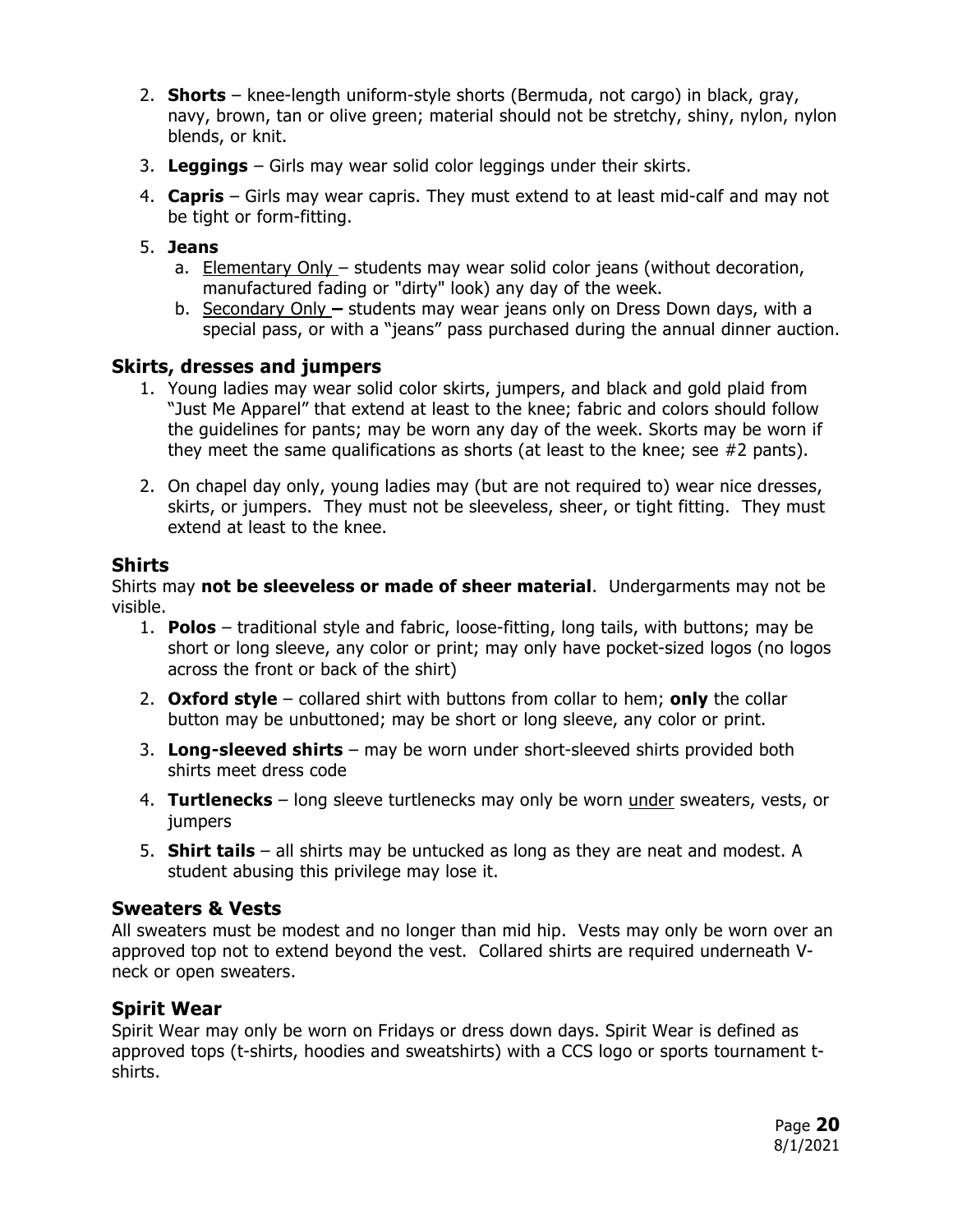#### **Shoes**

Shoes are to be worn at all times. Sandals with backs are permitted except on P.E. days. All P.E. students are required to wear tennis shoes. Shoes should be neat and clean.

Elementary students may not wear flip-flops or slides for safety reasons.

Secondary students may wear nice sandals. No flip flops or slides are allowed except on designated dress down days. Closed in clogs are allowed. No slides shall be worn other than special dress down days and after dismissal in preparation for an athletic event at the end of a day.

#### **Hair**

All students must have conservative hairstyles that do not draw undue attention. Boys may not wear their hair below the top of the collar in the back, or longer than the eyebrows or the middle of the ears. **No** facial hair is allowed. No faddish hairstyles are allowed (i.e. cornrows, tails, flops, shaved emblems or lines, Mohawks, excessive or unusual coloring or bleaching).

Elementary students may NOT have hair that is dyed.

Secondary students may have hair that is dyed in natural colors (no blue, green, purple, etc.).

#### **Jackets/Coats**

If students are cold in the classroom, they may wear a sweater or school-approved jacket. The approved jackets/coats are:

- 1. CCS warm-up jackets or CCS Letter jackets
- 2. Grey or black fleece jackets with the school logo
- 3. Black, grey or gold jackets with the school logo (including quarter zip jackets)
- 4. Sports coat or suit jacket

#### **Jewelry, Piercings, Cosmetics, Tattoos**

#### **Jewelry**

Girls may wear jewelry that is modest and that does not draw undue attention. Girls may have two ear piercings per ear. Boys may not wear earrings, other effeminate apparel, or chains hanging from clothing.

#### **Piercing**

Students may not have any facial piercings or piercings on other parts of their body that can be seen when in school, athletic, or extracurricular dress code.

#### **Cosmetics**

Elementary girls may NOT wear cosmetics.

Secondary girls may wear cosmetics in moderation and in an inconspicuous manner. If makeup is very obvious or distracting, it will be considered inappropriate and the student will be required to remove it.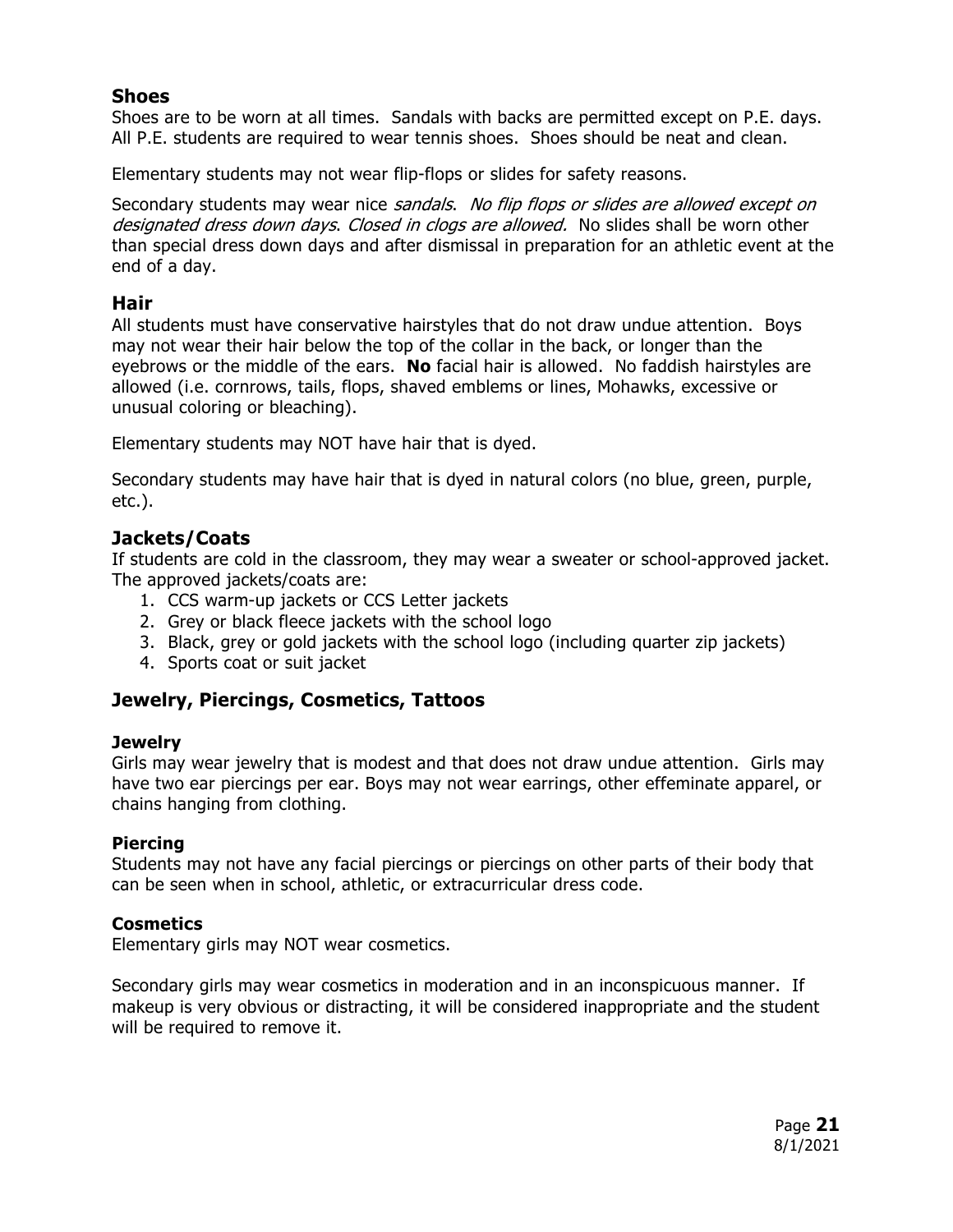#### **Tattoos**

Students may not have tattoos and/or body art that are visible with the school day dress code or with any athletic uniform.

#### **PE uniforms**

#### **Elementary**

Students who are permitted to change for PE classes must wear a black or gold CCS PE Tshirt and black shorts that extend at least to mid-thigh.

#### **Secondary**

The standard junior and senior high uniform is required for all students enrolled in P.E. This uniform consists of a black or gold CCS PE t-shirt and black shorts that extend at least to mid-thigh. During cold weather, students may also wear black sweats or warm-up pants. Tennis shoes and socks must be worn at all times. Tight-fitting shorts or sweats are not acceptable. Students will not be excused for forgetting to bring uniforms from home. No jewelry is permitted during P.E. class which can possibly bring harm.

#### **Dress Down Days**

Dress down days will be every Friday (unless otherwise designated). Pants or jeans must be properly sized and must not be tight, baggy, excessively worn out, or have holes in them. All pants must be hemmed. Appropriate shoes are required. Tops should follow the school dress code or Spirit Wear guidelines. An occasional "special" dress down day may be offered for a donation to support student groups and charitable projects; such special days might include sports or college shirts, hats, flip flops or slides, etc.

If a student violates the regular school dress code policy more than once per semester, he/she will lose dress down privileges for a month.

Athletic dress code on game days will always supersede dress down days for students.

#### **Dress Code Violations**

#### **Elementary Only**

- 1. Minor violations (such as jeans with holes or printed leggings) will receive a warning. If it becomes a pattern, parents will be contacted.
- 2. If students are inappropriately dressed, parents will be called to bring a change of clothes before the student may return to class.

#### **Secondary Only**

- 1. The administrator may request that a specific item of clothing not be worn to school again, or, if deemed too extreme, that a change of clothes be made immediately.
- 2. No verbal warnings are required. A written dress code violation will be given to the student as a warning. Upon receiving a second written violation, the student will lose dress down privileges for one month. Upon receiving a third written violation, the student will serve a one-hour detention. Other measures will be taken if needed.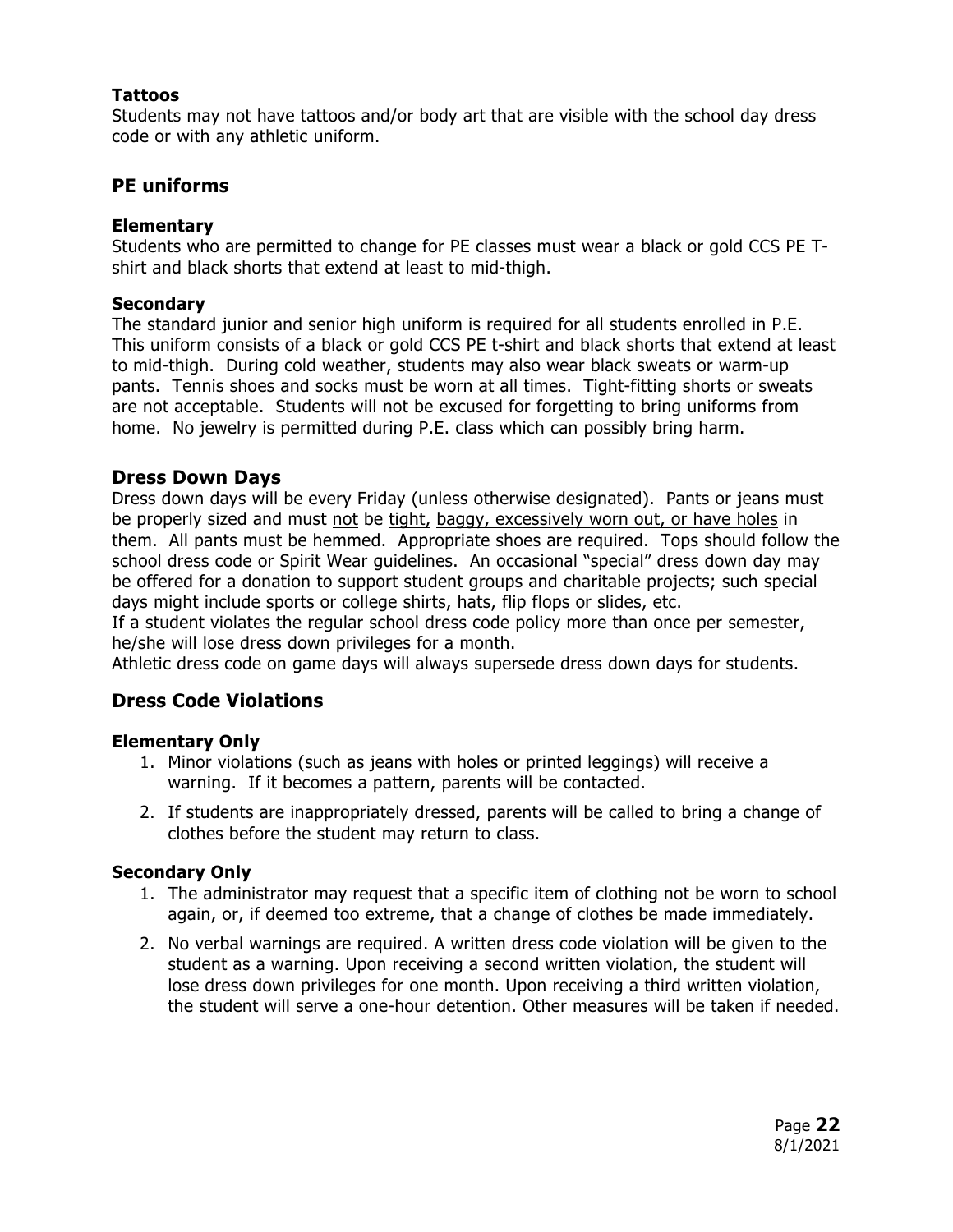## **Dress Code for Extracurricular Activities**

The guidelines addressing modesty, moderation, cleanliness, neatness, and appropriateness must be followed at all school activities on or off campus by student participants and spectators. CCS administration reserves the right to require a more stringent, or specialized dress code for certain events, and to relax the dress code (i.e. presentations, field trips, concerts, ceremonies) when it deems such action appropriate.

#### **Athletic Uniforms**

All students participating on sports teams shall follow the regular school dress code in the choosing of uniform sizes and the wearing of uniform clothing. Therefore, shorts and skirts must extend at least to mid-thigh (at fingertip level or lower). Likewise, undergarments should not show when an athletic uniform is being worn. Any student-athlete that does not feel modestly dressed in a standard-issue sports uniform item will be given the option of wearing another, similar item. Uniform substitutions must be approved in advance by the team's coach, and must not inhibit game play or violate game rules or conditions. Student-athletes who show up to a game in a uniform that violates this policy, as determined by the coach and or the administrator (or designated staff person), will not be allowed to participate in that event. These guidelines apply to both practices and games. All uniform shorts and skirts must be approved when issued.

#### **Spirit Week**

Costumes, outfits, etc., worn during spirit week must meet the modesty standards established in the dress code for during school hours. For example, shorts must still be mid-thigh or longer. If in doubt, the student should have the outfit approved by the administrator in advance. Students who are not dressed modestly will not be allowed to attend class until they have changed clothes.

#### **Swimming Activities**

Girls must wear modestly cut one-piece swimming suits. Boys must wear boxer-style swimming suits.

#### **Banquets and Other Formal Events**

Young ladies' dresses must meet the following guidelines:

- 1. Dress length must not be shorter than 3 inches above the knee (the short side of a 3x5 notecard).
- 2. Slits in dresses may not extend above 3 inches above the knee (the short side of a 3x5 notecard).
- 3. Dresses may not have any cutouts.
- 4. No cleavage may show when sitting or standing.
- 5. Strapless dresses must have a neckline that is straight across and no more than 2 inches below the collarbone.
- 6. All necklines may be no lower than 2 inches below the collar bone
- 7. The back of the dress must cover the natural bra line
- 8. Sheer overlays do not determine the length of the dress. The main fabric of a dress with an overlay must meet the length requirements.
- 9. Dress must not be skin-tight. This will be determined by the staff person(s) in charge.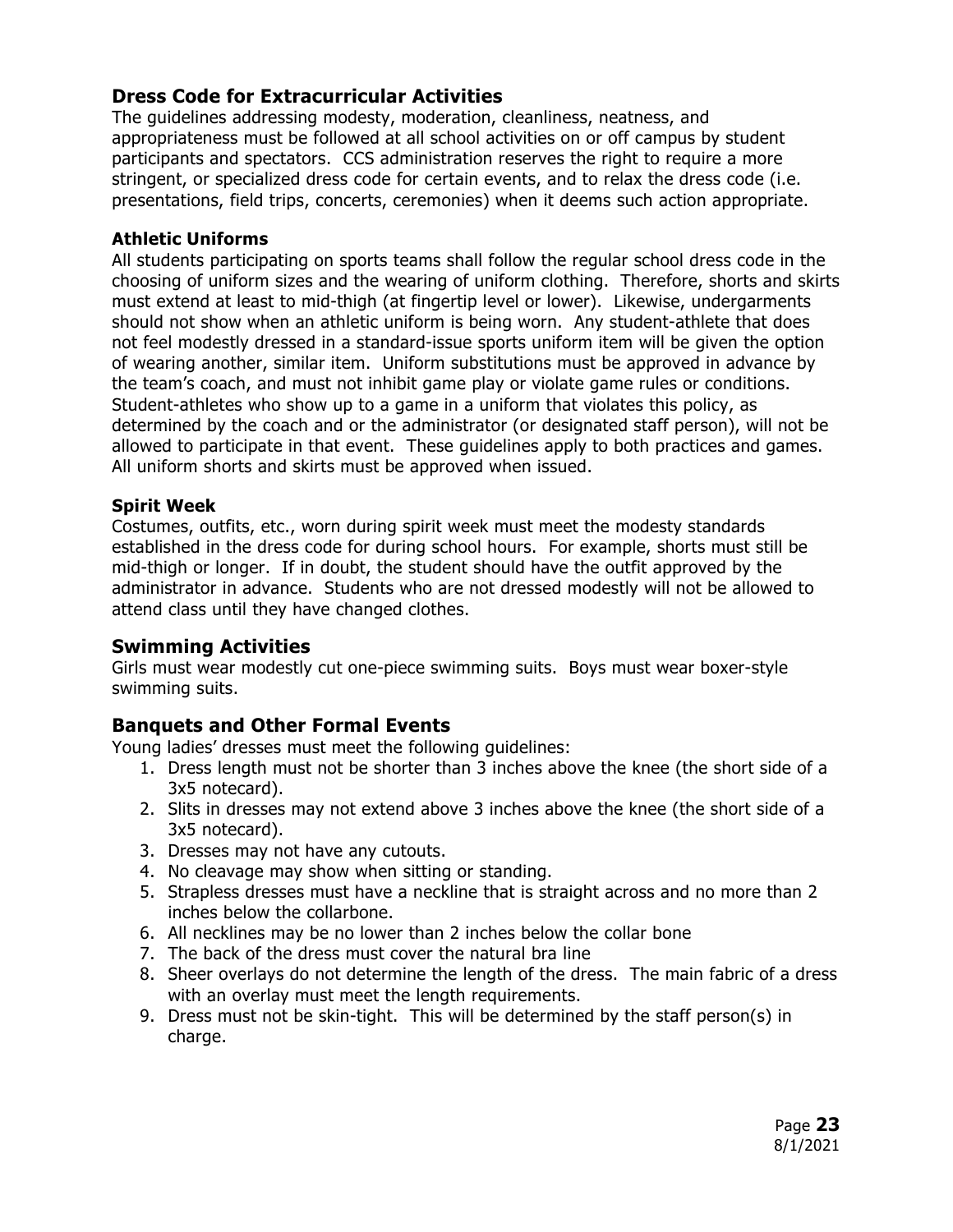#### **Consequences for Dress Code Violations at Banquet and Other Formal Events**

Any student who is inappropriately dressed will be asked to leave, with the opportunity to return appropriately dressed. Parents will be notified that the student has been asked to leave the banquet or event. If you have any doubts about whether clothing item meets dress code specifications, please bring it to the administration before allowing your student to wear it.

#### **Emergencies**

Periodic fire and tornado drills will be conducted in order to be prepared for possible emergencies. Students should follow the evacuation procedures posted in each classroom and the following guidelines:

- 1. Lights out
- 2. Windows closed
- 3. Walk rapidly in a single file, but do NOT run.
- 4. No talking (other than to a staff member presenting important information)
- 5. Leave books and materials in room.
- 6. Do NOT wait for others. Do NOT re-enter the building in case of fire or leave your assigned area in case of tornado until the all clear sounds. Do NOT block walkways, hallways, or roadways.
- 7. Stay with the teacher, class, or group that you were with at the time of the drill.

## **Health Policies**

#### **Illness**

To keep from spreading illness, a student should be kept home until he/she is:

- Fever free for 24 hours without the use of fever reducing medication (for example, Tylenol)
- Vomit and/or diarrhea-free for 24 hours
- Doctor has cleared a return to school for pink eye, strep throat or other diagnosed contagious medical condition

#### **Limits on Physical Activity**

Any request to limit a student's physical activity (for example, PE or recess) for more than 3 days requires a doctor's note.

#### **Immunizations**

All required immunizations must be up-to-date before attendance is allowed. Proper forms will be made available to each student.

#### **Medications**

Students requiring any prescription medication during the school day must submit an order from the physician ordering the medication stating the medication, the dosage, the time to be given, and the indications for the medication. (Form is available in the school office and on the school website). Medications must be brought to the school in a container that is appropriately labeled by the pharmacy or physician. The designated staff member will supervise the storage, distribution and taking of the medication.

Students who frequently need non-prescription medications must bring an order from his/her physician stating the type of medication, the dosage, and the specific indications for which the student may take the medication. For example, a student who has frequent headaches may have an order from his/her physician for Advil, 250 mg, one tab for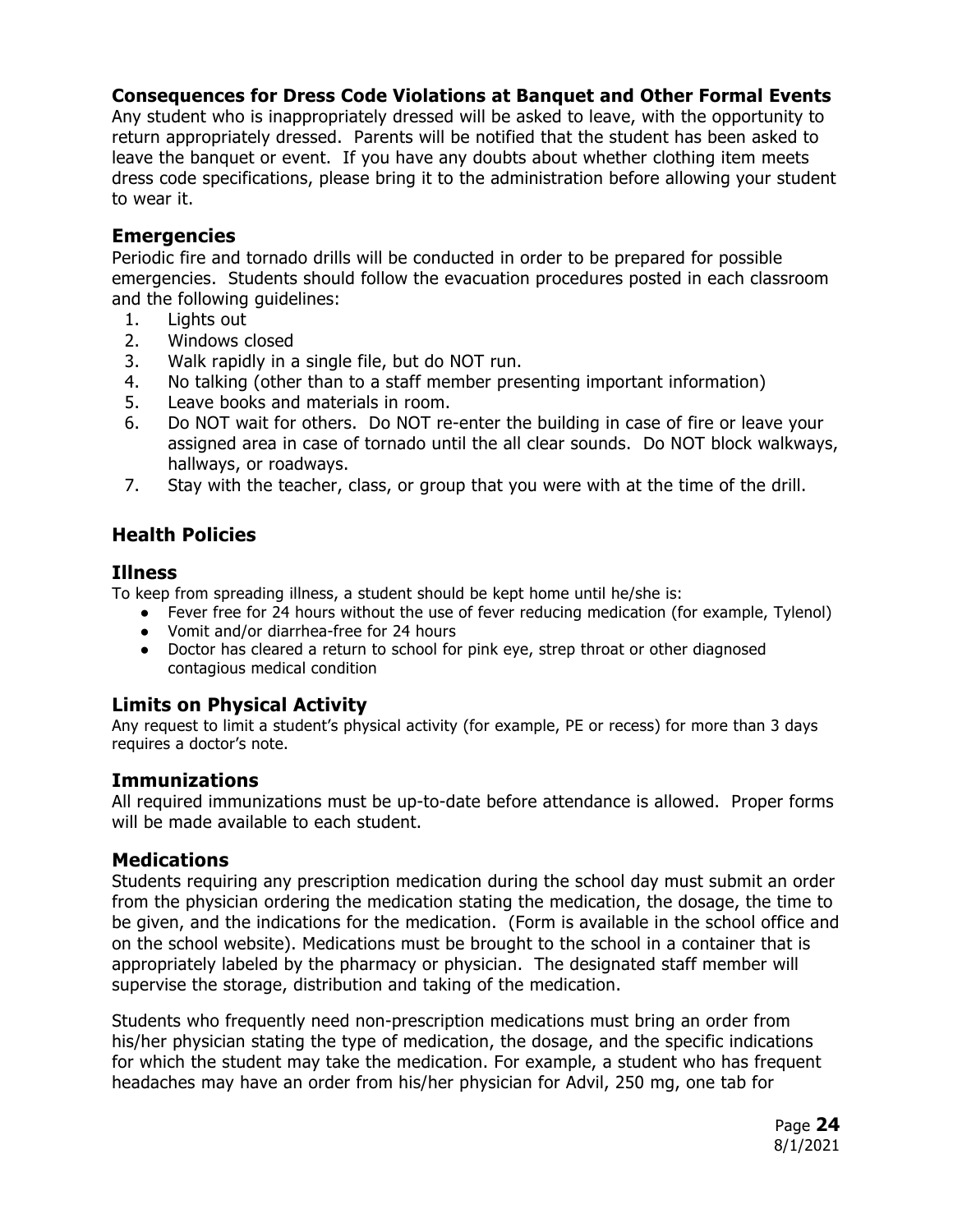headaches every four hours. (A Consent to Give Medication Form is available in the school office and on the school website.) The school will provide generic ibuprofen (Advil) and acetaminophen (Tylenol) tablets. Any other over-the- counter medications must be sent from home in the original container marked with the student's name. We are adhering to Missouri Department of Health regulations.

Students will NOT be permitted to keep any prescription or non-prescription medications on their person, in their desks, or in their lockers.

#### **Lockers**

Students are expected to keep their lockers and the floor area around the lockers in neat and orderly condition. Violations will be subject to detention or other appropriate disciplinary action. Students are also advised to keep their lockers locked – and especially at night and over the weekend. CCS will investigate theft from and tampering with the contents of unlocked lockers, but is not responsible for lost or damaged goods when no lock was present.

#### **Lost & Found**

Lost and found items are to be brought to either the high school office, main campus office or middle school library. Students may check the lost and found for missing items before and after school. After a reasonable amount of time, unclaimed items will be donated to a charitable institution, recycled or thrown away.

#### **Music**

Believing that wholesome music is one of the good gifts from God (James 1:17), and in keeping with the principle that all truth is God's truth, Crosspoint uses the following criteria in the use of music for public performance, instruction, and extracurricular events:

- 1. We love and will prefer music that specifically promotes worship and glorifies God.
- 2. We will be mindful of the environment and attempt to keep the volume of the music at a reasonable level for both lyrical and instrumental music in keeping with the nature of the event.
- 3. We will not tolerate musical lyrics that directly contradict Christian values or principles.
- 4. We will not purposefully play or perform music that offends others within reason. Our intent shall be to play and perform music that enhances, and avoids hindering, our relationship with God and others.
- 5. We realize that musical taste is varied, and will not always please everyone in attendance at a Crosspoint event.
- 6. When in doubt, we will defer to the administration concerning musical choices.

#### **Non-Custodial Parents**

Non-custodial parents are not to use the school as a meeting place to visit with their children. In the case of divorced parents, a copy of the court order stating visiting rights will be required to be on file in the school office. The administration will only allow the non-custodial parent the rights outlined in the court order. The school will not honor special exemptions, and/or other circumstances.

#### **Social Events**

The scriptural standard for social activities can be summarized in God's directive in 1 Corinthians 10:31, "Whatever then you eat or drink or whatever you do, do all to the glory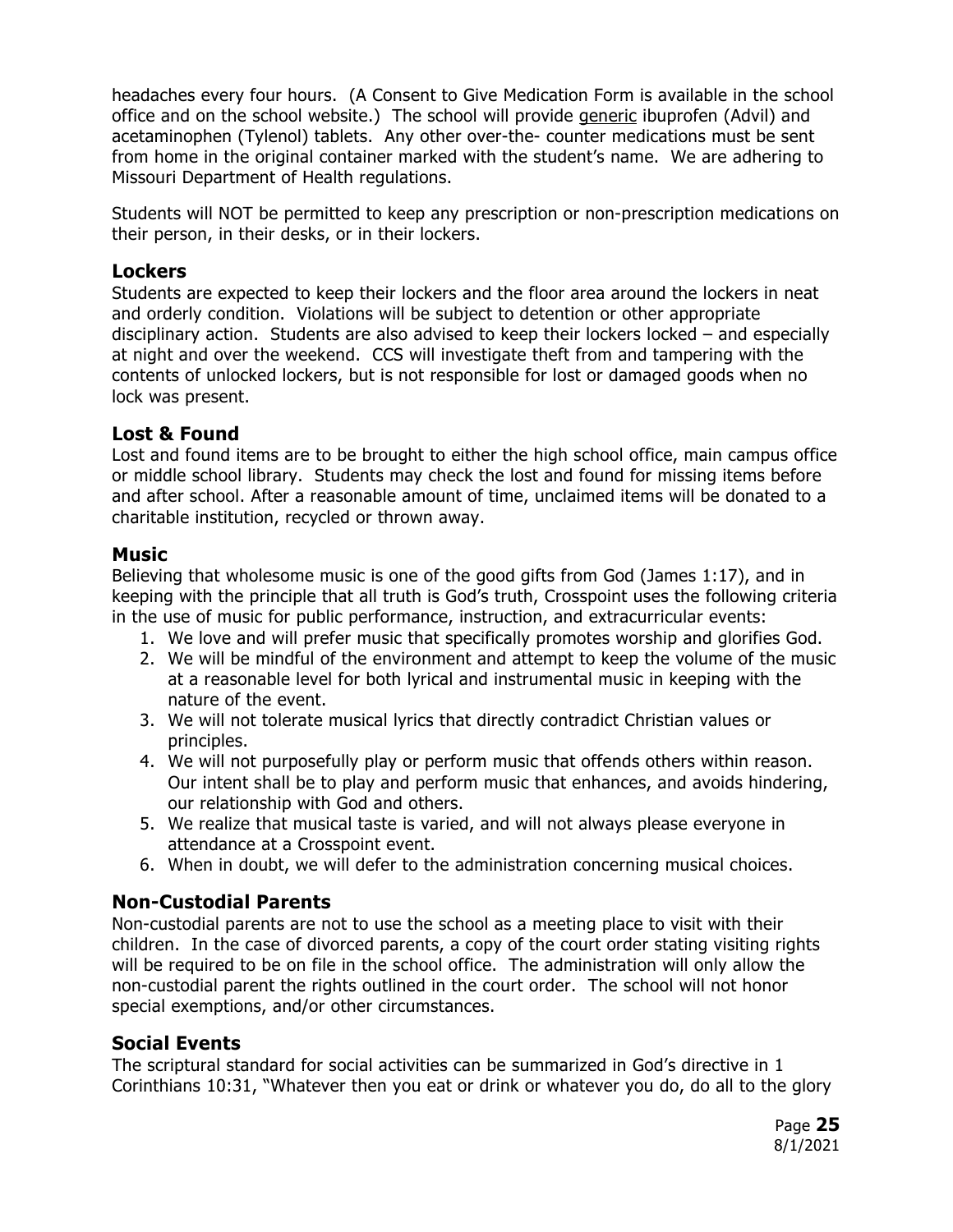of God." Wholesome activities are heartily commended as examples of ways in which we may glorify God and delight in His world and with one another.

Dancing is not permitted at school or school-sponsored events. While not making a moral judgment regarding social dancing, the Crosspoint School Board has formulated this policy on the basis of two arguments: first, the impossible task of setting and monitoring limits in such a way so as to ensure that the dancing is truly honoring to the Lord, and second, that social dancing would be offensive to some Crosspoint families.

Music for school functions must be pre-approved by the administrator (see music policy above).

#### **The following guidelines will be applied for social activities at Crosspoint:**

- 1. Teachers and chaperones involved in the planning of social activities with classes and other student groups should make sure students are properly chaperoned at all activities and should assume the responsibility of seeing that the girls and boys conduct themselves in a manner that is consistent with the standards that define and establish Crosspoint.
- 2. Modest attire should be worn at all social activities. Modest swimwear (modestly cut one-piece bathing suits for the girls and boxer-style suits for the boys) is required. Please refer to the dress code section for modesty guidelines.
- 3. School activities will not be held on a Sunday morning with the exception of musical performances that constitute all or part of a worship service.

#### **Student Drivers & Student Parking**

Students must have a valid driver's license and liability auto insurance to drive to school, as documented on a Student Driver Form (available from the office or the school website). Once a car is brought on campus, it must be parked in the student parking area until the student is dismissed for the day.

Each student should be an example of courteous driving habits. Extreme caution is to be exercised at all times when driving in the parking lot. Drive slowly and carefully, always giving pedestrians the right-of-way. Be mindful of younger children who may not always be visible before darting around a vehicle. Any violations of these policies will result in the loss of driving and parking privileges at Crosspoint for a period of time determined by the administrator. **Students may not transport any other students in their vehicles during school hours and school-sponsored events without written permission from BOTH sets of parents.** 

#### **Student Fundraisers**

Student organizations desiring to sponsor a fundraiser must submit a written request to the administrator.

#### **Telephone**

Students are not to use the office telephone without a compelling reason. School personnel will call parents in case of an illness or an emergency. **Students will not be called to the office phone except in the case of an emergency.** As the school has grown, it has become extremely difficult for office personnel to service every need of our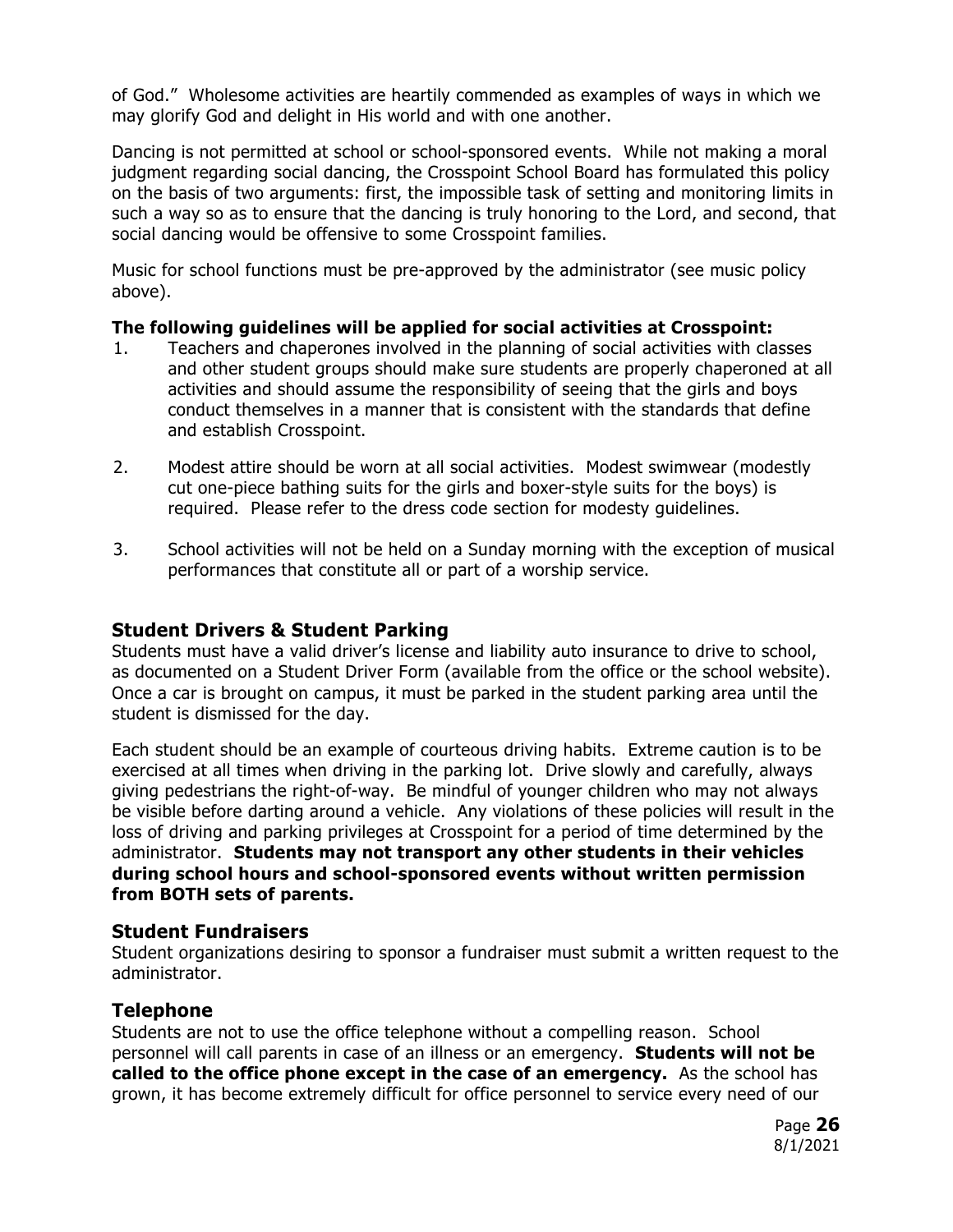families, therefore **office personnel should not be expected to deliver messages regarding medical appointments, transportation or other business.** Please handle family business and appointment information prior to the school day. **Messages of an emergency nature from parents will be delivered to the student**.

#### **Visitors to Campus**

Parents are welcome to visit at Crosspoint. Lunch visits can be made without advance notice. If you wish to visit a classroom, please make arrangements with the teacher. Sign in at the school office before going to the lunchroom or classroom. Teachers are usually available for conferences before and after school. For the convenience of all, please call ahead to make an appointment. We value parental input and classroom involvement. Non-Crosspoint students will be permitted on campus as guests of secondary students, only upon approval of the administrator. Requests should be made at least one day in advance of the visit. Visitors are to obtain a pass from the office on the morning of the visit. Visits during lunchtime are strongly discouraged. Visitors to the campus or extracurricular activities are expected to conform to the Crosspoint standards of conduct and dress. All visitors will be considered the responsibility of their hosts.

## **Weather Cancellation**

In the case of a snow or ice event, the administrator, in consultation with the staff, may choose to close school or issue a late start. Crosspoint may not always cancel school when area public districts close. That decision will be based on road conditions, weather conditions, and teacher availability. Families may always keep their children home if they deem road conditions near their home or on their route to school to be unsafe. Children kept home for this reason will not be penalized as long as a parent calls the school office by 9:00 am.

Crosspoint will announce school cancellations through the SchoolCast program, the website, and the school Facebook page, as well as Fox 2 News and KMOV Channel 4.

# **Discipline Policies and Procedures**

# **Expectations**

Since Crosspoint bears the name of our Lord and Savior and is dedicated to His honor and glory, all of us must represent our school with behavior and attitudes that are pleasing to Christ and further the cause of His Kingdom. We should always seek to follow God's directive to "love Him above all and our neighbor as ourselves" in both conduct and speech. Our conduct and speech will be a major factor in making Crosspoint a "light" in the community.

In order to direct our behavior down the path our Lord sets before us in the Bible, the following guidelines have been established:

- 1. **RESPECT** Act in such a way that you demonstrate proper respect for God, those in authority, school property, the feelings and rights of other students and yourself.
- 2. **HONESTY & INTEGRITY** Be honest in all school situations, including the taking of tests, the completion of homework and in the relationships that are a part of daily school life. Use language and display character that is proper, moral and Christ-like.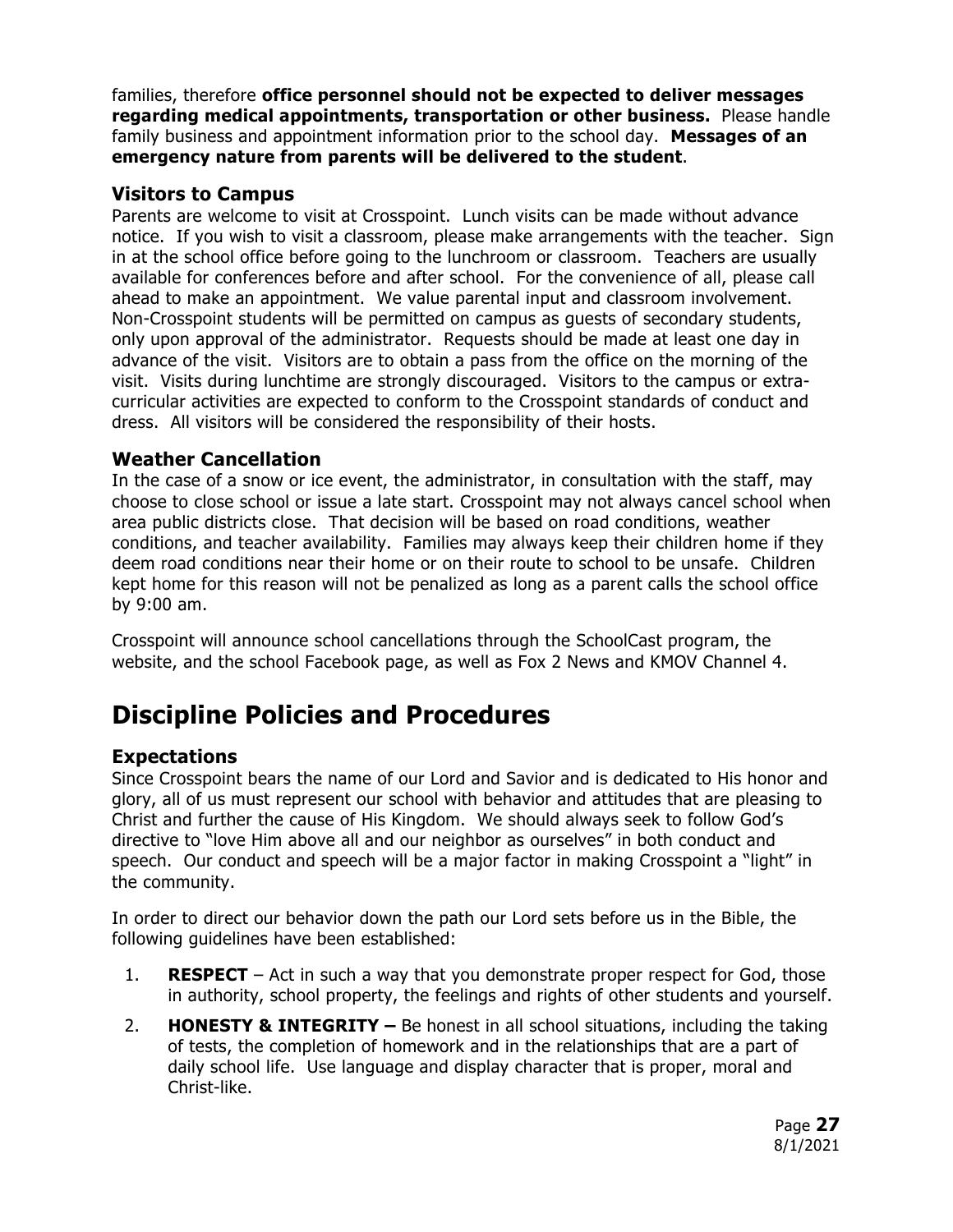- 3. **COOPERATION** Cooperate with the faculty and staff in achieving the goals of Crosspoint regarding conduct, performance, and attitude.
- 4. **EFFORT** Use the gifts God has given you to the best of your ability in accordance with God's will for your life and proper Christian stewardship.

Because of the widespread effect of a person who is a scorner or mocker, this type of attitude will not be tolerated at Crosspoint. People who are scorners and mockers may not be rule-breakers, but their attitudes and actions are divisive and disruptive to a Christian atmosphere. Students who demonstrate this pattern of behavior will be counseled and given opportunities to change. God's Word is very clear concerning people who rebel against God's authority, as well as the effect they have on others and on the general atmosphere. God speaks about the scorner and mocker repeatedly in His Word (Proverbs 13:1; 15:12; 22:10; Titus 3:10; Romans 16:17). Proverbs in particular tells us that scorners and mockers resent correction and do not listen to rebuke; delight in mockery and insults; stir up strife, anger and bitterness and stimulate quarrels; and will not consult the wise. If the student persists in the inappropriate behavioral pattern, he/she will be asked to withdraw from Crosspoint.

In order to ensure a clear understanding of what is expected of Crosspoint students, the following specific rules have been established. Any parent or student with a legitimate complaint about a disciplinary procedure or method should talk to the person directly involved in the discipline first before contacting the administrator or School Board. It is understood that the administration will have NO comment on a matter until the person directly involved has been contacted.

#### **Classroom Misconduct**

In general, individual teachers will handle inappropriate behavior in their own classrooms. Classroom rules and penalties for non-compliance will vary from class to class, but students will be informed of these rules and the penalties in each class at the beginning of the school year. Most disciplinary problems will be resolved through the interaction of the classroom teacher and the individual students. See discipline

If a student persists in being disruptive, he/she will be sent to the administrative staff. A return to class depends upon the approval of the teacher and administration. Parents will be contacted.

#### **Detentions and Suspensions**

#### **Elementary Students**

Disciplinary action will be decided after careful consideration and contact with parents.

#### **Secondary Students**

Lunchroom detentions can be given when deemed appropriate by a staff member. Beforeschool detentions for the accumulation of minor misconduct (including tardiness), will be held one day per week from 6:30 am to 7:30 am, as necessary. A student may be suspended for a period of time, up to ten (10) days for repeated or serious infractions regarding school rules and policies.

Behavior that could result in a suspension or expulsion includes skipping classes or leaving campus without permission; excessive detentions; forged signatures; cheating; fighting; use of alcohol, drugs, tobacco, or electronic cigarettes (including but not limited to vaping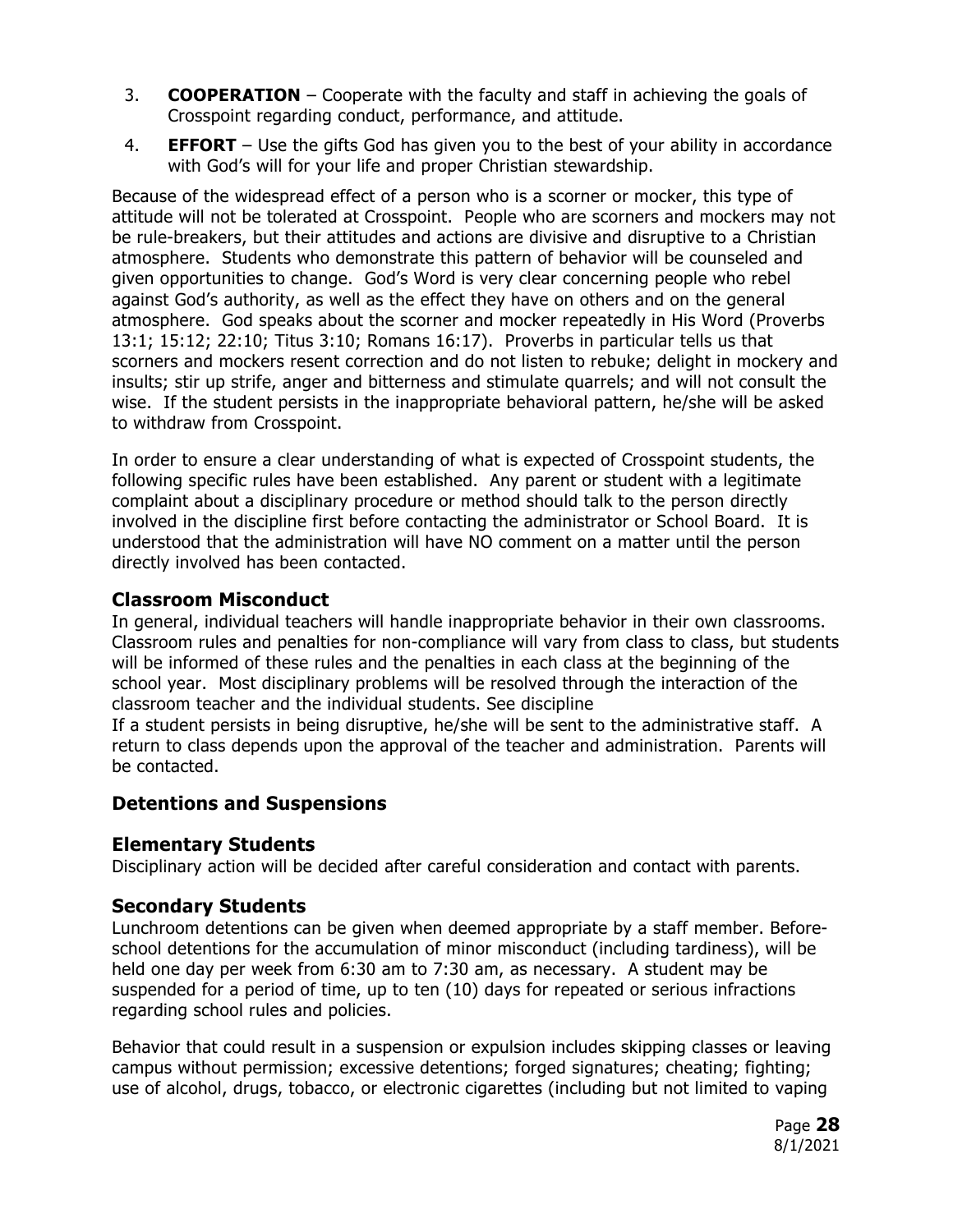and Juul); inappropriate use of social media; immorality; involvement with anti-godly groups or activities; profanity; stealing; pornographic literature or other serious violations of Crosspoint's conduct requirements. The suspended student's absence from class will be counted as unexcused.

- 1. Lunch detentions will be served on single or multiple days and will require the student to bring or obtain lunch and eat without any social interaction.
- 2. The administrator will issue students early morning detentions. The administration will attempt to provide a day or two notice to parents. The student is to take the detention notice home to inform his/her parents of the detention and **to arrange for transportation**. The detention notice should then be returned to the administrator the next school day in order to plan the detention session. If the notice is not returned or if the student fails to serve the detention on one of the specified days, the detention will be doubled.
- 3. The following progression of consequences will be administered after each detention issued to a student in a semester with the exception of detentions earned for tardiness; they will be dealt with on a quarterly basis:
	- a. First and second detention: One hour.
	- b. Third detention: A conference between student, parent, and administrator.
	- c. Fourth and Fifth detention: One day in-school suspension. Student will complete assignments while sitting in a designated area of the school office under the supervision of the administration.
	- d. Any detentions beyond five: One day out-of-school suspension. In addition, the student, teacher/s and administrator will have a conference and the student will be placed on a behavioral contract that will specify the conditions and expectations that must be met in order for the student to continue attending Crosspoint.
- 4. Students are expected to serve detentions in a cooperative manner without talking to other students, or causing any kind of disturbance. Failure to abide by detention rules will result in an additional detention.
- 5. In-school suspensions will be served under the supervision of the administrator. Students on suspension will come prepared to study. When serving an in-school suspension, a student will refrain from talking with other students, and will work diligently on assignments.
- 6. Assignments completed by the student during the student's first suspension period (in or out of school suspension) shall be counted toward his/her grade. All other suspensions will result in a zero for all assignments during the suspension period.

#### **Probation**

A student who consistently displays behavior or an attitude that is in opposition to the standards and requirements of Crosspoint may be placed on disciplinary probation. The following conditions will define this probation procedure: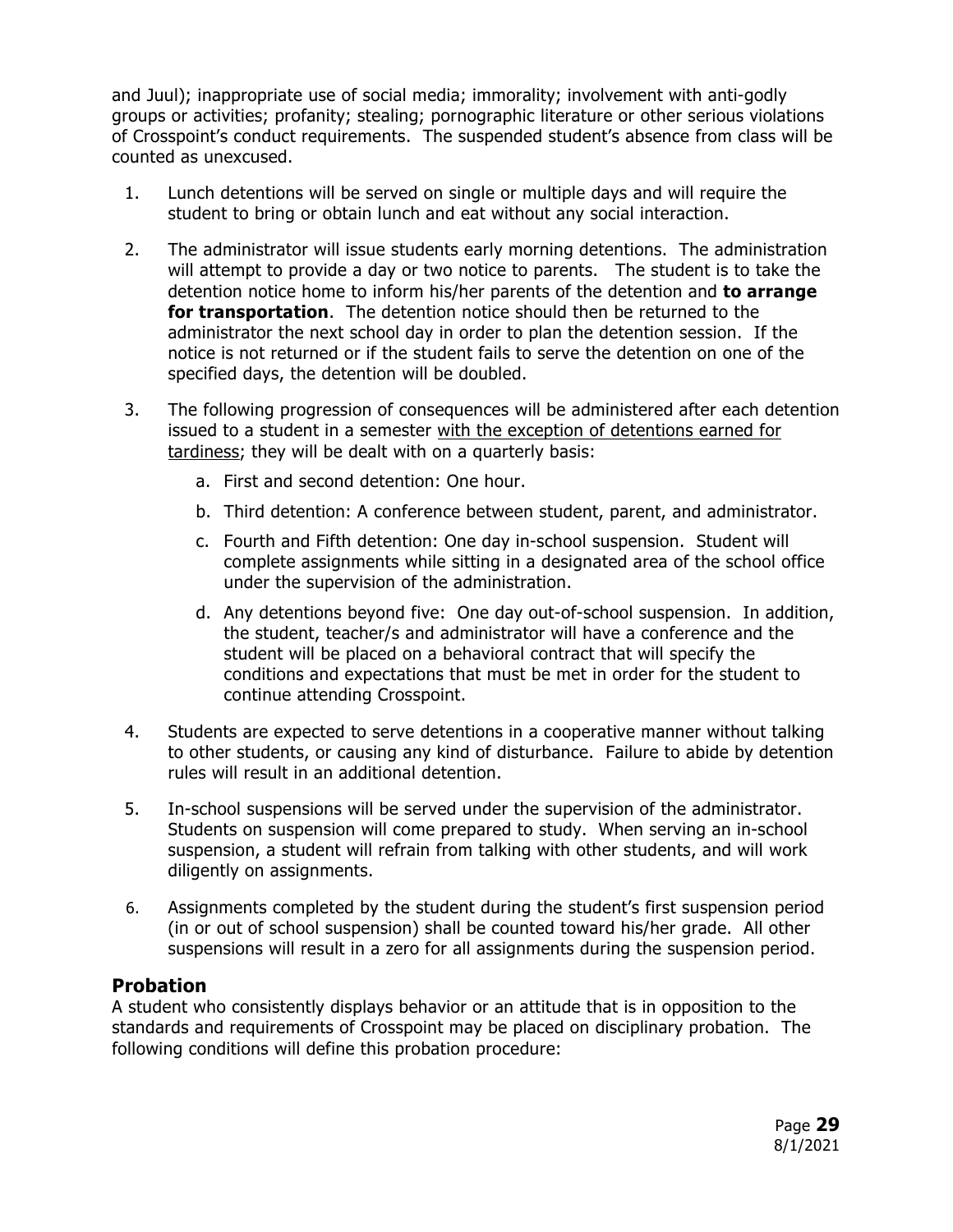- 1. Students will be placed on disciplinary probation at the discretion of the school administration and teachers after careful evaluation, prayer, a consensus agreement, and consultation with parents.
- 2. The probation period will be one (1) quarter in duration.
- 3. Students on probation, and their parents, must sign a performance contract that details the behavior and attitudes that must be improved.
- 4. Students on probation will not be able to represent Crosspoint as a member of any extra-curricular team, activity, or group.
- 5. The administration and faculty will re-evaluate the student at the end of the quarter. If there has been no noticeable improvement in behavior or attitude, the administration and faculty may recommend expulsion or continued probation.

#### **Expulsion**

Any student who does not respond to corrective measures and who continues to exhibit negative behavior and/or attitudes, or who is involved in very serious misconduct, may be expelled by the school administration. Parents may appeal the expulsion of their child to the School Board.

#### **Elementary Discipline**

Because elementary classes are self-contained, each classroom teacher will determine the discipline policy for the classroom. This policy will be approved by administration and will be clearly communicated to both parents and students. If necessary, a teacher may modify the discipline policy during the year in order to better maintain an atmosphere conducive to learning. Any such modifications will be made with administrative input and will be clearly communicated to parents and students.

#### **Secondary Discipline**

In order to encourage and reward students who consistently demonstrate the obedience and cooperation that creates an environment conducive to learning, Crosspoint secondary staff have implemented the Cougar Cash program. This system includes both consequences for minor disciplinary infractions and rewards for obedience, self-control, and self-management.

Secondary teachers will share behavior expectations during the first days of school. Please be sure to read the handbook concerning dress code, technology use, attendance, and check in and check out policies.

#### **Consequences**

Demerits will be issued for minor disciplinary infractions (dress code violations, inappropriate technology use, failure to obey teacher instructions, etc.) A student who has earned five (5) demerits will receive a detention, issued by the administrator. Serious infractions will result in a detention or more serious consequence appropriate to the infraction. Students may earn more than one demerit for various infractions. Some infractions will be common to most teachers, while others may be teacher-specific. For example, a teacher may define infractions as follows:

● Minor Infraction (EX: talking without permission, unprepared for class, missing  $assignments) = 1 Demerit$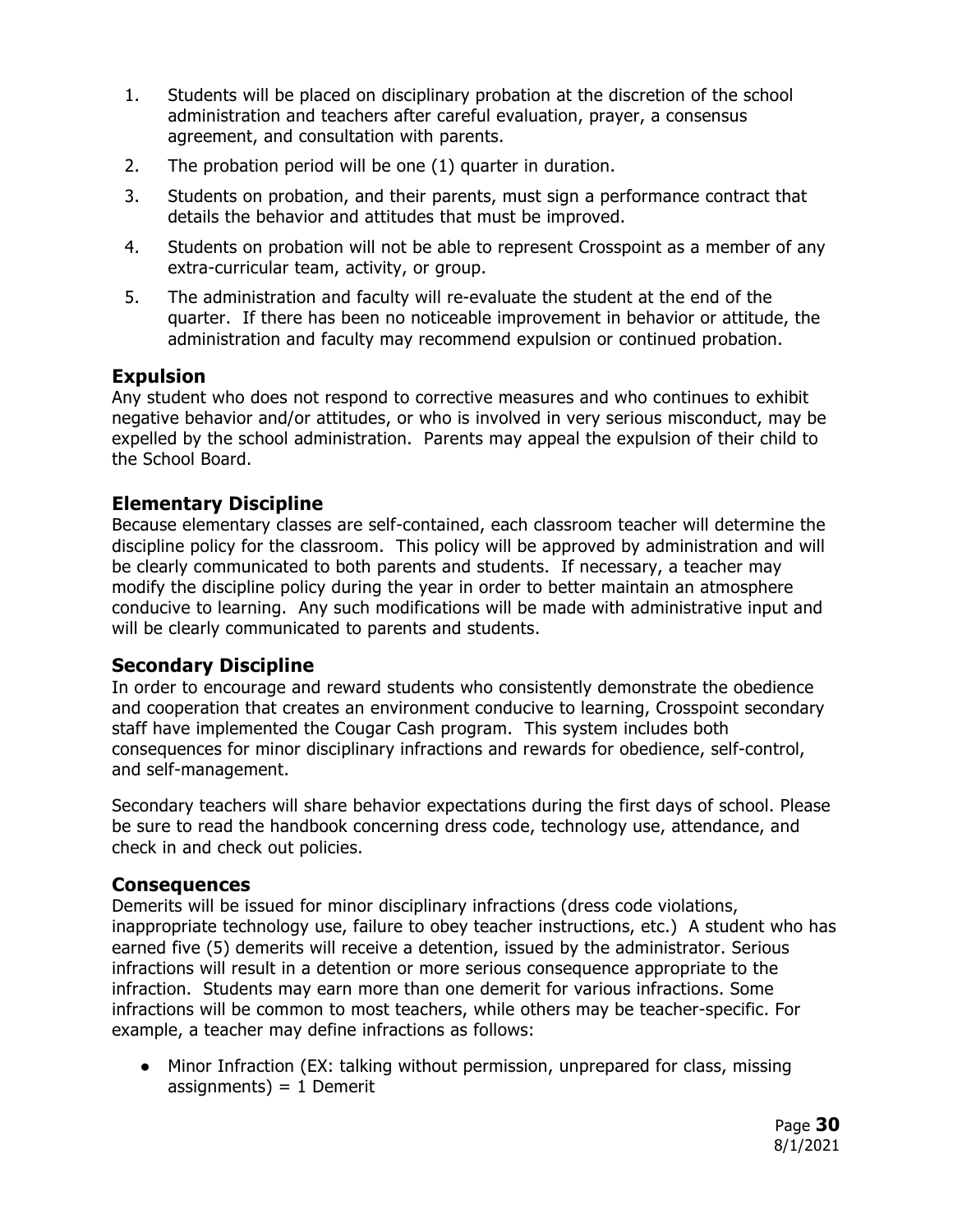- Moderate Infraction (EX: misusing technology or cell phones, disruptive behavior) = 2 Demerits
- Severe or Repeat Infractions (EX: disrespect to staff, destructive use of property, profanity, or repetition of minor or moderate infractions) = 3-5 Demerits

#### **Rewards**

Forty (40) Cougar Cash points will be awarded at the end of each quarter or mid-quarter. Demerits are subtracted from Cougar Cash earnings. Accumulated points may be used to purchase various passes throughout the semester and to exempt from one final exam each semester. In order to receive an exam exemption, a student must be passing the class and must not have earned more than three (3) demerits during the semester, or have earned a detention or suspension resulting from a more serious infraction.

#### **Cheating**

Cheating, or any type of dishonesty, will NOT be tolerated. The discipline will involve a zero and further disciplinary action as determined by staff or administration.

#### **Dangerous Items/Activity, Threats, Fighting or Bullying**

The school reserves the right to immediately suspend or expel any student who the school has reason to believe has brought a weapon to school or who has made threats of bodily harm to anyone associated with the school, including but not limited to students, teachers, parents, and other staff personnel. Threats of violence or bullying, even if intended as a joke, will be severely dealt with. Any student expelled for bringing a weapon to school or making threats will have a brief statement attached to his or her transcript indicating the reason for expulsion.

### **Public Displays of Affection**

Public display of affection such as holding hands, embracing, kissing, etc. that could be interpreted to be of a sexual nature will not be permitted at school or at any school function. Any act of immorality on or off campus observed by, or reported to the school administration will be dealt with immediately and could result in immediate an in-school or out-of-school suspension until the situation can be reported to, and evaluated by the School Board. The student may be readmitted only after a conference that includes the student, parent, administrator, and School Board. After evaluating the circumstances, the School Board may take appropriate disciplinary action.

#### **Pranks**

Student pranks are not permitted at Crosspoint. Specifically, large-scale pranks involving the disruption of classroom furniture, decorations, etc. are not permitted. The goal of the school is to honor our campus hosts, The Ridge and First Evangelical Free, and we want to protect and maintain their facilities.

#### **Stealing and/or Vandalism**

Stealing and/or vandalism will NOT be tolerated at Crosspoint. All of us must assume personal responsibility for the care and upkeep of the buildings and grounds of our school. Respect for the property of others is expected. At no time should a student open a locker belonging to another student without permission.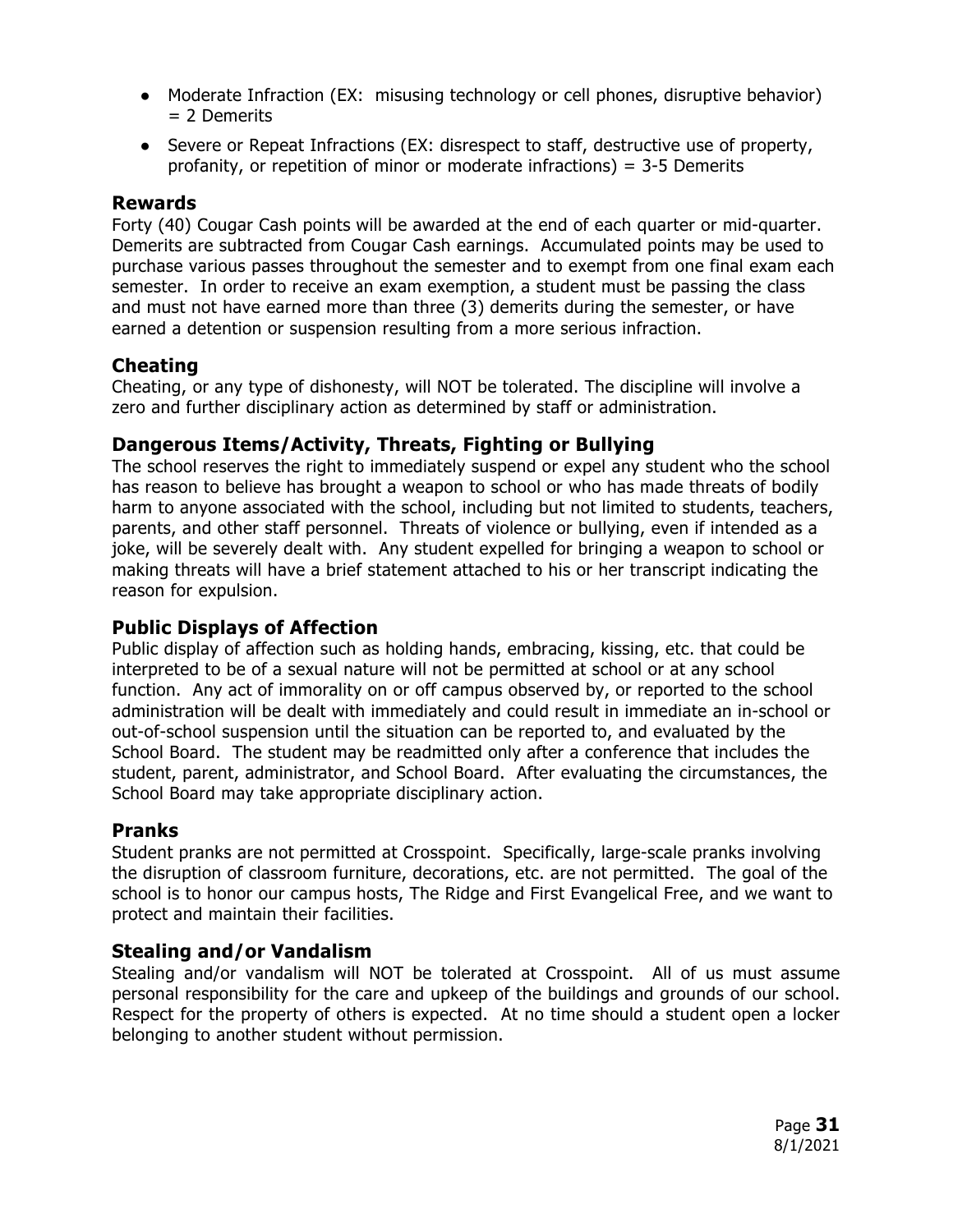## **Tobacco, Alcohol & Illegal Drugs**

Student possession and/or use of tobacco, electronic cigarettes (including but not limited to vaping and Juul), alcohol, or illegal drugs on or off campus is NOT allowed.

#### **Toys or Electronic Devices**

Items such as iPods, MP3 players, radios, and electronic games, will not be permitted for use at school between the hours of 7:00 am and 3:00 pm without prior permission from the administrator. Toys brought to school for designated projects, show and tell days, or for recess, are the child's responsibility. Items should be left in the student's backpack until the appropriate time. Classroom teachers will decide if a toy is appropriate for school.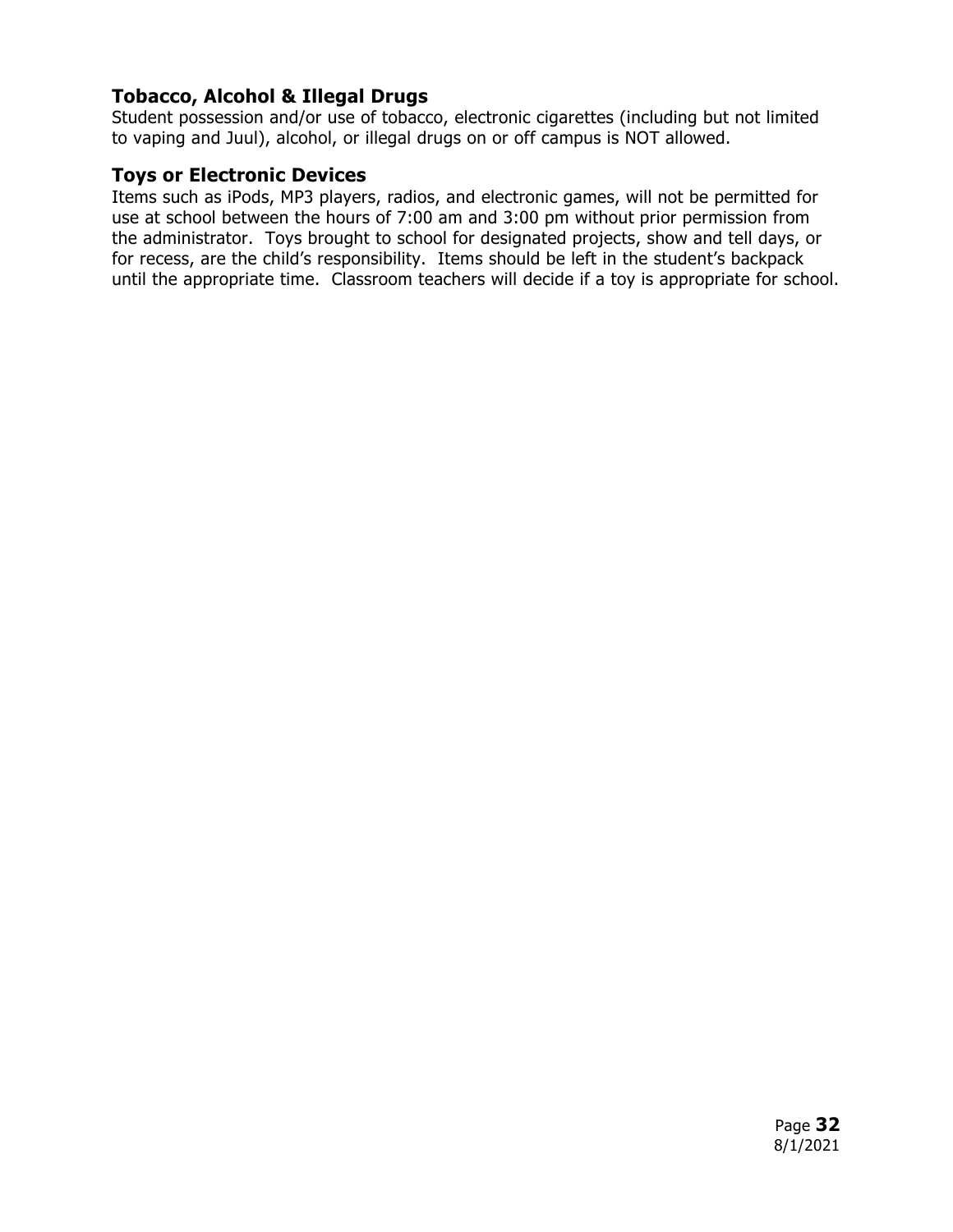# **Academic Policies**

#### **Graduation Requirements**

Crosspoint Christian School has three tracks of requirements for graduation. Each prepares students for success after high school. Students may choose from among the various classes offered in subjects where additional classes are available.

| <b>Career Track</b>     | <b>General Track</b>    | <b>Scholars Track</b>   |
|-------------------------|-------------------------|-------------------------|
| 4 English               | 4 English               | 4 English               |
| 4 Bible                 | 4 Bible                 | 4 Bible                 |
| 4 Math                  | 4 Math                  | 4 Math                  |
| 3 Science               | 3 Science               | 4 Science               |
| 3 History               | 3 History               | 3 History               |
| 1 Physical Education    | 2 Foreign Language      | 2 Foreign Language      |
| 1 Fine Art              | 1 Physical Education    | 1 Physical Education    |
| 1/ <sub>2</sub> Speech  | 2 Fine Art              | 1 Fine Art              |
| 1/2 Personal Finance    | $1/2$ Speech            | $1/2$ Speech            |
| 1 Computer Applications | 1/2 Personal Finance    | 1/2 Personal Finance    |
| 6 Vocational Training   | 1 Computer Applications | 1 Computer Applications |
| (28 Credits)            | 1 Elective              | 1 Elective              |
|                         | (26 Credits)            | (27 Credits)            |

In order to participate in the Crosspoint graduation activities, a student must accumulate at least 4 credits during his/her senior year and must have completed all of Crosspoint Christian School's graduation requirements.

#### **Academic Distinctions**

Students who distinguish themselves through outstanding academic achievement may be placed on one of the following honor rolls at the conclusion of each quarter.

#### **Elementary and Middle School**

"A" Honor Roll: Students with grades in core subjects averaging a 90% or above. "B" Honor Roll: Students with grades in core subjects averaging an 80% or above.

#### **High School**

Cougar Honor Roll: Students with a GPA of 4.0 or above Honor Roll: Students with a GPA of 3.5 or above. Honorable Mention: Students with a GPA of 3.3 or above.

#### **Upon Graduation**

Valedictorian: Graduate with the highest accumulated GPA over 4 years. Salutatorian: Graduate with the second highest accumulated GPA over 4 years. Honors: Graduates with a four-year GPA of 3.5 or above. Homeschool courses are not considered in calculating the GPA for academic distinction.

#### **Academic Restrictions for Secondary Students**

The goal of Crosspoint is to motivate and encourage students to use the full measure of the talents God has given them. In order to ensure the positive academic progress of the students, students are expected to maintain a "C-" average. If a student does not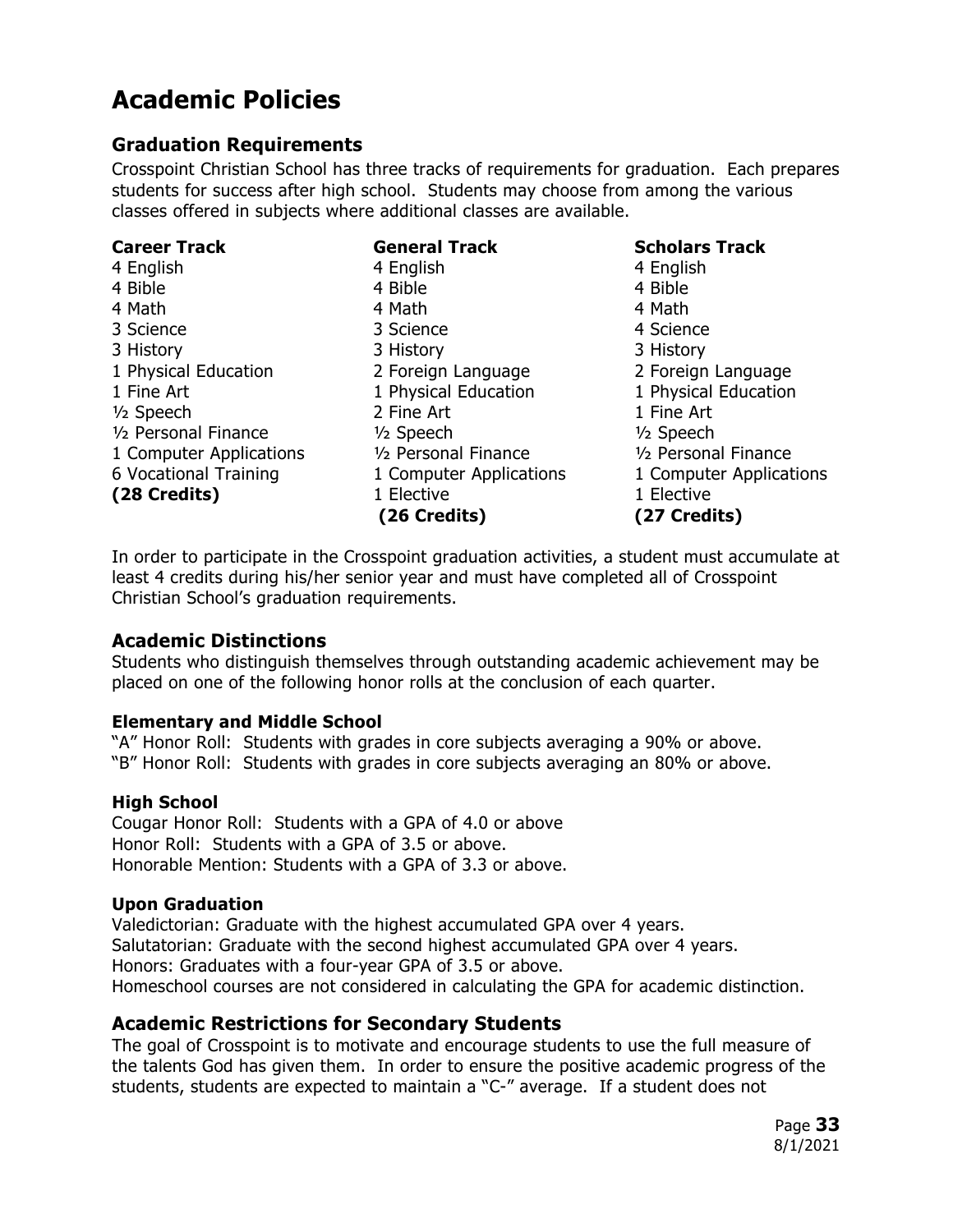maintain a 1.7 GPA, or receives a failing grade in any course, the following academic restrictions will be imposed:

- 1. For returning students the academic restriction time is one quarter during which time the student is expected to raise his/her average to a "C".
- 2. For new students a one-semester "grace" period is allowed during which time a student is expected to work toward a "C" average. Incoming  $6<sup>th</sup>$  graders will be given a one-semester "grace" period. At the end of the "grace" period, the student will be restricted according to policy if necessary.

#### **Consequences**

Returning students may be asked to leave Crosspoint at the end of the semester if they do not raise their average to a 1.7 GPA.

A new student not raising his/her GPA to a 1.7 by the end of the year may not be allowed to re-enroll for the subsequent year.

Family and college trips will be discouraged for restricted students.

#### **Academic Standing**

Academic standing will be determined as follows: Freshman: less than 6 credits Sophomore: 6-12 credits Junior: 13-19 credits Senior: at least 20 credits

#### **A+ Program**

Crosspoint Christian School participates in Missouri's A+ Schools Program, which currently provides up to two years of free tuition at a number of community colleges and vocational/technical schools in the state. Students wishing to participate in the program must meet certain requirements established by the state. Additional information is available on the school website or from the school's A+ coordinator.

#### **Dropping or Adding a Course**

Courses may be dropped or added only during the first three weeks of a semester, except in emergencies. Students adding courses after the three-week guideline may require tutoring which will be the responsibility of the student and his/her parents. Any student who drops a class or is removed for disciplinary reasons after the first three weeks will receive an "F" for the semester. The following procedure will facilitate adding or dropping courses:

- 1. Student consults with the administration and fills out appropriate form.
- 2. Parent signs form.
- 3. Teachers sign form for both dropped and added classes.
- 4. Administrator authorizes the change.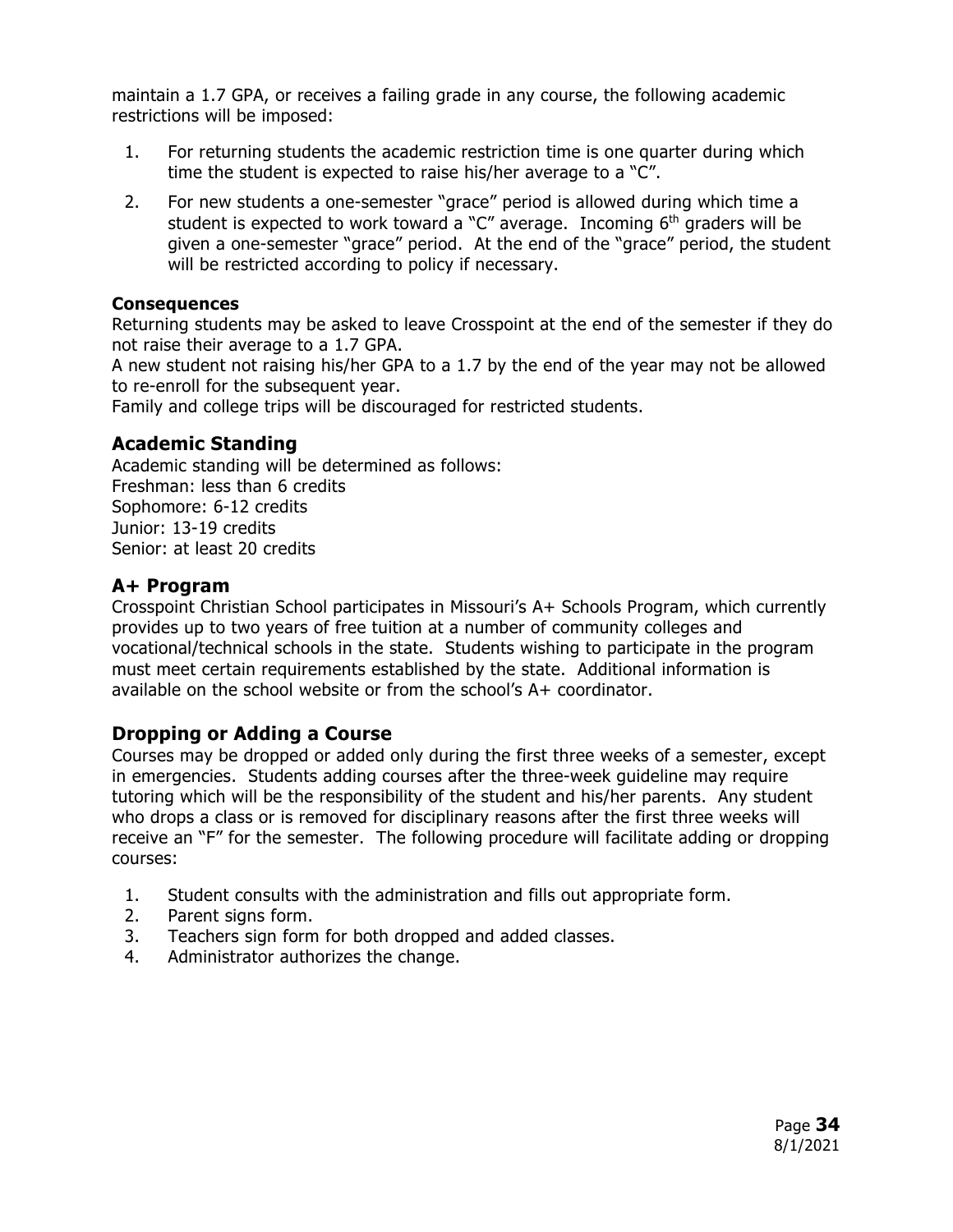# **Dual Enrollment for High School Credit**

Dual enrollment is an option that allows juniors and seniors with the opportunity to complete their high school graduation requirements with classes earned at a local college. Crosspoint will grant graduation credit for courses that are not offered as a part of the high school program and that do not duplicate courses offered by CCS. Evening or summer classes taken at a college will not be accepted for dual enrollment purposes. College courses should be scheduled in such a way that they do not interfere with the student's scheduled classes at Crosspoint. In order to receive Crosspoint credit for dual enrollment courses, a student must comply with the following guidelines:

- 1. Complete an Application for Dual Enrollment Toward High School Graduation for each course being taken.
- 2. Attach a written statement from the college verifying enrollment at the institution.
- 3. Have the college provide an official transcript to the Academic Advisor for final approval and placement on the high school transcript. Three college hours will equal ½ credit; five college hours will equal 1 credit.

## **Guidance & Counseling**

Crosspoint does not employ full-time guidance counselors. We understand that sometimes we need help in our relationships with God and others. Our administrator and teachers are available to aid the family in giving the love, understanding, and direction that will help students work through any difficulties. We believe, however, that the primary responsibility for this support lies within the family unit.

# **High School Credits from Outside Sources**

The parent and/or student should check with the CCS academic advisor or administrator to verify that credits earned from outside sources will meet the specific graduation requirements established by Crosspoint Christian School. CCS will recognize and award high school credit for all of the following types of classes completed outside the school's regular course offerings:

- 1. Classes taken through homeschooling before the student enrolls at Crosspoint or during a period of time in which the student is enrolled at Crosspoint part-time (four classes or fewer). This credit will be accepted for all courses/grades as stated on a transcript prepared and signed by at least one parent and submitted to Crosspoint with enrollment paperwork. Because not all homeschooling is completed equally well, home school students should be prepared to test into an appropriate math class and to provide samples of written work completed during the homeschooling classes.
- 2. Classes taken through other high school programs, such as classes taken at other high schools before the student enrolls at Crosspoint or summer school classes through local public schools. This credit will be accepted for all classes and grades provided on an official transcript prepared and signed by an official of the issuing high school and submitted to Crosspoint in a timely manner.
- 3. Classes taken through a recognized on-line or distance learning program, such as MU High School (sponsored by the University of Missouri), ABeka Academy, Liberty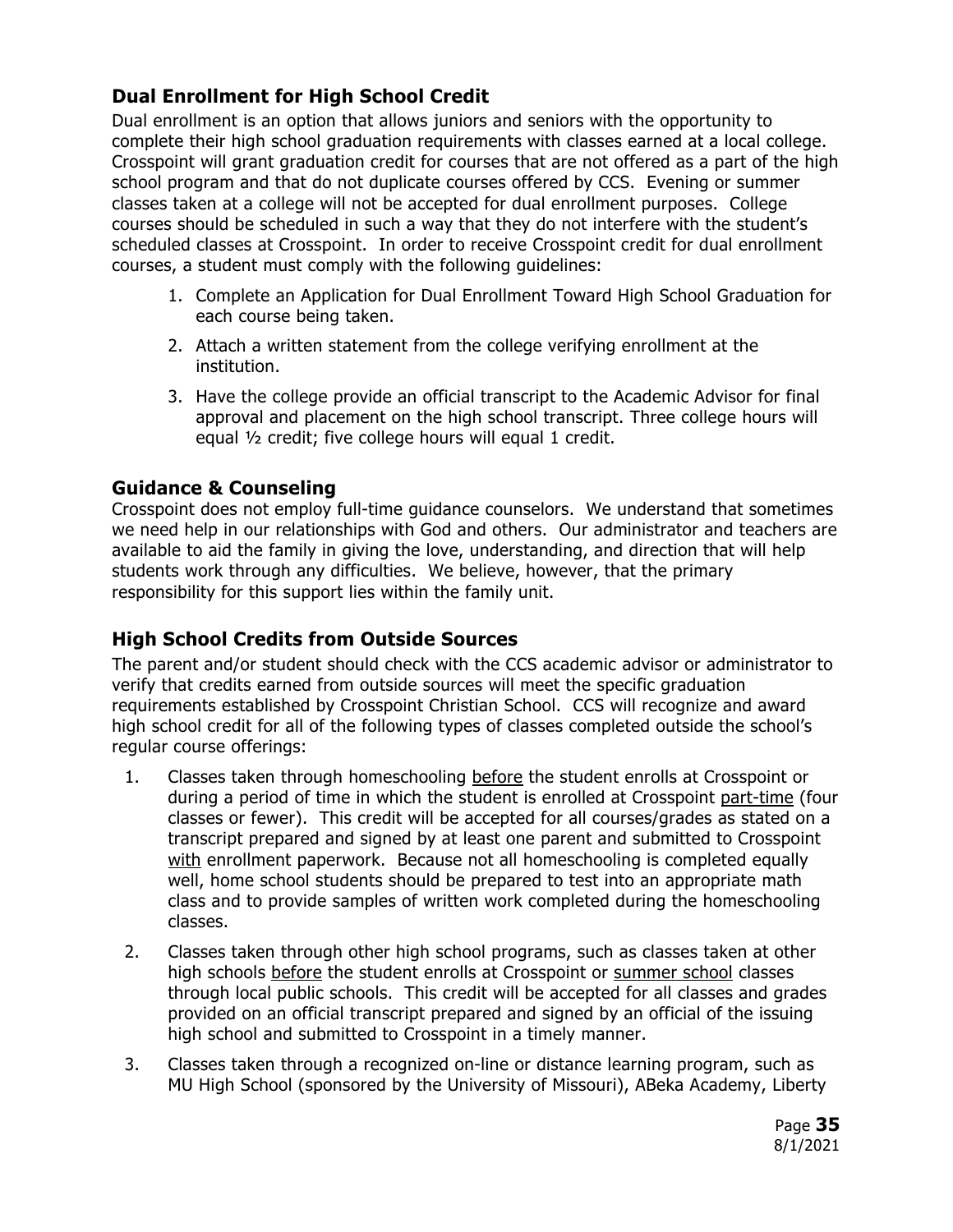University Online Academy, etc. This credit will be accepted for all classes and grades provided on an official transcript prepared and signed by an official of the issuing high school and submitted to Crosspoint in a timely manner. Parents are responsible for any tuition and fees incurred for such classes.

4. Classes taken through a recognized high school vocational-technical program. This credit will be accepted for all classes and grades provided by official documentation from the issuing vo-tech school and submitted to Crosspoint in a timely manner. These classes do not replace the core graduation requirements of 4 English, 4 Math, 3 Science, 3 History or 4 Bible classes.

All such credits will be identified on the student's transcript as earned from whatever non-Crosspoint source initially awarded the credit.

Crosspoint will not recognize and award high school credit for college classes except as provided in the dual enrollment policy above. (Students may enroll in college classes, provided those classes do not interfere with their scheduled classes at Crosspoint.)

Crosspoint teachers will not be available to provide free tutoring for students attempting to complete any of the outside classes listed above or free tutoring in higher-level classes for students who skipped Crosspoint instruction in lower level classes. For example, a student who skips Basic Math as a  $7<sup>th</sup>$  grader should be able to earn A's or B's in Pre-Algebra without tutoring from the Pre-Algebra instructor. A student who skips Pre-Algebra as an 8<sup>th</sup> grader should be able to earn A's or B's in Algebra 1 without tutoring from the Algebra 1 instructor. If the student is unable to earn appropriate grades, he/she may be asked to drop back to the skipped class or to repeat the higher class the following year.

# **Testing Out of Classes**

Recognizing that students may wish to take more advanced classes than their normal coursework would otherwise allow, Crosspoint has established the following policies:

- 1. Students may only test out of classes in math, or test into a higher-level science class (i.e. skipping Physical Science and taking Chemistry instead).
- 2. A student may not test out of a course he has previously failed.
- 3. The request to test out of a course must be submitted no later than ten days before classes begin.
- 4. When testing out of a course, the student must immediately enroll for the entire term of the next level course, providing it is being offered during the current school year.
- 5. Any student wishing to test out of a course will be required to take a comprehensive test (i.e. two semester exams) over the material covered in that course. Such testing may take as much as four hours.
- 6. A student may qualify for a higher-level science class by demonstrating proficiency in the math skills necessary for that science class. For example, a student wishing to take Chemistry 1 as a sophomore, must earn a 90% or better in Algebra 1 for both semesters as a freshman.
- 7. Once a student has begun the test, he must complete the test. No student will be allowed to "back out" after he has started the test.
- 8. No student will be allowed to attempt to test out of a class more than one time.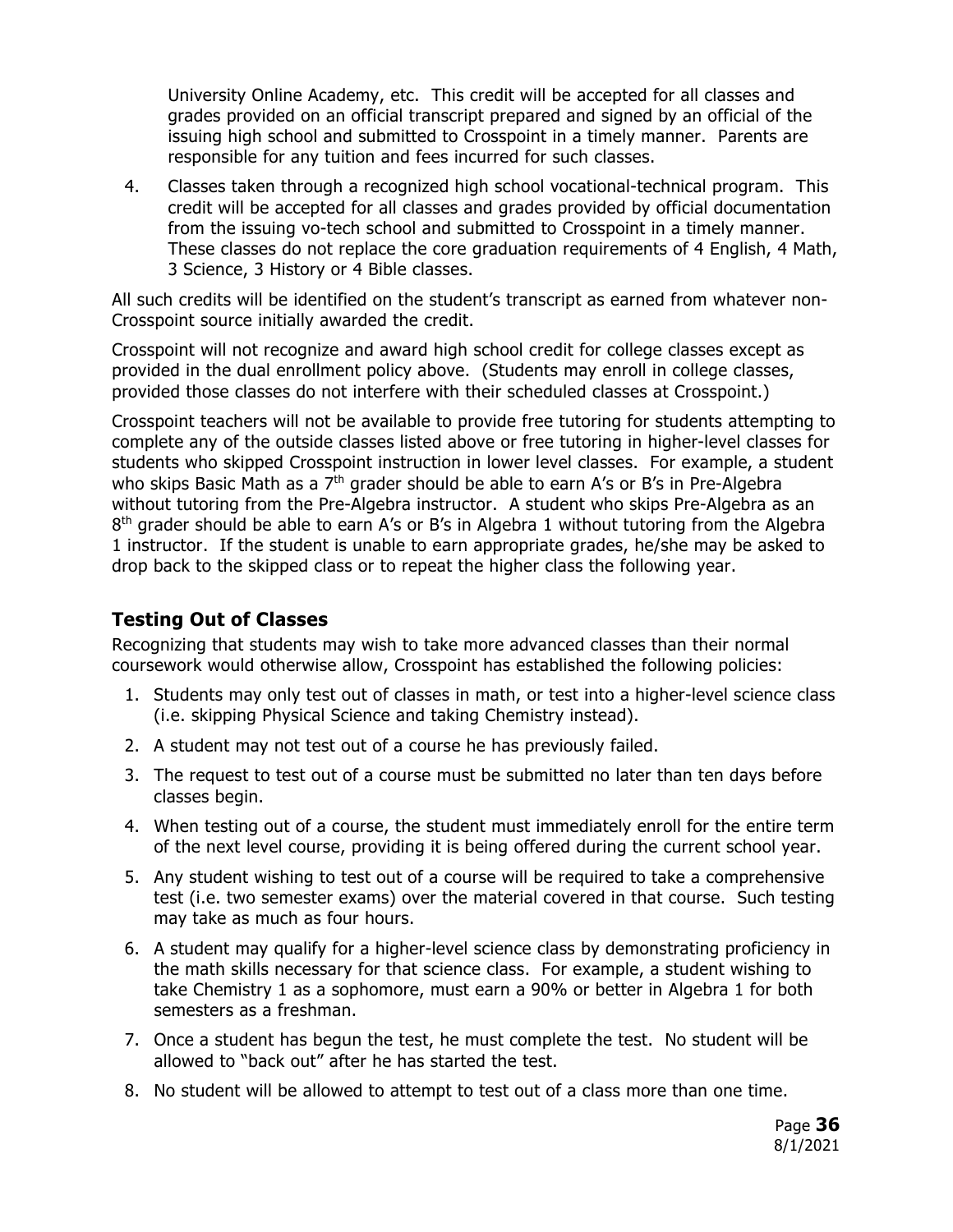- 9. Students must earn at least a 90% on the exam in order to successfully test out.
- 10. Only passing grades will be included on the student's transcript. This grade will not be included in the student's grade point average and will be noted as "tested out-not included in GPA" on the transcript.

#### **Parent – Teacher Conferences**

Parent-teacher conferences will be held in September. Parents are required to attend in order to communicate directly with the teachers. Parents of elementary students select a conference time with the teacher. Parents of secondary students confer with teachers on a first-come, first-serve basis on the designated day. Conferences with a teacher at any time during the school year are both welcome and encouraged. Please contact the teacher directly if you desire a conference.

#### **Report Cards & Grading Scale**

Report cards and grades are available online in Chalkable throughout the school year. Please contact the school office for help accessing your student's online account. Paper copies of report cards are available quarterly. Please see the annual school calendar for the specific dates.

#### **Grade Scale**

| Grade        | <b>Credit Points</b> | Percent Range |
|--------------|----------------------|---------------|
| $A+$         | 4.3                  | 98-100        |
| A            | 4.0                  | 93-97         |
| $A -$        | 3.7                  | 90-92         |
| $B+$         | 3.3                  | 87-89         |
| B            | 3.0                  | 83-86         |
| <b>B-</b>    | 2.7                  | 80-82         |
| $C+$         | 2.3                  | 77-79         |
| $\mathsf{C}$ | 2.0                  | 73-76         |
| $C-$         | 1.7                  | 70-72         |
| D+           | 1.3                  | 67-69         |
| D            | 1.0                  | 63-66         |
| D-           | 0.7                  | 60-62         |
| F            | 0                    | $59-0$        |
|              |                      |               |

#### **Elementary Enrichment Scale**

|   | Excellent         | $90 - 100$ |
|---|-------------------|------------|
|   | Satisfactory      | 75-89      |
| N | Needs Improvement | 60-74      |

#### **Incomplete Grades**

If a student fails to complete a class because of absences due to extenuating circumstances, an incomplete grade will be given on the report card. The student must arrange with his/her teachers to complete this work in order to keep the incomplete grade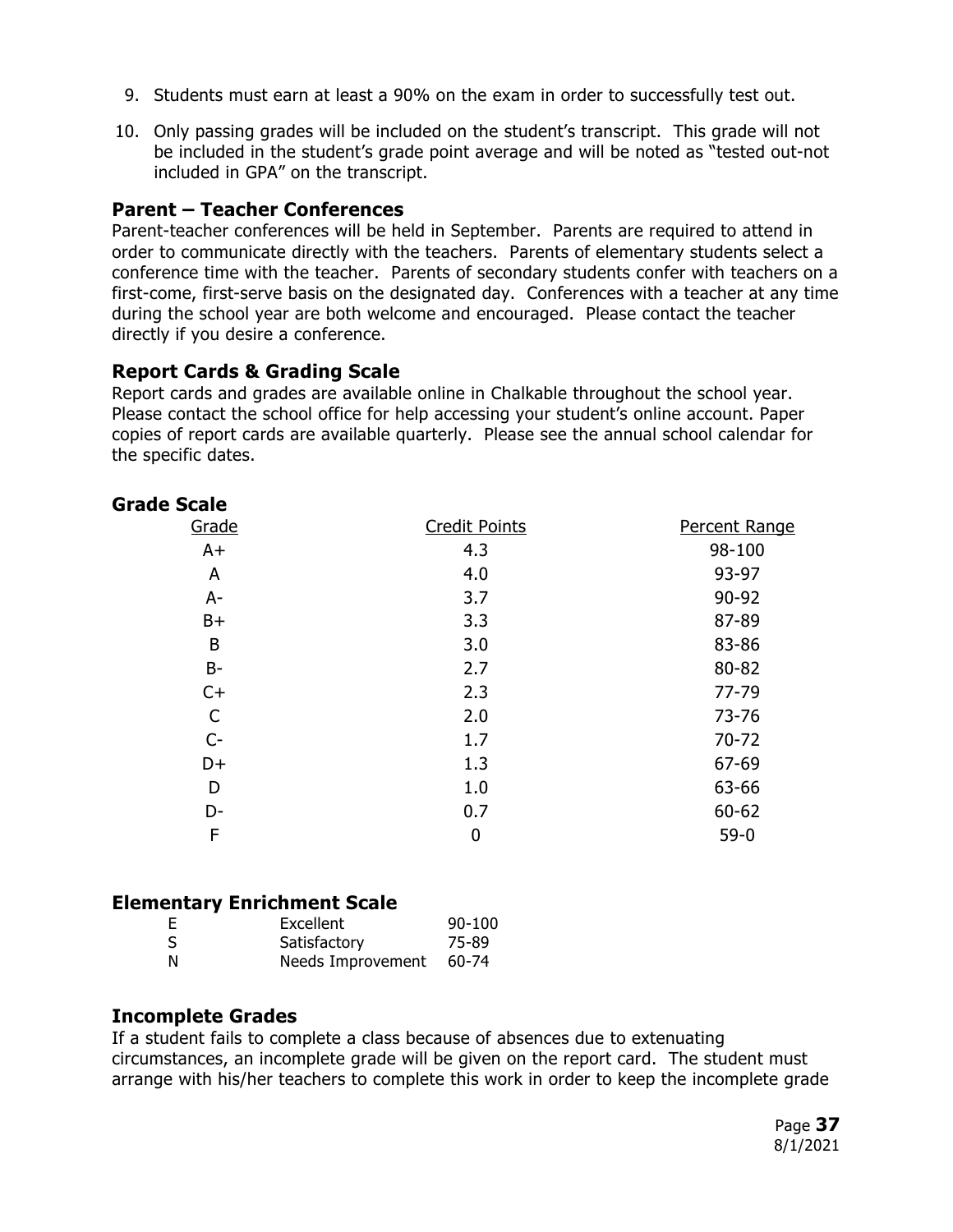from becoming an "F". At the secondary level, it is solely the student's responsibility to initiate this procedure.

#### **Late or Incomplete Assignments**

Except in rare extenuating circumstances, all assignments not turned in completed and in a legible manner on the date they are due, will be subject to the following consequences. This progression is per course/subject and will start over at the beginning of each quarter.

#### **Grades 1-6**

 $1<sup>st</sup>$  late assignment of a quarter - Full credit will be given if the assignment is turned in the next school day.

 $2<sup>nd</sup>$  late assignment of a quarter - Parents will be contacted. 80% of earned credit will be given if the student returns the assignment on the next school day.

Subsequent late assignments of a quarter - Parents will be contacted. 50% of earned credit may be given (at the discretion of the teacher).

Loss of recess or enrichment class may be used to complete missing assignments.

#### **Grades 7-12**

 $1<sup>st</sup>$  late assignment of a quarter per class - 80% credit will be given if the student returns the assignment the next school day.

Subsequent late assignments of a quarter - 50% of earned credit may be given (at the discretion of the teacher).

#### **Retention Guidelines**

Students in grades K-8 will be seriously considered for retention (repeating a subject or grade) if they demonstrate insufficient skill in the core areas of reading or math. Students in grades 9-12 must accumulate sufficient credits to move forward in their academic standing and will be required to make up courses in which they fail to earn credit.

#### **Secondary Tests**

#### **Time Allowed**

All tests given at the secondary level will be designed to be taken within one class period, or broken into units that take one period each to complete. Students will not be allowed to begin a test during one class period and finish it during another period, study hall, or at the end of the school day. Likewise, students will not be allowed to start a test at school and take it home to finish it there unless the test was specifically designed as a take-home test. In general, the teachers will collect all tests at the end of the testing period, with no additional time being given for completion.

If a student, his parents, or his teacher feel that additional time may be needed for test taking due to a learning disability, physical need, or other special circumstance; arrangements can be made in advance for an amended test, or an extended test period. However, such arrangements will not be granted to students who ask for them during the test in question.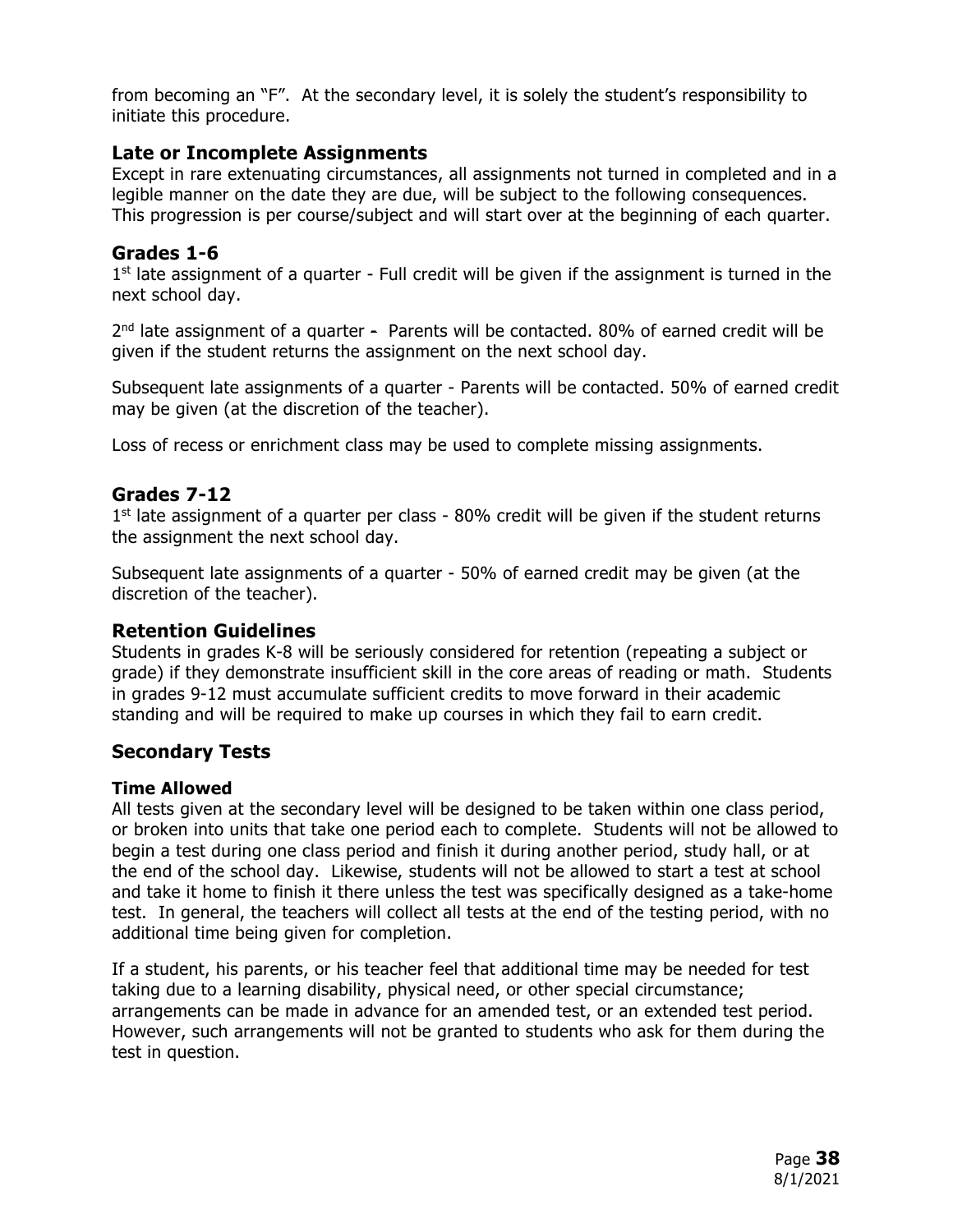#### **Tests per day**

It is the school's intention that no student be required to take more than two (2) core academic tests during one school day. (Regularly scheduled quizzes, such as Friday vocabulary quizzes, and pop quizzes are not subject to this limit.) It is the student's responsibility to inform teachers when he/she may be facing more than two tests so that the student and teacher can reschedule one or more tests.

#### **Standardized Testing**

Students in grades 1-9 will undergo standardized testing each spring. Individual test scores will be sent to parents and placed in the student's record.

#### **Student Records**

Permanent records for students are kept in the school office and include grades, standardized test scores, special achievements, discipline records, and other pertinent information. Information from these files is not released to parties outside the school without parental permission. \***No records will be released if the family's account is not paid in full.** 

#### **Study Halls**

Students are expected to use study hall in a productive fashion and to bring all necessary textbooks and study materials with them. They will not be allowed to go to and from their lockers multiple times during the period to obtain study materials.

If the study hall is a dedicated study hall (meaning that all of the students in the room are there for study hall purposes), the time is to be run by the attending teacher as a regular class period. All of the regular class rules apply. If a student has a study hall period but is assigned to a room where a different class is being conducted, the study hall student is to obey all of the rules and guidelines for that class as outlined by the attending teacher.

#### **Withdrawal Policies**

If it becomes necessary for a student to withdraw from Crosspoint during the school year, the following steps are to be completed:

- 1. Parents will notify the administrator that they wish to withdraw their child from Crosspoint.
- 2. The student must obtain a withdrawal form from the office and have it initialed by all his/her teachers and the office personnel indicating that all books and uniforms have been turned in and that all fines, tuition and fees are paid in full.
- 3. Once a student has begun a semester, parents are expected to pay the tuition for the remainder of the semester unless the family is moving out of the area.
- 4. If all obligations have been met and there are no outstanding debts, transcripts will be forwarded at the request of the receiving school.
- 5. Parents will be asked to complete an exit survey that will assist in the evaluation of the curriculum and programs of Crosspoint.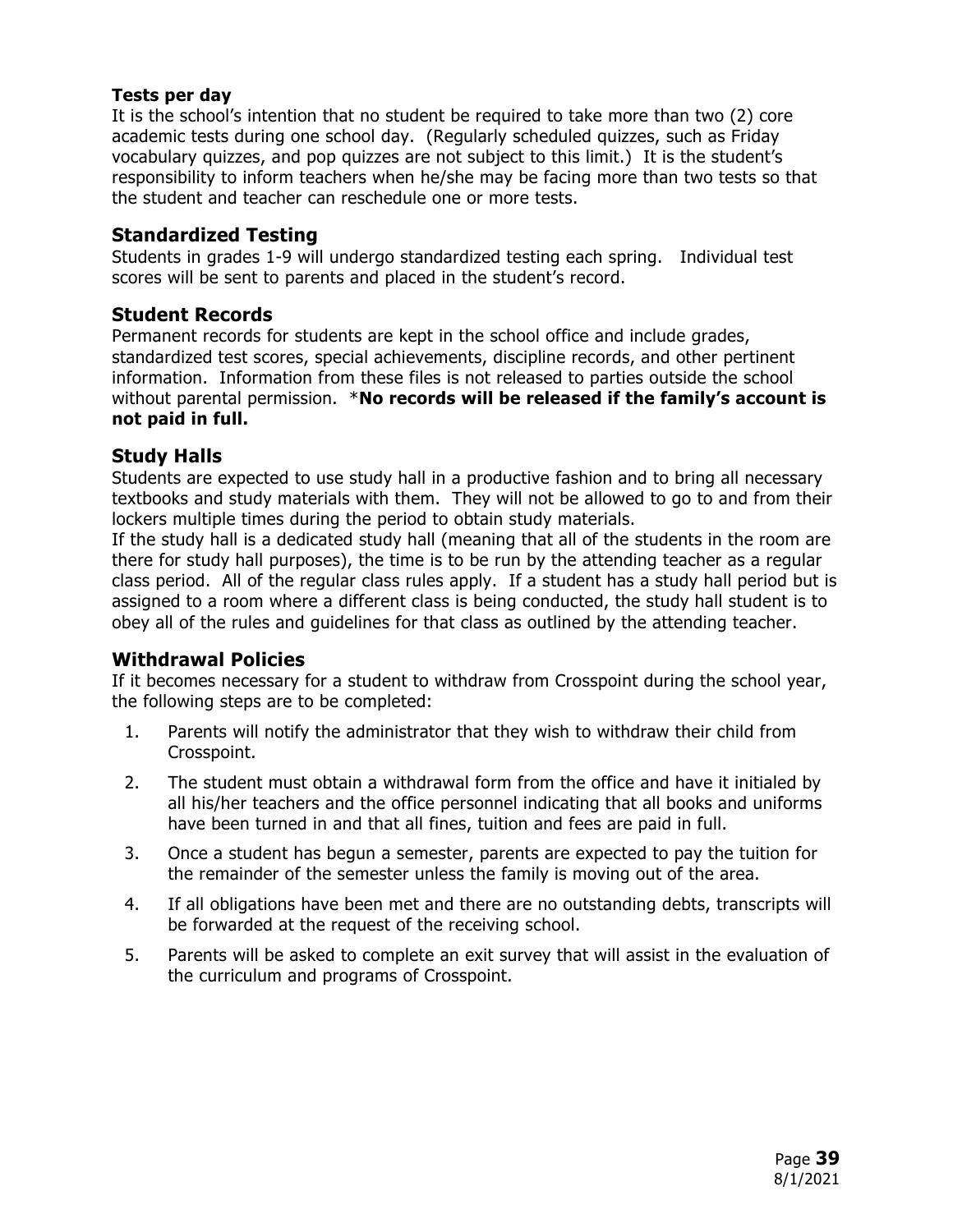# **Senior Policies**

#### **Senior Privileges**

Those students on track to graduate in May of the current school year will be afforded the following "Senior Privileges":

- 1. Late arrival to school if not enrolled in first period class. (These students may arrive on-campus 10 minutes prior to  $2<sup>nd</sup>$  period class, unless they choose to arrive for and attend  $1<sup>st</sup>$  hour study hall).
- 2. Early dismissal from school after the final scheduled class of the day. (Must check out through the office)
- 3. Off-campus lunch if the student checks out and in through the office and returns on time for next enrolled class.
- 4. Seniors are allowed two excused absences for the purpose of visiting colleges; these absences will not count toward their 10 absence limit, as long as they notify each of their teachers in advance.

#### **Senior Finals**

Seniors are exempt from May finals if they have:

- 1. Fewer than 8 absences during the semester
- 2. Maintained an "A" average in the class second semester for both  $3<sup>rd</sup>$  and  $4<sup>th</sup>$  quarters

The level of the class in which the senior is enrolled is irrelevant to this policy (i.e. a senior enrolled in a junior class is still eligible for this privilege).

#### **Valedictorian and Honors**

The graduate who meets all of the following criteria will be awarded Valedictorian.

- 1. Enrolled full-time at CCS for junior and senior year
- 2. Not accumulated more than 10 absences during either semester of his or her senior year
- 3. Not incurred serious disciplinary action during his or her senior year
- 4. Homeschool credits will count toward graduation requirements but cannot be included in valedictorian or honors calculations.
- 5. Achieved the highest GPA in the class

The salutatorian must meet the above criteria (1-4 above) and have achieved the second highest GPA in the class.

#### **Part Time Students**

Part time students must accumulate at least four credits during their senior year to participate in any graduation activities.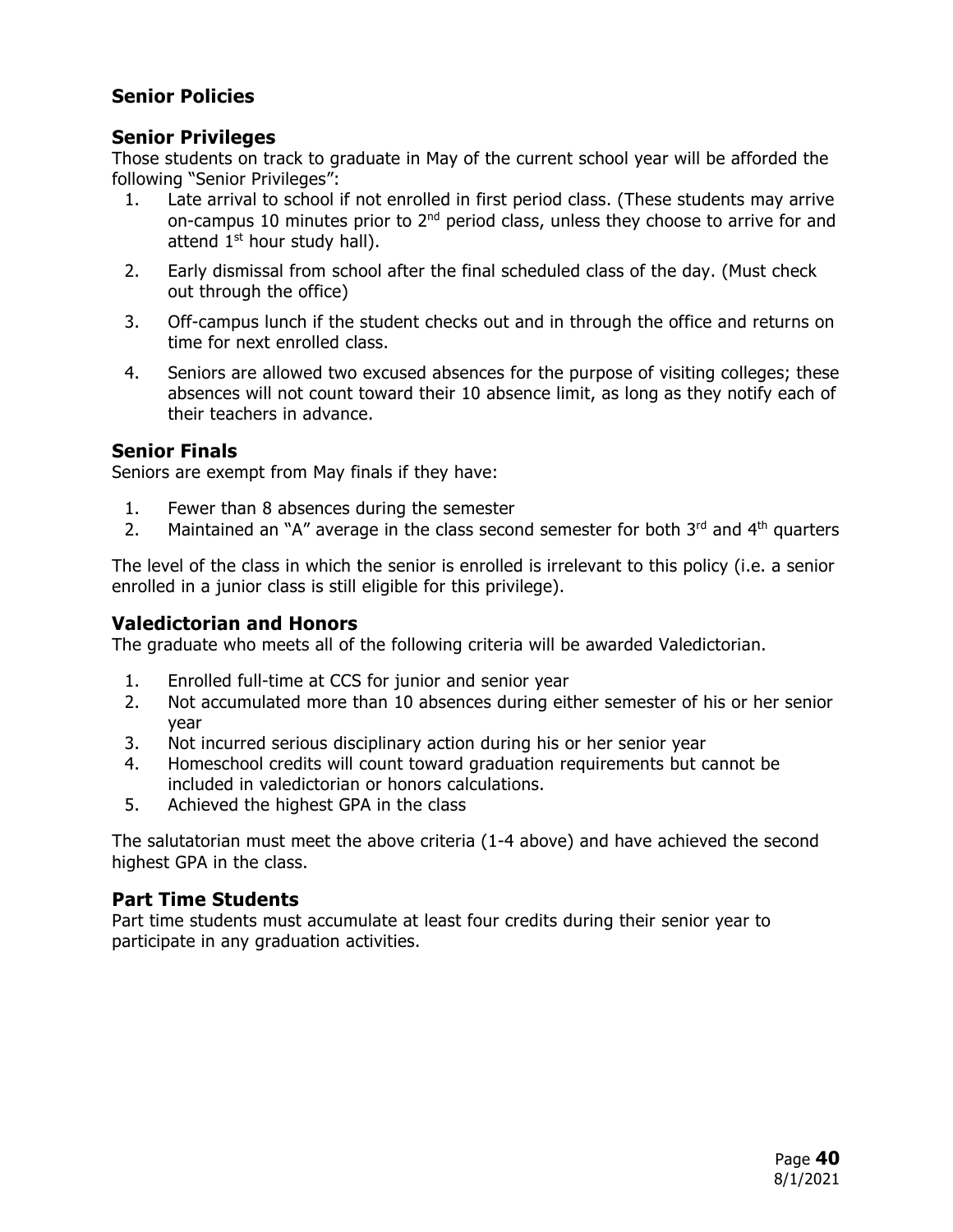# **Athletic Policies**

There shall be no games or practices on days preceding final exams. In order to participate in CCS athletics and to compete at MAC or MSCAA tournaments, a student must be enrolled in four (4) courses at CCS; at least three (3) of these must be core academic subjects.

- 1. No practice will be held on a Wednesday or Sunday.
- 2. Parents are responsible for their athlete's transportation to practices and games. CCS is in no way responsible for, nor will it supervise, transportation to and from an athletic event.
- 3. In the event that a student-athlete falls below a 2.0 cumulative grade point average at the end of a semester, he/she will be ineligible for the entire following semester. The student-athlete will be required to raise his/her next semester, or cumulative GPA, to 2.0 or above, to have his/her eligibility reinstated. The student-athlete will be required to continue earning at or above a 2.0 GPA in semesters following until his/her cumulative GPA reaches a 2.0 GPA or above.
- 4. During the season, grades will be averaged each Friday and reported each Monday. Student-athletes will not be eligible to play if they have a grade of "F" in one or more classes. Student-athletes ineligible at the time of grade reporting will not play any games that week (Monday-Friday). Student-athletes who are eligible at that time will be allowed to play in all games the following week. Student-athletes may continue to practice with the team at the parents' or coaches' discretion, even when they are academically ineligible to play. Student-athletes who are ineligible due to grades will not dress out with the team for games or travel to any away games.
- 5. If a student-athlete is ineligible due to one or more failing grades three times during the season, the coach and administrator will evaluate whether or not the studentathlete should remain on the team. If a student-athlete is ineligible to play due to grades four times during a season, the student-athlete will automatically be removed from the team.
- 6. If student-athletes have missed at least a half day of school on the day of a practice or game for any reason other than a family emergency such as a death or a medical emergency with an immediate family member or on a school activity, they may not attend practice or play in the game.
- 7. Because developing the quality of commitment is a major goal of the program, student-athletes who miss the practice before a game, at the coach's discretion, may not start in the next game. Student-athletes who miss an excessive amount of practices may be removed from the team. The coach will specify what is excessive at the beginning of the season.
- 8. Coaches have the prerogative to play student-athletes as they see fit to be competitive. This means that student-athletes may not necessarily have equal playing time.
- 9. Because one of the purposes of the athletic program is to develop Christ-like character, especially in the area of self-control, any student-athlete who displays temper or disrespect on the playing field must be removed from the game. He/she may return to the game at the coach's discretion.
- 10. If students who are not members of the team wish to attend an overnight out-oftown tournament, a parent or a responsible adult must accompany them.